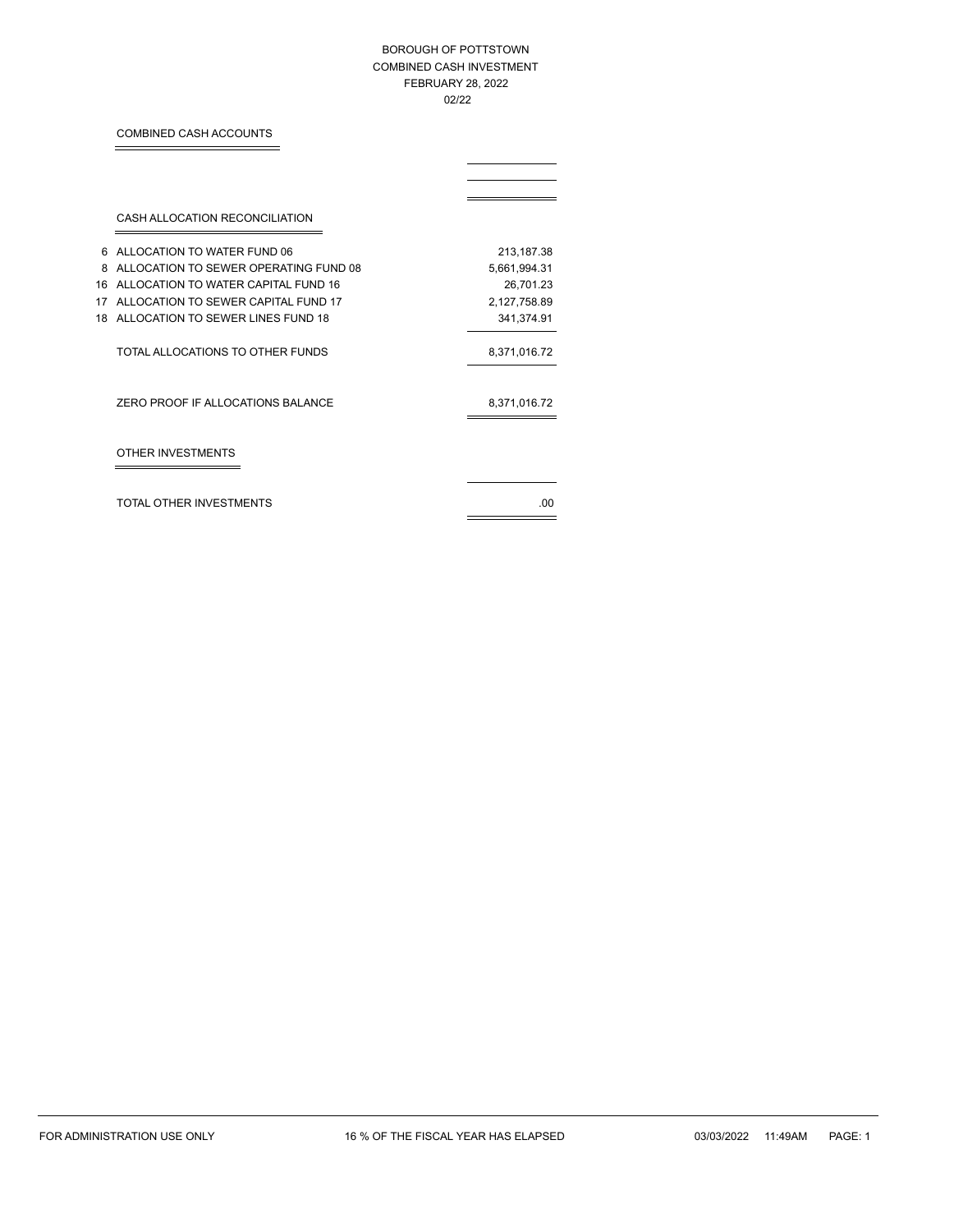### BOROUGH OF POTTSTOWN BALANCE SHEET FEBRUARY 28, 2022 02/22

# WATER FUND 06

#### ASSETS

 $\overline{\phantom{0}}$ 

 $\equiv$ 

|           | 06.100000 CASH - VIST BANK #7269<br>06.145000 ACCTS RECEIVABLE (NOT UTILITY)<br>06.145100 UTILITY WATER RECEIVABLES<br>06.145510 ALLOW.- UNCOLL ACCTS RECEIV.<br>06.155000 PREPAID ITEMS<br>06.158000 DEFRRD OUTFLOW RESRCS- PENSION<br>06.161000 WATER PROPERTY - LAND<br>06.162000 WATER PLANT IMPROVEMENTS<br>06.162500 WATER PLANT - ACCUM DEPRECIAT.<br>06.164000 WATER PLANT - MACH & EQUIP.<br>06.164500 ACCM DEPREC -MACH & EQUIP<br>06.165000 CAP. CONSTRUCTION IN PROGRESS |                          | 213,187.38<br>2,339.93<br>1,725,273.06<br>242,392.41)<br>$\left($<br>907.42<br>119,529.00<br>17,500.00<br>12,426,293.49<br>(2,571,856.57)<br>822,102.56<br>746,045.08)<br>- 1<br>2,231,624.27 |               |
|-----------|--------------------------------------------------------------------------------------------------------------------------------------------------------------------------------------------------------------------------------------------------------------------------------------------------------------------------------------------------------------------------------------------------------------------------------------------------------------------------------------|--------------------------|-----------------------------------------------------------------------------------------------------------------------------------------------------------------------------------------------|---------------|
|           | <b>TOTAL ASSETS</b>                                                                                                                                                                                                                                                                                                                                                                                                                                                                  |                          |                                                                                                                                                                                               | 13,998,463.05 |
|           | LIABILITIES AND EQUITY<br><b>LIABILITIES</b>                                                                                                                                                                                                                                                                                                                                                                                                                                         |                          |                                                                                                                                                                                               |               |
|           |                                                                                                                                                                                                                                                                                                                                                                                                                                                                                      |                          |                                                                                                                                                                                               |               |
|           | 06.200210 ACCT PAY - ACCRUALS NEW YEAR<br>06.246000 COMPENSATED BALANCES<br>06.257000 NET PENSION LIAB.-PROPRT.SHARE<br>06.258000 DEFRRD INFLOWS RESRCS-PENSION                                                                                                                                                                                                                                                                                                                      |                          | 86,742.00<br>110,716.61<br>445,643.00<br>710,198.00                                                                                                                                           |               |
|           | <b>TOTAL LIABILITIES</b>                                                                                                                                                                                                                                                                                                                                                                                                                                                             |                          |                                                                                                                                                                                               | 1,353,299.61  |
|           | <b>FUND EQUITY</b>                                                                                                                                                                                                                                                                                                                                                                                                                                                                   |                          |                                                                                                                                                                                               |               |
| 06.279990 | UNRESERVED FUND BALANCE                                                                                                                                                                                                                                                                                                                                                                                                                                                              |                          | 12,030,061.59                                                                                                                                                                                 |               |
|           | UNAPPROPRIATED FUND BALANCE:<br>06.291000 ENCUMBERANCE RESERVE<br>REVENUE OVER EXPENDITURES - YTD                                                                                                                                                                                                                                                                                                                                                                                    | 660,948.64<br>197,603.55 |                                                                                                                                                                                               |               |
|           | <b>BALANCE - CURRENT DATE</b>                                                                                                                                                                                                                                                                                                                                                                                                                                                        |                          | 858,552.19                                                                                                                                                                                    |               |
|           | <b>TOTAL FUND EQUITY</b>                                                                                                                                                                                                                                                                                                                                                                                                                                                             |                          |                                                                                                                                                                                               | 12,888,613.78 |
|           | <b>TOTAL LIABILITIES AND EQUITY</b>                                                                                                                                                                                                                                                                                                                                                                                                                                                  |                          |                                                                                                                                                                                               | 14,241,913.39 |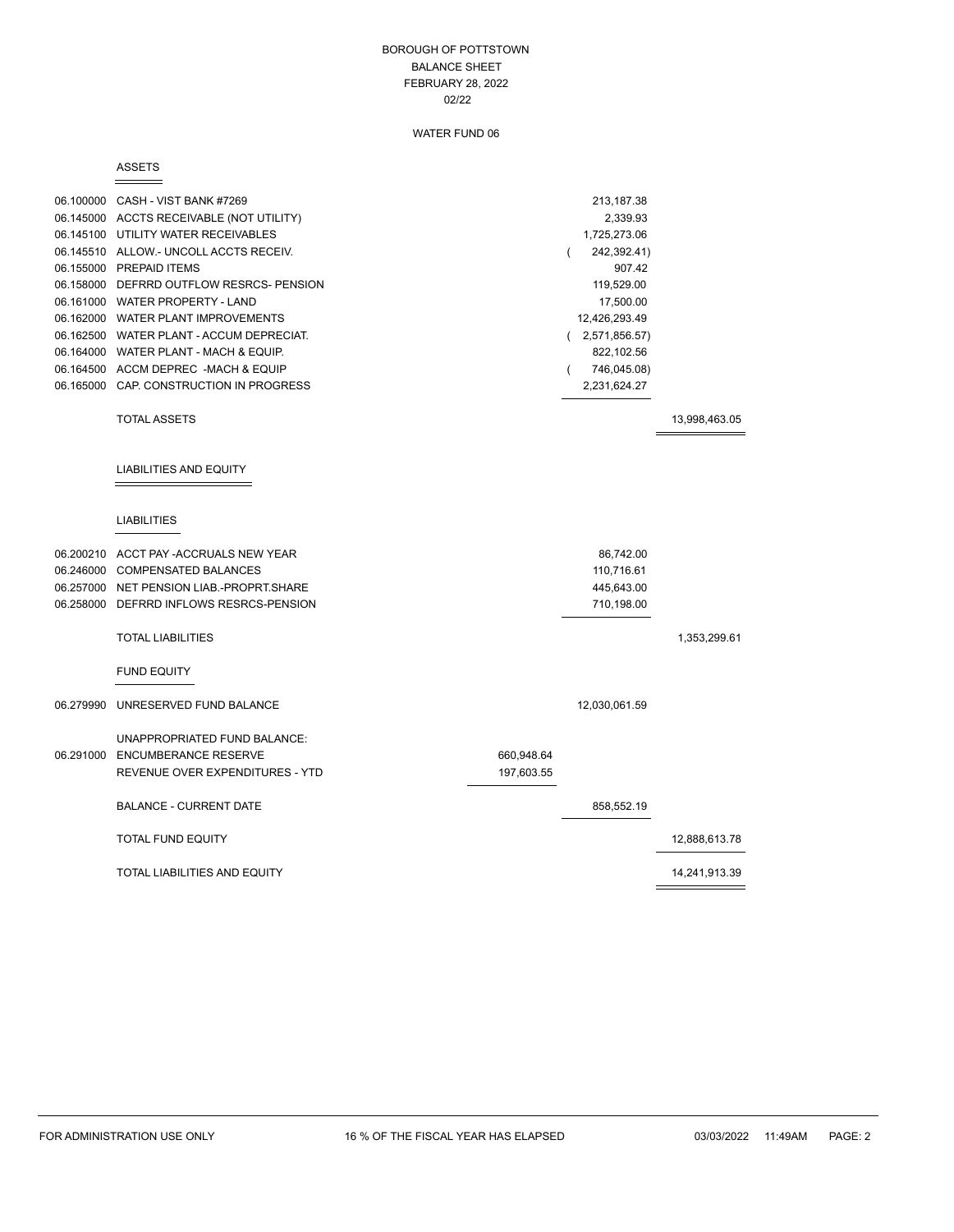|            |                                           | <b>BUDGET</b> | PERIOD ACTUA | <b>YTD ACTUAL</b>       | <b>UNEARNED</b>             | <b>PRC</b>  |
|------------|-------------------------------------------|---------------|--------------|-------------------------|-----------------------------|-------------|
|            |                                           |               |              |                         |                             |             |
|            | <b>INTEREST EARNINGS</b>                  |               |              |                         |                             |             |
| 06.341.100 | <b>INTEREST EARNINGS</b>                  | 2,000.00      | .00.         | 31.33                   | 1,968.67                    | 2           |
|            | TOTAL INTEREST EARNINGS                   | 2,000.00      | .00.         | 31.33                   | 1,968.67                    | 2           |
|            | <b>RENTS &amp; ROYALTIES</b>              |               |              |                         |                             |             |
| 06.342.100 | JACKSON ST. CELL TOWER- WATER             | 96,000.00     | 6,223.90     | 10,017.09               | 85,982.91                   | 10          |
| 06.342.200 | K-MART CELL TOWER - WATER                 | 123,000.00    | 6,226.76     | 8,815.43                | 114, 184.57                 | 7           |
|            | TOTAL RENTS & ROYALTIES                   | 219,000.00    | 12,450.66    | 18,832.52               | 200, 167.48                 | 9           |
|            | <b>WATER</b>                              |               |              |                         |                             |             |
| 06.378.010 | METERED WATER USAGE FEES                  | 6,545,615.00  | 789,467.45   | 1,294,786.56            | 5,250,828.44                | 20          |
|            | 06.378.100 WATER CONNECTION/TAPPING FEES  | 17,400.00     | .00.         | 1,764.00)<br>$\sqrt{2}$ | 19,164.00                   | (10)        |
|            | 06.378.101 WATER CONNECT APPL. FEES       | 5,000.00      | 870.00       | 3,184.00                | 1,816.00                    | 64          |
|            | 06.378.105 TURN ON/OFF CHARGES            | 17,000.00     | 3,716.48     | 6,300.98                | 10,699.02                   | 37          |
| 06.378.110 | PENALTIES & INTEREST UTILITIES            | 75,000.00     | 100.75)      | 10,119.90               | 64,880.10                   | 13          |
|            | 06.378.120 BULK WATER TO COMM. CUSTOMERS  | 20,000.00     | 2.04         | 71.90)<br>$\sqrt{2}$    | 20,071.90                   | $\mathbf 0$ |
|            | 06.378.130 BULK WATER TO NORTH COVENTRY   | 400,000.00    | 32,546.16    | 68,172.72               | 331,827.28                  | 17          |
| 06.378.140 | <b>BULK WATER TO AQUA PA</b>              | 10,000.00     | .00          | .00                     | 10,000.00                   | 0           |
|            | 06.378.400 FIRE HYDRANT FEES              | 70,000.00     | 8,775.00     | 9,045.00                | 60,955.00                   | 13          |
|            | <b>TOTAL WATER</b>                        | 7,160,015.00  | 835,276.38   | 1,389,773.26            | 5,770,241.74                | 19          |
|            | MISCELLANEOUS INCOME                      |               |              |                         |                             |             |
| 06.380.100 | <b>MISCELLANEOUS</b>                      | 1,000.00      | 1,670.50     | 2,140.16                | 1,140.16)<br>$\overline{ }$ | 214         |
|            | 06.380.170 PORTNOFF FILING FEES - OWNERS  | 7,000.00      | 158.25       | 277.35                  | 6,722.65                    | 4           |
|            | TOTAL MISCELLANEOUS INCOME                | 8,000.00      | 1,828.75     | 2,417.51                | 5,582.49                    | 30          |
|            | UNCLASSIFIED OPERATING REVENUE            |               |              |                         |                             |             |
|            | 06.389.100 UTILITY WATER CERTIFICATIONFEE | 20,000.00     | 2,185.00     | 4,290.00                | 15,710.00                   | 21          |
| 06.389.200 | <b>ENERGY CAPACITY PYMNTS</b>             | 1,500.00      | .00          | 2,360.31                | 860.31)                     | 157         |
|            | 06.389.300 SALE OF SCRAP METAL            | 500.00        | 992.00       | 992.00                  | 492.00)                     | 198         |
|            | 06.389.400 NEW WATER METER SALES          | 20,000.00     | 1,902.00     | 5,090.00                | 14,910.00                   | 25          |
|            | 06.389.500 REFUND -R EST TAX-CELL TW WTR  | 12,000.00     | .00.         | .00.                    | 12,000.00                   | $\pmb{0}$   |
|            | TOTAL UNCLASSIFIED OPERATING REVENUE      | 54,000.00     | 5,079.00     | 12,732.31               | 41,267.69                   | 24          |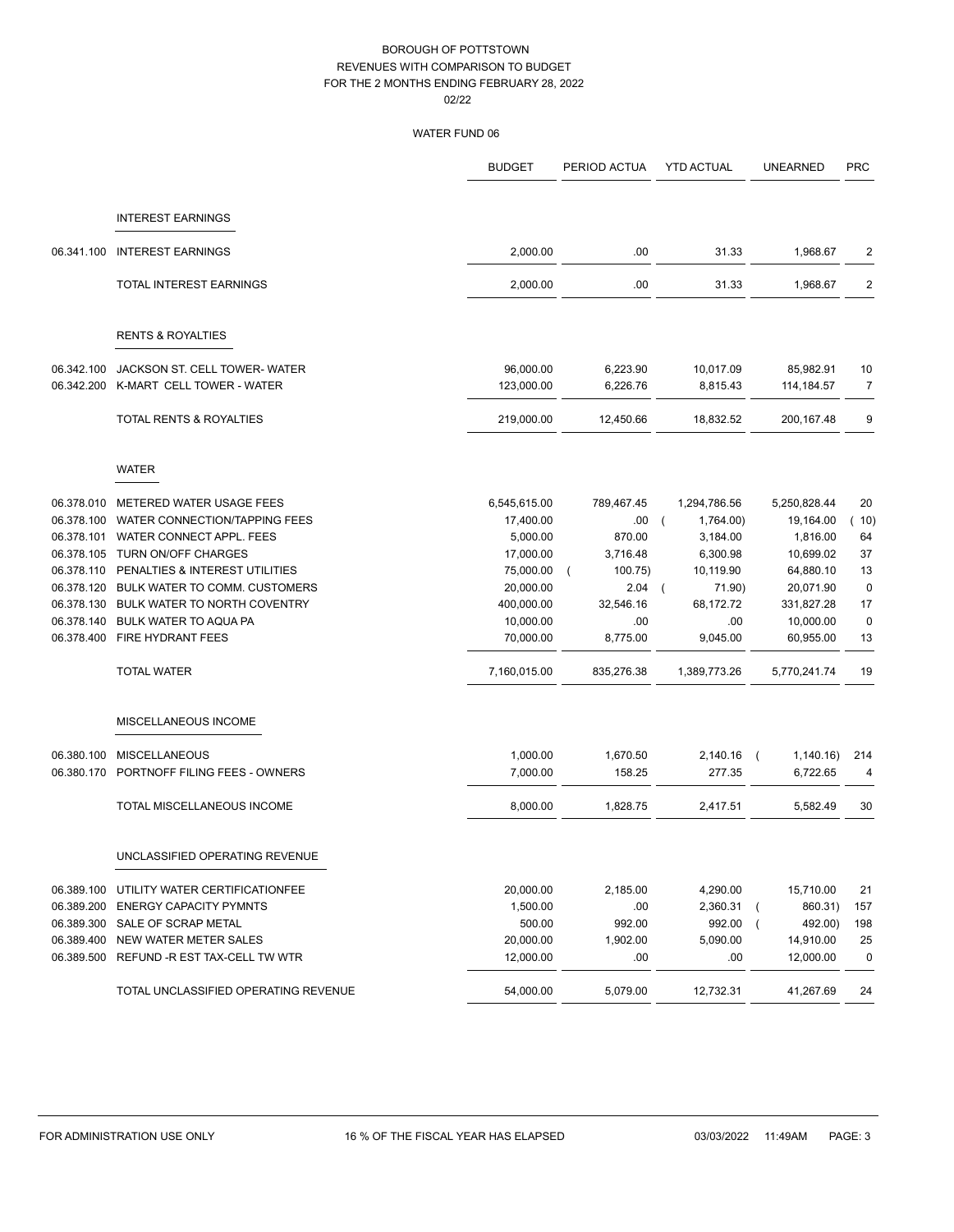|            |                                    | <b>BUDGET</b> | PERIOD ACTUA | <b>YTD ACTUAL</b> | <b>UNEARNED</b> | <b>PRC</b>  |
|------------|------------------------------------|---------------|--------------|-------------------|-----------------|-------------|
|            | <b>REFUNDS OF EXPENSES</b>         |               |              |                   |                 |             |
| 06.395.300 | REFUND - COBRA & HEALTH PREM.      | .00           | 1,991.34     | 2,242.93          | 2,242.93)       | 0           |
|            | TOTAL REFUNDS OF EXPENSES          | .00           | 1,991.34     | 2,242.93          | 2,242.93)       | 0           |
|            | <b>RESERVES</b>                    |               |              |                   |                 |             |
| 06.399.100 | <b>BALANCE FORWARD FR RESERVES</b> | 713,735.00    | .00.         | .00.              | 713,735.00      | 0           |
|            | <b>TOTAL RESERVES</b>              | 713,735.00    | .00.         | .00.              | 713,735.00      | $\mathbf 0$ |
|            | TOTAL FUND REVENUE                 | 8,156,750.00  | 856,626.13   | 1,426,029.86      | 6,730,720.14    | 17          |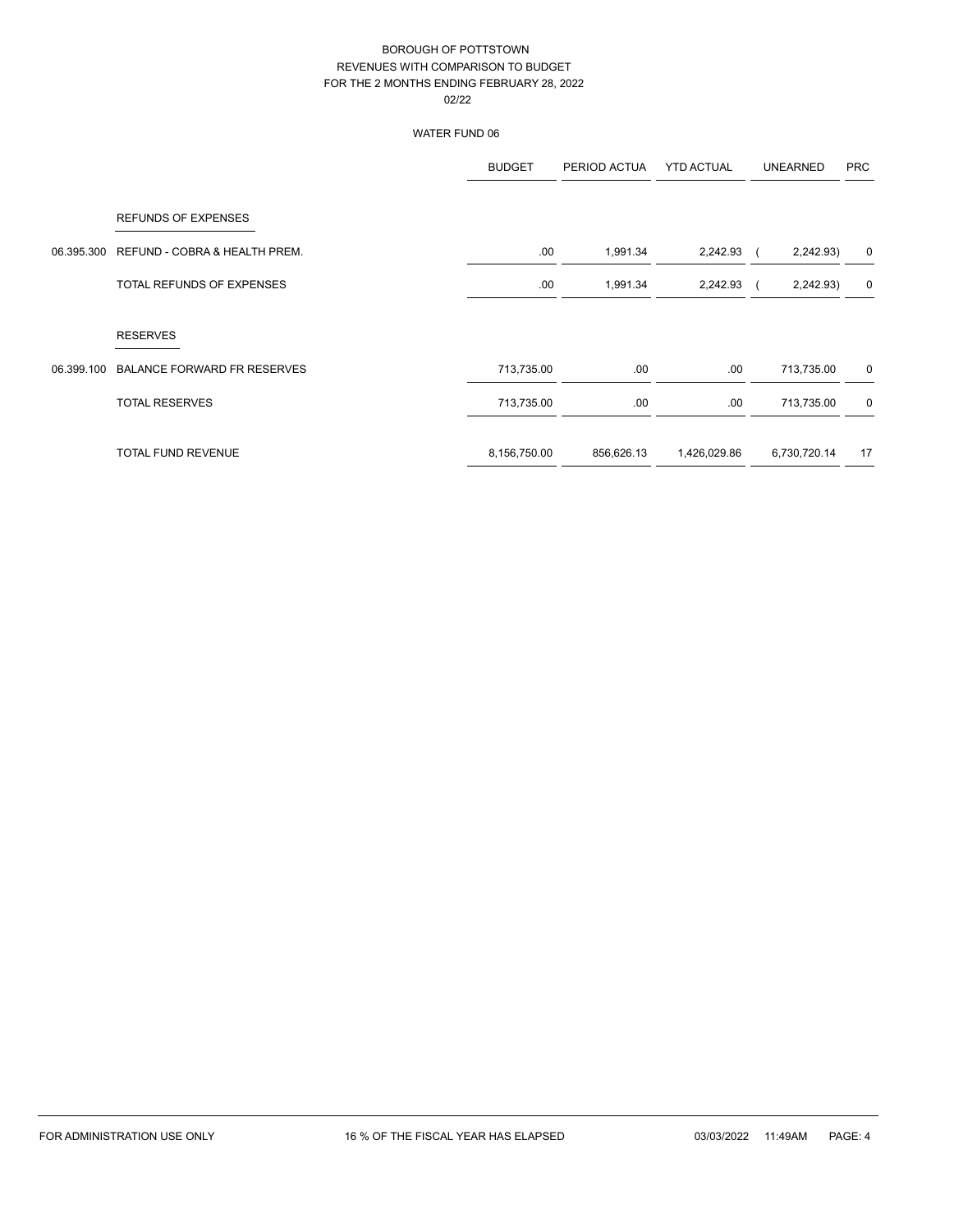|                     |                                           | <b>BUDGET</b> | PERIOD ACTUA | <b>YTD ACTUAL</b> | <b>UNEXPENDED</b> | <b>PRC</b>      |
|---------------------|-------------------------------------------|---------------|--------------|-------------------|-------------------|-----------------|
|                     | <b>LEGISLATION - COUNCIL</b>              |               |              |                   |                   |                 |
|                     | 06.400.112 AUTHORITY MEMBER WAGES         | 6,000.00      | .00          | .00               | 6,000.00          | 0               |
| 06.400.113          | <b>COUNCIL MEMBER WAGES</b>               | 2,900.00      | 241.64       | 483.28            | 2,416.72          | 17              |
|                     | 06.400.114 BORO MGMT APPOINTED WAGES      | 8,900.00      | .00          | .00               | 8,900.00          | $\mathbf 0$     |
| 06.400.192 FICA TAX |                                           | 684.00        | 18.49        | 36.97             | 647.03            | 5               |
|                     | 06.400.195 WORKERS COMP. EXP.             | 189.00        | 60.75        | 60.75             | 128.25            | 32              |
|                     | 06.400.198 NON-UNIFORM - LIFE, AD&D, DISB | 1,715.00      | .00          | .00               | 1,715.00          | $\mathbf 0$     |
|                     | 06.400.210 OFFICE SUPPLIES                | 225.00        | 11.34        | 11.34             | 213.66            | 5               |
|                     | 06.400.241 GENERAL GOVERNMENTAL SUPPLIES  | 650.00        | .00          | .00               | 650.00            | $\mathbf 0$     |
|                     | 06.400.341 ADVERTISING                    | 3,500.00      | 82.09        | 222.79            | 3,277.21          | $6\phantom{1}6$ |
|                     | 06.400.342 PRINTING/BINDING               | 200.00        | .00          | .00               | 200.00            | $\mathbf 0$     |
| 06.400.420          | DUES, LICEN, SUBS, MEMBERSHIPS            | 4,500.00      | 1,542.24     | 1,656.24          | 2,843.76          | 37              |
|                     | 06.400.425 MEETING, SEMINAR, CONFERENCES  | 200.00        | 91.96        | 91.96             | 108.04            | 46              |
|                     | TOTAL LEGISLATION - COUNCIL               | 29,663.00     | 2,048.51     | 2,563.33          | 27,099.67         | 9               |
|                     | <b>EXECUTIVE - ADMIN</b>                  |               |              |                   |                   |                 |
| 06.401.110          | <b>EXECUTIVE WAGES</b>                    | 76,773.00     | 5,385.76     | 6,463.34          | 70,309.66         | 8               |
|                     | 06.401.180 OVERTIME                       | 1,500.00      | 50.37        | 147.78            | 1,352.22          | 10              |
| 06.401.192 FICA TAX |                                           | 6,305.00      | 363.37       | 752.90            | 5,552.10          | 12              |
|                     | 06.401.195 WORKERS COMP. EXP.             | 92.00         | 23.14        | 23.14             | 68.86             | 25              |
|                     | 06.401.196 MEDICAL/RX/DENTAL/VISION       | 15,956.00     | 1,288.28     | 2,143.86          | 13,812.14         | 13              |
| 06.401.198          | NON-UNIFORM - LIFE, AD&D, DISB            | 832.00        | 94.52        | 94.52             | 737.48            | 11              |
|                     | 06.401.210 OFFICE SUPPLIES                | 400.00        | 19.62        | 57.84             | 342.16            | 14              |
|                     | 06.401.211 COPIER USAGE SHARED COSTS      | 650.00        | 47.74        | 95.48             | 554.52            | 15              |
|                     | 06.401.231 VEHICLE FUEL - GASOLINE        | 250.00        | 27.51        | 27.51             | 222.49            | 11              |
|                     | 06.401.241 GENERAL GOVERNMENTAL SUPPLIES  | 100.00        | .00          | .00               | 100.00            | $\mathbf 0$     |
|                     | 06.401.251 VEHICLE PARTS & REPAIRS        | 150.00        | .00          | .00               | 150.00            | $\mathbf 0$     |
| 06.401.260          | SMALL TOOLS/MINOR EQUIPMENT               | 100.00        | .00          | .00               | 100.00            | 0               |
|                     | 06.401.321 TELEPHONES                     | 450.00        | .00          | .00               | 450.00            | $\mathbf 0$     |
| 06.401.325 POSTAGE  |                                           | 300.00        | 8.62         | 8.62              | 291.38            | 3               |
|                     | 06.401.341 ADVERTISING                    | 350.00        | .00          | .00               | 350.00            | $\mathbf 0$     |
|                     | 06.401.342 PRINTING/BINDING               | 50.00         | .00          | .00               | 50.00             | 0               |
|                     | 06.401.353 SURETY BOND                    | 700.00        | .00          | .00               | 700.00            | $\mathbf 0$     |
|                     | 06.401.420 DUES, LICEN, SUBS, MEMBERSHIPS | 700.00        | 269.59       | 269.59            | 430.41            | 39              |
|                     | 06.401.425 MEETING, SEMINAR, CONFERENCES  | 500.00        | 92.49        | 105.09            | 394.91            | 21              |
|                     | TOTAL EXECUTIVE - ADMIN                   | 106,158.00    | 7,671.01     | 10,189.67         | 95,968.33         | 10              |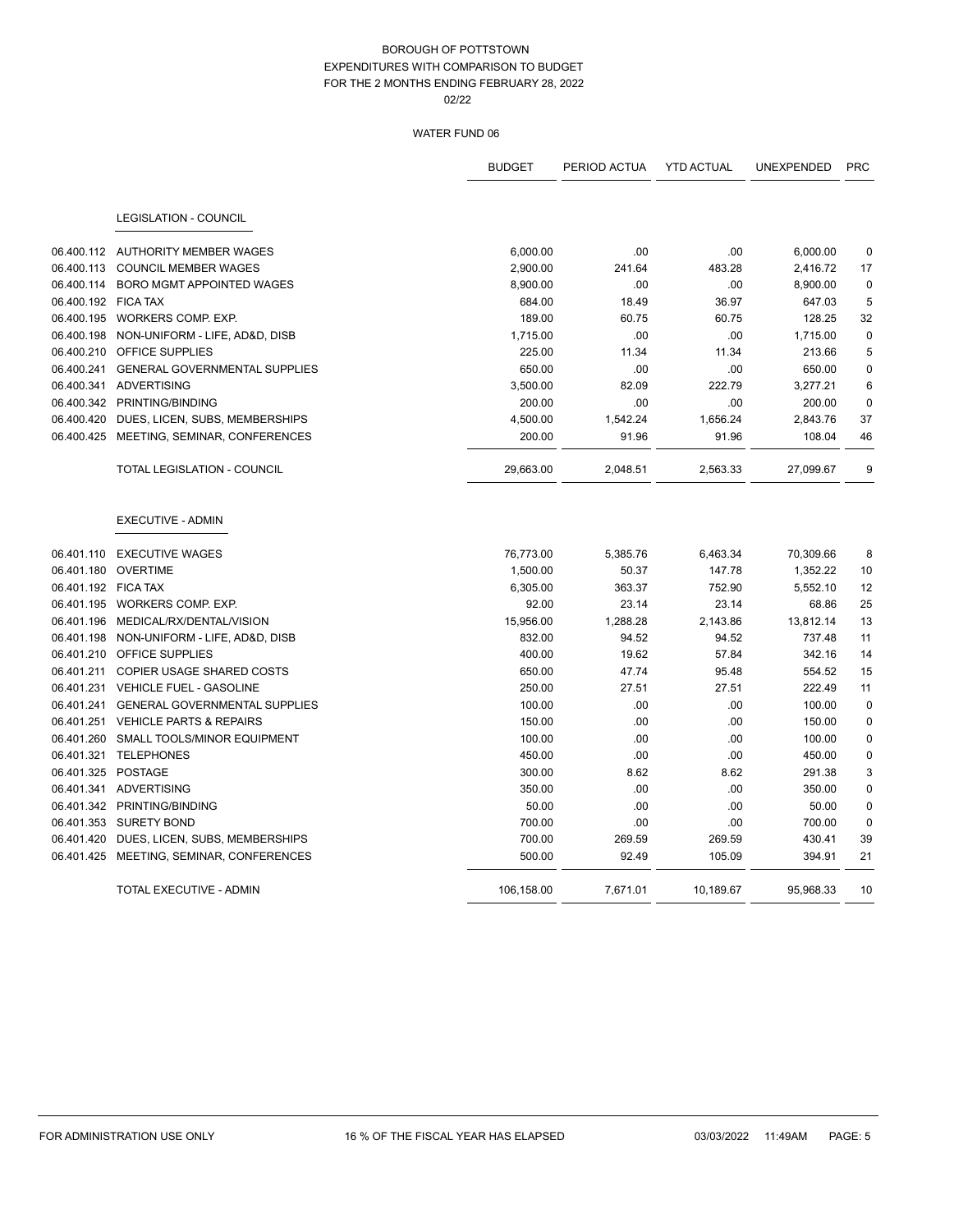|            |                                      | <b>BUDGET</b> | PERIOD ACTUA | <b>YTD ACTUAL</b> | <b>UNEXPENDED</b> | <b>PRC</b>  |
|------------|--------------------------------------|---------------|--------------|-------------------|-------------------|-------------|
|            | <b>FINANCE</b>                       |               |              |                   |                   |             |
| 06.402.110 | <b>FINANCE WAGES</b>                 | 151,882.00    | 10,327.00    | 16,228.14         | 135,653.86        | 11          |
| 06.402.112 | <b>FINANCE WAGES - PT</b>            | .00           | 1,565.63     | 2,206.64          | 2,206.64)         | $\mathbf 0$ |
| 06.402.180 | <b>OVERTIME</b>                      | 1,000.00      | .00          | .00               | 1,000.00          | $\pmb{0}$   |
| 06.402.184 | <b>EMPLOYEE WELLNESS PROGRAM</b>     | 250.00        | .00          | 716.65            | 466.65)           | 287         |
| 06.402.192 | <b>FICA TAX</b>                      | 11,855.00     | 875.79       | 1,772.46          | 10,082.54         | 15          |
| 06.402.195 | WORKERS COMP. EXP.                   | 163.00        | 52.07        | 52.07             | 110.93            | 32          |
| 06.402.196 | MEDICAL/RX/DENTAL/VISION             | 38,137.00     | 4,858.79     | 8,096.67          | 30,040.33         | 21          |
| 06.402.197 | MGMT RETIREE HLTH & MEDICARE         | 2,500.00      | 235.07       | 235.07            | 2,264.93          | 9           |
| 06.402.198 | NON-UNIFORM - LIFE, AD&D, DISB       | 996.00        | 150.42       | 150.42            | 845.58            | 15          |
| 06.402.210 | OFFICE SUPPLIES                      | 1,000.00      | 109.97       | 109.97            | 890.03            | 11          |
| 06.402.211 | COPIER USAGE SHARED COSTS            | 500.00        | 41.36        | 82.72             | 417.28            | 17          |
| 06.402.231 | VEHICLE FUEL - GASOLINE              | 500.00        | .00          | .00               | 500.00            | $\mathbf 0$ |
| 06.402.241 | <b>GENERAL GOVERNMENTAL SUPPLIES</b> | 200.00        | .00          | .00               | 200.00            | 0           |
| 06.402.311 | ACCOUNTING & AUDIT SERVICES          | 13,000.00     | .00          | .00               | 13,000.00         | 0           |
| 06.402.321 | <b>TELEPHONES</b>                    | 1,500.00      | .00          | .00               | 1,500.00          | 0           |
| 06.402.325 | <b>POSTAGE</b>                       | 8,000.00      | .00          | .00               | 8,000.00          | $\mathbf 0$ |
| 06.402.342 | PRINTING/BINDING                     | 5,000.00      | .00          | .00               | 5,000.00          | 0           |
| 06.402.353 | <b>SURETY BOND</b>                   | 800.00        | .00.         | .00               | 800.00            | $\mathbf 0$ |
| 06.402.374 | REPAIRS - MACH. & EQUIPMENT          | 800.00        | .00          | .00               | 800.00            | $\mathbf 0$ |
| 06.402.390 | <b>BANK CHARGES</b>                  | 25,000.00     | 807.58       | 4,117.70          | 20,882.30         | 16          |
| 06.402.420 | DUES, LICEN, SUBS, MEMBERSHIPS       | 300.00        | 7.94         | 7.94              | 292.06            | 3           |
| 06.402.425 | MEETING, SEMINAR, CONFERENCES        | 750.00        | .00          | .00               | 750.00            | $\mathbf 0$ |
|            | <b>TOTAL FINANCE</b>                 | 264,133.00    | 19,031.62    | 33,776.45         | 230,356.55        | 13          |
|            | <b>LEGAL</b>                         |               |              |                   |                   |             |
|            |                                      | 9,000.00      | .00          | .00               | 9,000.00          | 0           |
|            | 06.404.315 LEGAL - AUTHORITY         | 9,500.00      | 24.00        | 24.00             | 9,476.00          | 0           |
|            | 06.404.317 LEGAL - AFSCME            | 4,000.00      | .00          | .00               | 4,000.00          | 0           |
|            | <b>TOTAL LEGAL</b>                   | 22,500.00     | 24.00        | 24.00             | 22,476.00         | 0           |
|            |                                      |               |              |                   |                   |             |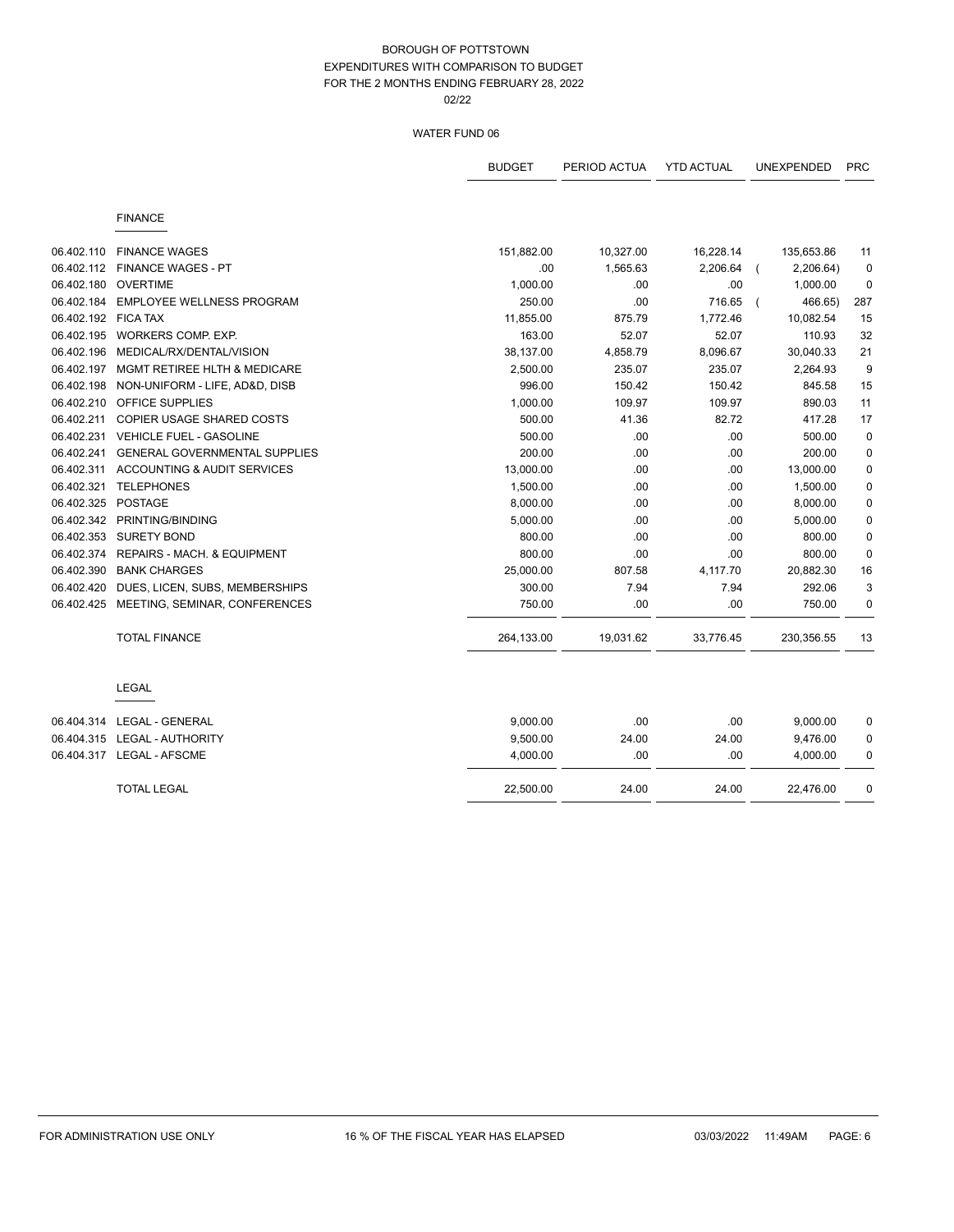|            |                                           | <b>BUDGET</b> | PERIOD ACTUA | <b>YTD ACTUAL</b> | <b>UNEXPENDED</b> | <b>PRC</b>   |
|------------|-------------------------------------------|---------------|--------------|-------------------|-------------------|--------------|
|            | <b>HUMAN RESOURCES</b>                    |               |              |                   |                   |              |
| 06.406.110 | <b>HUMAN RESOURCES WAGES</b>              | 66,601.00     | 5,123.15     | 8,050.67          | 58,550.33         | 12           |
| 06.406.192 | FICA TAX                                  | 5,095.00      | 378.76       | 841.30            | 4,253.70          | 17           |
| 06.406.195 | WORKERS COMP. EXP.                        | 69.00         | 23.14        | 23.14             | 45.86             | 34           |
| 06.406.196 | MEDICAL/RX/DENTAL/VISION                  | 10,717.00     | 1,410.52     | 3,377.38          | 7,339.62          | 32           |
| 06.406.198 | NON-UNIFORM - LIFE, AD&D, DISB            | 416.00        | 94.52        | 94.52             | 321.48            | 23           |
|            | 06.406.210 OFFICE SUPPLIES                | 420.00        | 5.21         | 5.21              | 414.79            | $\mathbf{1}$ |
| 06.406.211 | <b>COPIER USAGE SHARED COSTS</b>          | .00           | 47.74        | 95.48             | 95.48)            | $\pmb{0}$    |
| 06.406.241 | <b>GENERAL GOVERNMENTAL SUPPLIES</b>      | 1,172.00      | .00          | .00               | 1,172.00          | 0            |
| 06.406.260 | <b>SMALL TOOLS/MINOR EQUIPMENT</b>        | 840.00        | .00          | .00               | 840.00            | $\pmb{0}$    |
| 06.406.310 | PROFESSIONAL SERVICES                     | 5,600.00      | .00          | .00               | 5,600.00          | $\mathbf 0$  |
| 06.406.321 | <b>TELEPHONES</b>                         | 500.00        | .00          | .00               | 500.00            | $\mathbf 0$  |
| 06.406.325 | <b>POSTAGE</b>                            | 224.00        | .00          | .00               | 224.00            | $\pmb{0}$    |
| 06.406.341 | ADVERTISING                               | 980.00        | .00          | .00               | 980.00            | $\pmb{0}$    |
| 06.406.342 | PRINTING/BINDING                          | 98.00         | .00          | .00               | 98.00             | $\mathbf 0$  |
| 06.406.374 | REPAIRS - MACH. & EQUIPMENT               | 98.00         | .00          | .00               | 98.00             | $\mathbf 0$  |
| 06.406.420 | DUES, LICEN, SUBS, MEMBERSHIPS            | 672.00        | 44.92        | 163.64            | 508.36            | 24           |
| 06.406.425 | MEETING, SEMINAR, CONFERENCES             | 2,016.00      | .00          | .00               | 2,016.00          | $\mathbf 0$  |
| 06.406.460 | <b>CONTINUING EDUCATION</b>               | 546.00        | .00          | .00               | 546.00            | $\pmb{0}$    |
| 06.406.461 | DEPART. TRAINING EXP                      | 1,108.00      | .00          | .00               | 1,108.00          | $\mathbf 0$  |
| 06.406.471 | <b>HUMAN RESOURCES INITIATIVE</b>         | 12,838.00     | 15.16        | 15.16             | 12,822.84         | $\mathbf 0$  |
| 06.406.472 | <b>EMPLOYEE ASSISTANCE PROGRAM</b>        | 1,008.00      | .00          | 192.78            | 815.22            | 19           |
|            | 06.406.473 SAFETY TRAINING EXPENSES       | 1,960.00      | .00          | .00               | 1,960.00          | 0            |
|            | <b>TOTAL HUMAN RESOURCES</b>              | 112,978.00    | 7,143.12     | 12,859.28         | 100,118.72        | 11           |
|            | IT - WEB NETWORK SRVCS                    |               |              |                   |                   |              |
| 06.407.115 | WEB ADMINISTRATION WAGES                  | 1,200.00      | .00          | .00               | 1,200.00          | 0            |
|            | 06.407.312 DOCUMENT IMAGING KDI           | 1,300.00      | .00          | .00               | 1,300.00          | 0            |
|            | 06.407.314 CIVIC PLUS                     | 1,300.00      | .00          | .00               | 1,300.00          | $\mathbf 0$  |
| 06.407.451 | IT - HARDWARE AND EQUIPMENT               | 25,200.00     | 2,315.96     | 2,762.63          | 22,437.37         | 11           |
| 06.407.452 | IT - TECHNICAL SUPPORT SERVICE            | 31,819.20     | .00          | 1,579.20          | 30,240.00         | 5            |
|            | 06.407.453 IT - SOFTWARE SUPPORT SERVICES | 33,794.00     | 20,280.43    | 21,616.52         | 12,177.48         | 64           |
|            | <b>TOTAL IT - WEB NETWORK SRVCS</b>       | 94,613.20     | 22,596.39    | 25,958.35         | 68,654.85         | 27           |
|            | <b>ENGINEERING</b>                        |               |              |                   |                   |              |
| 06.408.313 | <b>ENGINEERING - AUTHORITY</b>            | 95,000.00     | 20,130.45    | 20,130.45         | 74,869.55         | 21           |
| 06.408.319 | STORM WATER MANAGEMENT                    | 20,000.00     | .00          | .00               | 20,000.00         | 0            |
|            | <b>TOTAL ENGINEERING</b>                  | 115,000.00    | 20,130.45    | 20,130.45         | 94,869.55         | 18           |
|            |                                           |               |              |                   |                   |              |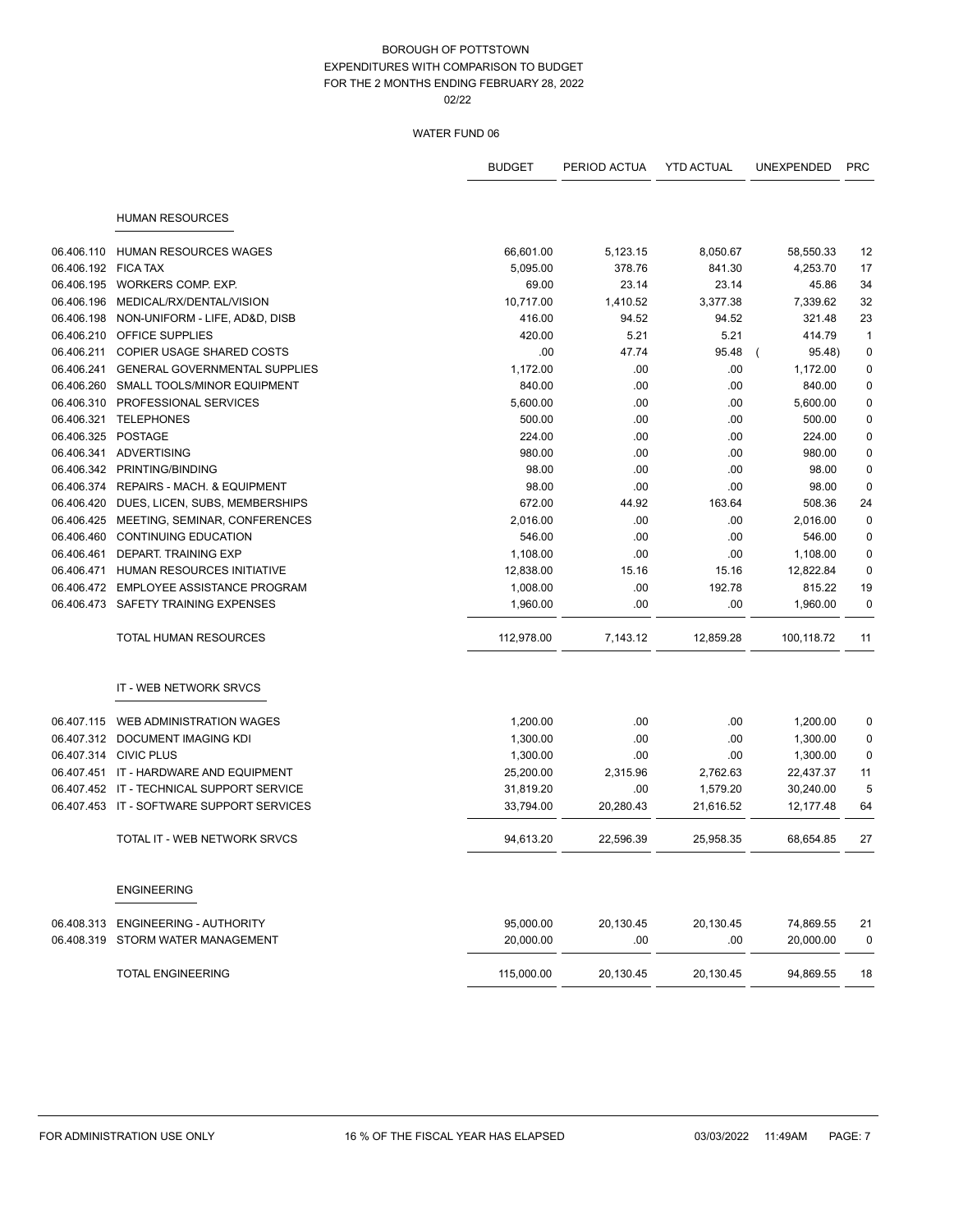|                     |                                         | <b>BUDGET</b> | PERIOD ACTUA | <b>YTD ACTUAL</b> | <b>UNEXPENDED</b> | <b>PRC</b>     |
|---------------------|-----------------------------------------|---------------|--------------|-------------------|-------------------|----------------|
|                     | <b>GENERAL GOV'T BUILDING</b>           |               |              |                   |                   |                |
| 06.409.236          | <b>BUILDING &amp; CLEANING SUPPLIES</b> | 12,000.00     | 413.11       | 521.62            | 11,478.38         | 4              |
| 06.409.237          | <b>BUILDING PAPER SUPPLIES</b>          | 1,000.00      | .00          | .00               | 1,000.00          | 0              |
| 06.409.261          | SHREDDING SERVICES                      | 600.00        | 58.66        | 58.66             | 541.34            | 10             |
| 06.409.262          | OTHER BLDG SUPPLIES/SERVICES            | 1,300.00      | 176.09       | 472.71            | 827.29            | 36             |
| 06.409.309          | PROFESSIONAL SERVICES                   | 12,000.00     | 3,668.00     | 3,668.00          | 8,332.00          | 31             |
| 06.409.321          | <b>TELEPHONES</b>                       | 500.00        | .00          | .00               | 500.00            | $\mathbf 0$    |
| 06.409.324          | <b>INTERNET AND WIRELESS</b>            | 2,500.00      | 68.14        | 68.14             | 2,431.86          | 3              |
| 06.409.361          | <b>ELECTRIC</b>                         | 16,000.00     | 255.76       | 255.76            | 15,744.24         | $\overline{2}$ |
| 06.409.362          | <b>GAS HEAT</b>                         | 10,000.00     | 956.19       | 956.19            | 9,043.81          | 10             |
| 06.409.373          | <b>BUILDING REPAIRS</b>                 | 12,000.00     | .00          | .00               | 12,000.00         | $\mathbf 0$    |
| 06.409.381          | RENT OF LAND -NORFOLK SOUTHERN          | 1,600.00      | .00.         | .00               | 1,600.00          | $\mathbf 0$    |
| 06.409.430          | <b>REAL ESTATE TAX - CELL TOWERS</b>    | 9,000.00      | 925.00       | 925.00            | 8,075.00          | 10             |
| 06.409.740          | <b>CAPITAL PURCHASE - MAJOR</b>         | 15,000.00     | .00.         | .00               | 15,000.00         | $\mathbf 0$    |
| 06.409.750          | <b>CAPITAL PURCHASE - MINOR</b>         | 2,000.00      | .00.         | .00               | 2,000.00          | 0              |
|                     | TOTAL GENERAL GOV'T BUILDING            | 95,500.00     | 6,520.95     | 6,926.08          | 88,573.92         | 7              |
|                     | <b>WASTE WATER TREATMENT</b>            |               |              |                   |                   |                |
| 06.429.110          | <b>SEWER PLANT WAGES</b>                | 83,412.00     | 6,416.28     | 10,082.72         | 73,329.28         | 12             |
| 06.429.180          | <b>OVERTIME</b>                         | 5,500.00      | 364.97       | 424.56            | 5,075.44          | 8              |
| 06.429.184          | <b>EMPLOYEE WELLNESS PROGRAM</b>        | 2,000.00      | .00          | 500.00            | 1,500.00          | 25             |
| 06.429.192 FICA TAX |                                         | 7,376.00      | 503.54       | 1,049.33          | 6,326.67          | 14             |
| 06.429.195          | WORKERS COMP. EXP.                      | 2,352.00      | 781.06       | 781.06            | 1,570.94          | 33             |
| 06.429.196          | MEDICAL/RX/DENTAL/VISION                | 22,360.00     | 2,922.14     | 4,892.13          | 17,467.87         | 22             |
| 06.429.198          | NON-UNIFORM - LIFE, AD&D, DISB          | 742.00        | 112.54       | 112.54            | 629.46            | 15             |
|                     | TOTAL WASTE WATER TREATMENT             | 123,742.00    | 11,100.53    | 17,842.34         | 105,899.66        | 14             |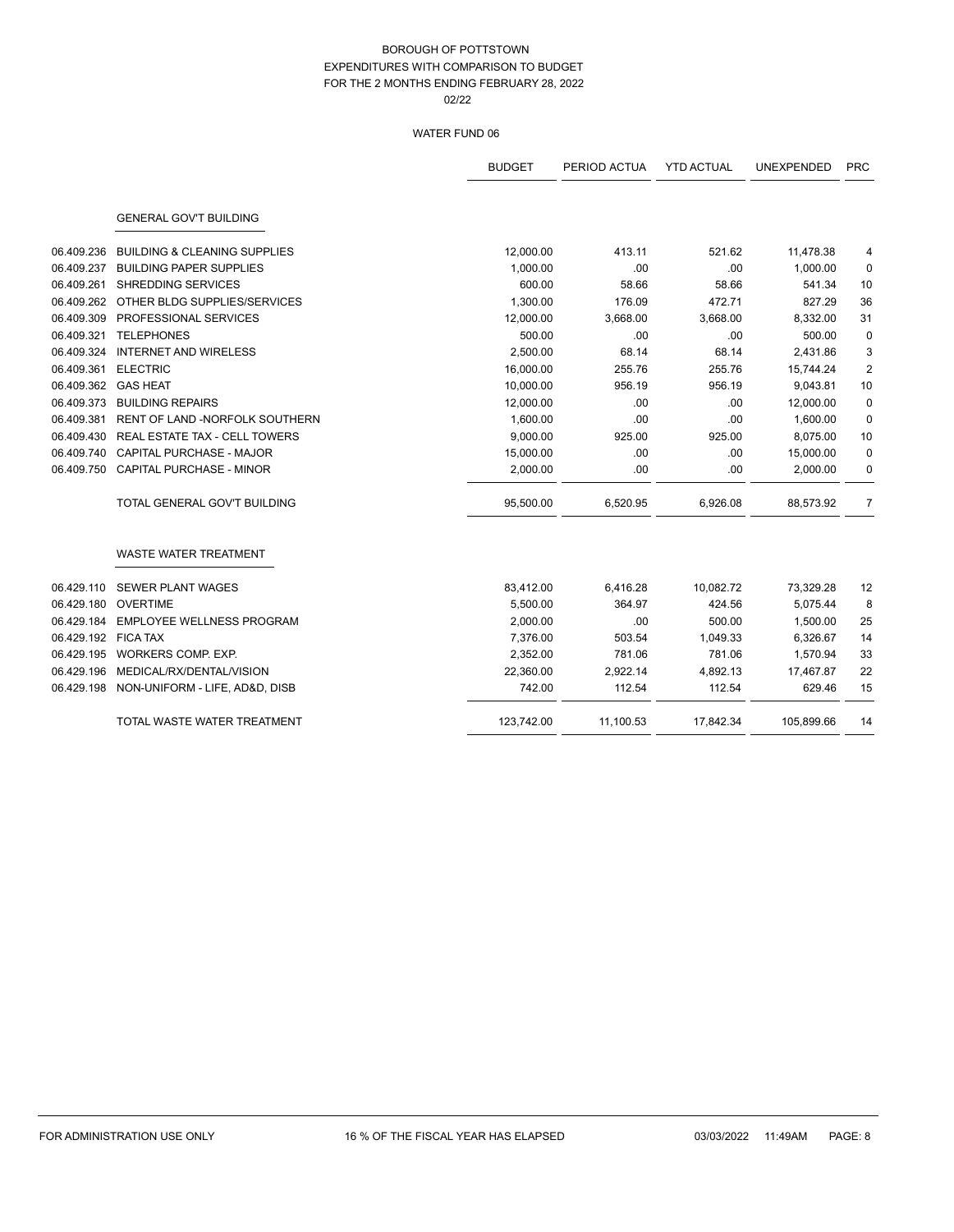|                     |                                           | <b>BUDGET</b>         | PERIOD ACTUA       | <b>YTD ACTUAL</b>    |                | <b>UNEXPENDED</b>     | <b>PRC</b>     |
|---------------------|-------------------------------------------|-----------------------|--------------------|----------------------|----------------|-----------------------|----------------|
|                     | <b>PUBLIC WORKS</b>                       |                       |                    |                      |                |                       |                |
|                     |                                           |                       |                    |                      |                |                       |                |
| 06.430.110          | <b>PUBLIC WORKS WAGES</b>                 | 230,865.00            | 9,278.02           | 14,943.94            |                | 215,921.06            | 6              |
| 06.430.112          | PUBLIC WORKS WAGES - PT                   | .00                   | 2,555.00           | 4,015.00             |                | 4,015.00)             | 0              |
|                     | 06.430.180 OVERTIME                       | 1,000.00              | 116.39             | 217.71               |                | 782.29                | 22             |
| 06.430.192 FICA TAX | 06.430.195 WORKERS COMP. EXP.             | 18,696.00             | 891.52<br>3,037.44 | 1,833.38             |                | 16,862.62<br>6,174.56 | 10<br>33       |
| 06.430.196          | MEDICAL/RX/DENTAL/VISION                  | 9,212.00<br>57,571.00 | 5,494.38           | 3,037.44<br>9,275.34 |                | 48,295.66             | 16             |
| 06.430.198          | NON-UNIFORM - LIFE, AD&D, DISB            | 1,328.00              | 174.84             | 174.84               |                | 1,153.16              | 13             |
|                     | 06.430.210 OFFICE SUPPLIES                | 600.00                | 5.21               | 24.68                |                | 575.32                | $\overline{4}$ |
|                     | 06.430.211 COPIER USAGE SHARED COSTS      | .00                   | 41.36              | 82.72                |                | 82.72)                | $\mathbf 0$    |
|                     | 06.430.231 VEHICLE FUEL - GASOLINE        | 4,800.00              | 734.64             | 734.64               |                | 4,065.36              | 15             |
|                     | 06.430.238 CLOTHING/UNIFORMS              | 900.00                | .00.               | 28.00                |                | 872.00                | 3              |
| 06.430.241          | <b>GENERAL GOVERNMENTAL SUPPLIES</b>      | 3,500.00              | 75.48              | 162.88               |                | 3,337.12              | 5              |
| 06.430.251          | <b>VEHICLE PARTS &amp; REPAIRS</b>        | 6,000.00              | 494.16             | 494.16               |                | 5,505.84              | 8              |
| 06.430.309          | PROFESSIONAL CLEANING - GARAGE            | 4,566.80              | 2,548.00           | 2,548.00             |                | 2,018.80              | 56             |
| 06.430.321          | <b>TELEPHONES</b>                         | 2,800.00              | .00                | 4.29                 |                | 2,795.71              | $\mathbf 0$    |
|                     | 06.430.324 INTERNET AND WIRELESS          | 1,300.00              | 11.82              | 11.82                |                | 1,288.18              | $\mathbf{1}$   |
| 06.430.325 POSTAGE  |                                           | 300.00                | .00                | .00                  |                | 300.00                | $\mathbf 0$    |
|                     | 06.430.327 PORTABLE RADIO EQUIP. MAINT.   | 4,000.00              | .00.               | .00                  |                | 4,000.00              | 0              |
|                     | 06.430.341 ADVERTISING                    | 1,500.00              | .00                | .00                  |                | 1,500.00              | 0              |
|                     | 06.430.353 SURETY BOND                    | 100.00                | .00                | .00                  |                | 100.00                | 0              |
| 06.430.361          | <b>ELECTRIC</b>                           | 2,500.00              | 164.44             | 164.44               |                | 2,335.56              | $\overline{7}$ |
| 06.430.362 GAS      |                                           | 4,000.00              | 458.32             | 458.32               |                | 3,541.68              | 11             |
| 06.430.371          | PROPERTY MAINTENANCE                      | .00                   | .00                | 141.12               | $\left($       | 141.12)               | $\pmb{0}$      |
| 06.430.373          | <b>BUILDING REPAIRS</b>                   | 2,700.00              | 72.23              | 72.23                |                | 2,627.77              | 3              |
| 06.430.374          | REPAIRS - MACH. & EQUIPMENT               | 500.00                | .00                | .00                  |                | 500.00                | 0              |
| 06.430.420          | DUES, LICEN, SUBS, MEMBERSHIPS            | 350.00                | 12.60              | 12.60                |                | 337.40                | 4              |
| 06.430.425          | MEETING, SEMINAR, CONFERENCES             | 100.00                | .00.               | .00                  |                | 100.00                | $\mathbf 0$    |
| 06.430.461          | DEPART. TRAINING EXP                      | 100.00                | .00.               | .00                  |                | 100.00                | 0              |
| 06.430.740          | CAPITAL PURCHASE - MAJOR                  | 11,200.00             | .00                | .00                  |                | 11,200.00             | 0              |
|                     | <b>TOTAL PUBLIC WORKS</b>                 | 370,488.80            | 26,165.85          | 38,437.55            |                | 332,051.25            | 10             |
|                     | WATER/SEWER UTLTY MAINTENANCE             |                       |                    |                      |                |                       |                |
|                     | 06.447.110 WTR/SWR UTILITY MAINT. WAGES   | 140,034.00            | 10,641.03          | 16,721.62            |                | 123,312.38            | 12             |
|                     | 06.447.180 OVERTIME                       | 10,000.00             | 1,393.18           | 2,190.87             |                | 7,809.13              | 22             |
|                     | 06.447.184 EMPLOYEE WELLNESS PROGRAM      | .00                   | .00                | 400.00               | $\overline{ }$ | 400.00)               | 0              |
| 06.447.192 FICA TAX |                                           | 13,264.00             | 886.61             | 1,782.77             |                | 11,481.23             | 13             |
|                     | 06.447.194 UNEMPLOYMENT COMP. EXP.        | .00                   | .00                | 10.31                |                | 10.31)                | $\pmb{0}$      |
|                     | 06.447.195 WORKERS COMP. EXP.             | 8,232.00              | 2,742.37           | 2,742.37             |                | 5,489.63              | 33             |
|                     | 06.447.196 MEDICAL/RX/DENTAL/VISION       | 63,981.00             | 7,300.52           | 12,220.08            |                | 51,760.92             | 19             |
|                     | 06.447.197 MGMT RETIREE HLTH & MEDICARE   | 1,500.00              | 716.74) (<br>(     | 716.74)              |                | 2,216.74              | (48)           |
|                     | 06.447.198 NON-UNIFORM - LIFE, AD&D, DISB | 1,037.00              | 92.52              | 92.52                |                | 944.48                | 9              |
|                     | TOTAL WATER/SEWER UTLTY MAINTENANCE       | 238,048.00            | 22,339.49          | 35,443.80            |                | 202,604.20            | 15             |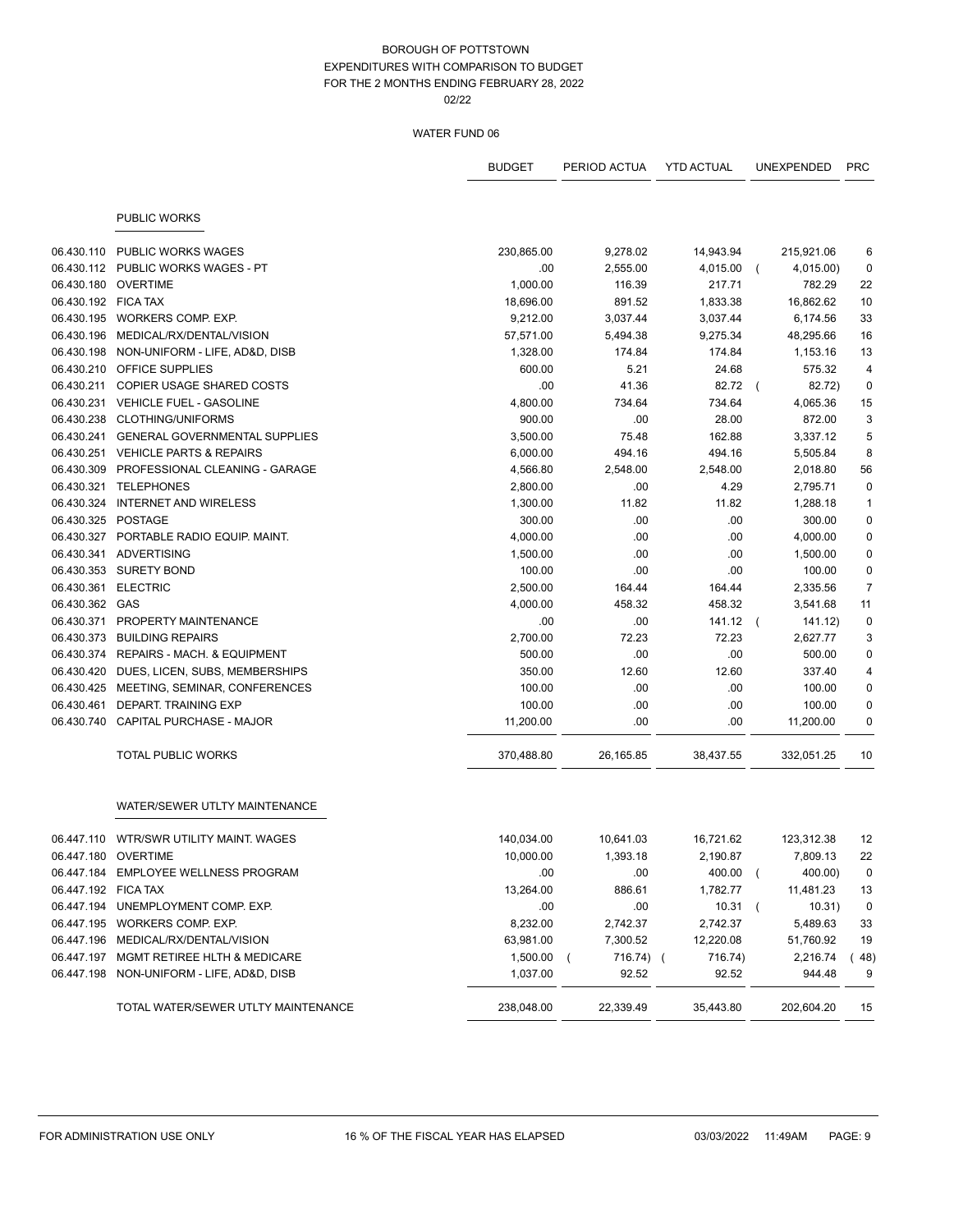# WATER FUND 06

|                     |                                           | <b>BUDGET</b> | PERIOD ACTUA | <b>YTD ACTUAL</b> | <b>UNEXPENDED</b> | <b>PRC</b>     |
|---------------------|-------------------------------------------|---------------|--------------|-------------------|-------------------|----------------|
|                     |                                           |               |              |                   |                   |                |
|                     | <b>WATER PURIFICATION</b>                 |               |              |                   |                   |                |
| 06.448.110          | <b>WATER PLANT WAGES</b>                  | 465,583.00    | 27,643.92    | 43,500.25         | 422,082.75        | 9              |
| 06.448.180          | <b>OVERTIME</b>                           | 40,000.00     | 3,032.15     | 5,255.16          | 34,744.84         | 13             |
| 06.448.184          | <b>EMPLOYEE WELLNESS PROGRAM</b>          | 1,500.00      | .00          | 1,000.00          | 500.00            | 67             |
|                     | 06.448.187 SHIFT DIFFERENTIAL             | 6,560.00      | 295.20       | 462.79            | 6,097.21          | $\overline{7}$ |
| 06.448.192 FICA TAX |                                           | 39,295.00     | 2,263.90     | 4,684.07          | 34,610.93         | 12             |
|                     | 06.448.195 WORKERS COMP. EXP.             | 18,808.00     | 6,219.52     | 6,219.52          | 12,588.48         | 33             |
| 06.448.196          | MEDICAL/RX/DENTAL/VISION                  | 121,150.00    | 12,108.65    | 20,972.33         | 100,177.67        | 17             |
| 06.448.198          | NON-UNIFORM - LIFE, AD&D, DISB            | 2,594.00      | 260.78       | 260.78            | 2,333.22          | 10             |
| 06.448.210          | <b>OFFICE SUPPLIES</b>                    | 6,000.00      | 18.62        | 18.62             | 5,981.38          | $\mathbf 0$    |
|                     | 06.448.222 CHEMICALS                      | 300,000.00    | .00          | 6,003.12          | 293,996.88        | $\overline{2}$ |
| 06.448.225          | <b>LABORATORY SUPPLIES</b>                | 45,000.00     | 292.05       | 292.05            | 44,707.95         | $\mathbf{1}$   |
|                     | 06.448.231 VEHICLE FUEL - GASOLINE        | 1,500.00      | 55.98        | 55.98             | 1,444.02          | 4              |
|                     | 06.448.232 OFF ROAD FUEL-DIESEL/PROPANE   | 8,000.00      | .00          | .00               | 8,000.00          | $\pmb{0}$      |
| 06.448.236          | <b>BUILDING &amp; CLEANING SUPPLIES</b>   | 10,000.00     | 553.85       | 643.54            | 9,356.46          | 6              |
| 06.448.238          | <b>CLOTHING/UNIFORMS</b>                  | 6,500.00      | .00          | .00               | 6,500.00          | $\pmb{0}$      |
|                     | 06.448.241 GENERAL GOVERNMENTAL SUPPLIES  | 8,000.00      | .00          | 121.65            | 7,878.35          | $\sqrt{2}$     |
|                     | 06.448.251 VEHICLE PARTS & REPAIRS        | 3,000.00      | 16.78        | 16.78             | 2,983.22          | $\mathbf{1}$   |
| 06.448.260          | SMALL TOOLS/ MINOR EQUIPMENT              | 5,000.00      | .00          | .00               | 5,000.00          | $\pmb{0}$      |
| 06.448.265          | <b>COMPUTER MAINTENANCE</b>               | 4,000.00      | .00          | .00               | 4,000.00          | $\mathbf 0$    |
| 06.448.266          | PLANT SCADA COMPUTER EQUIP.               | 10,000.00     | 1,242.25     | 1,242.25          | 8,757.75          | 12             |
| 06.448.268          | <b>EQUIPMENT CALIBRATION EXPENSES</b>     | 45,000.00     | .00          | 50,213.00         | 5,213.00)         | 112            |
| 06.448.321          | <b>TELEPHONES</b>                         | 4,000.00      | .00          | .00               | 4,000.00          | $\pmb{0}$      |
| 06.448.324          | <b>INTERNET AND WIRELESS</b>              | 3,000.00      | .00          | .00               | 3,000.00          | 0              |
| 06.448.325 POSTAGE  |                                           | 750.00        | 50.35        | 50.35             | 699.65            | $\overline{7}$ |
|                     | 06.448.341 ADVERTISING                    | 500.00        | .00          | .00               | 500.00            | $\pmb{0}$      |
|                     | 06.448.343 CONSUMER CONFIDENCE REPORT     | 1,000.00      | .00          | .00               | 1,000.00          | $\mathbf 0$    |
|                     | 06.448.361 ELECTRIC                       | 135,000.00    | 13,375.24    | 13,375.24         | 121,624.76        | 10             |
|                     | 06.448.362 GAS - PROPANE                  | 8,000.00      | .00          | .00               | 8,000.00          | $\mathbf 0$    |
| 06.448.364 SEWER    |                                           | 1,300.00      | .00          | .00               | 1,300.00          | $\mathbf 0$    |
|                     | 06.448.371 PROPERTY MAINTENANCE           | 25,000.00     | .00          | .00               | 25,000.00         | $\pmb{0}$      |
|                     | 06.448.372 MAINTENANCE - LAGOON SLUDGE    | 120,000.00    | .00          | .00               | 120,000.00        | $\pmb{0}$      |
| 06.448.373          | <b>BUILDING REPAIRS</b>                   | 25,000.00     | 447.71       | 818.17            | 24,181.83         | 3              |
| 06.448.374          | <b>REPAIRS - MACH. &amp; EQUIPMENT</b>    | 115,000.00    | 303.00       | 303.00            | 114,697.00        | 0              |
|                     | 06.448.375 REPAIRS - HIGH SERVICE PUMPS   | 10,000.00     | .00          | .00               | 10,000.00         | $\mathbf 0$    |
|                     | 06.448.376 REPAIRS - LOW DUTY PUMP HOUSE  | 20,000.00     | 10,832.50    | 10,832.50         | 9,167.50          | 54             |
|                     | 06.448.377 REPAIRS - FILTERS              | 25,000.00     | 213.28       | 213.28            | 24,786.72         | $\mathbf{1}$   |
|                     | 06.448.378 REPAIRS - CHEMICAL FEED SYSTEM | 20,000.00     | .00          | .00               | 20,000.00         | 0              |
|                     | 06.448.379 REPAIRS - INSTRUMENTATION      | 35,000.00     | .00          | .00               | 35,000.00         | 0              |
|                     | 06.448.420 DUES, LICEN, SUBS, MEMBERSHIPS | 50,000.00     | 1,006.98     | 5,806.98          | 44,193.02         | 12             |
|                     | 06.448.425 MEETING, SEMINAR, CONFERENCES  | 2,000.00      | .00          | .00               | 2,000.00          | 0              |
|                     | 06.448.460 CONTINUING EDUCATION           | 1,500.00      | .00          | .00               | 1,500.00          | 0              |
|                     | 06.448.461 DEPART. TRAINING EXP           | 6,500.00      | 110.35       | 110.35            | 6,389.65          | 2              |
|                     | TOTAL WATER PURIFICATION                  | 1,756,040.00  | 80,343.06    | 172,471.76        | 1,583,568.24      | 10             |

 $-$ 

- -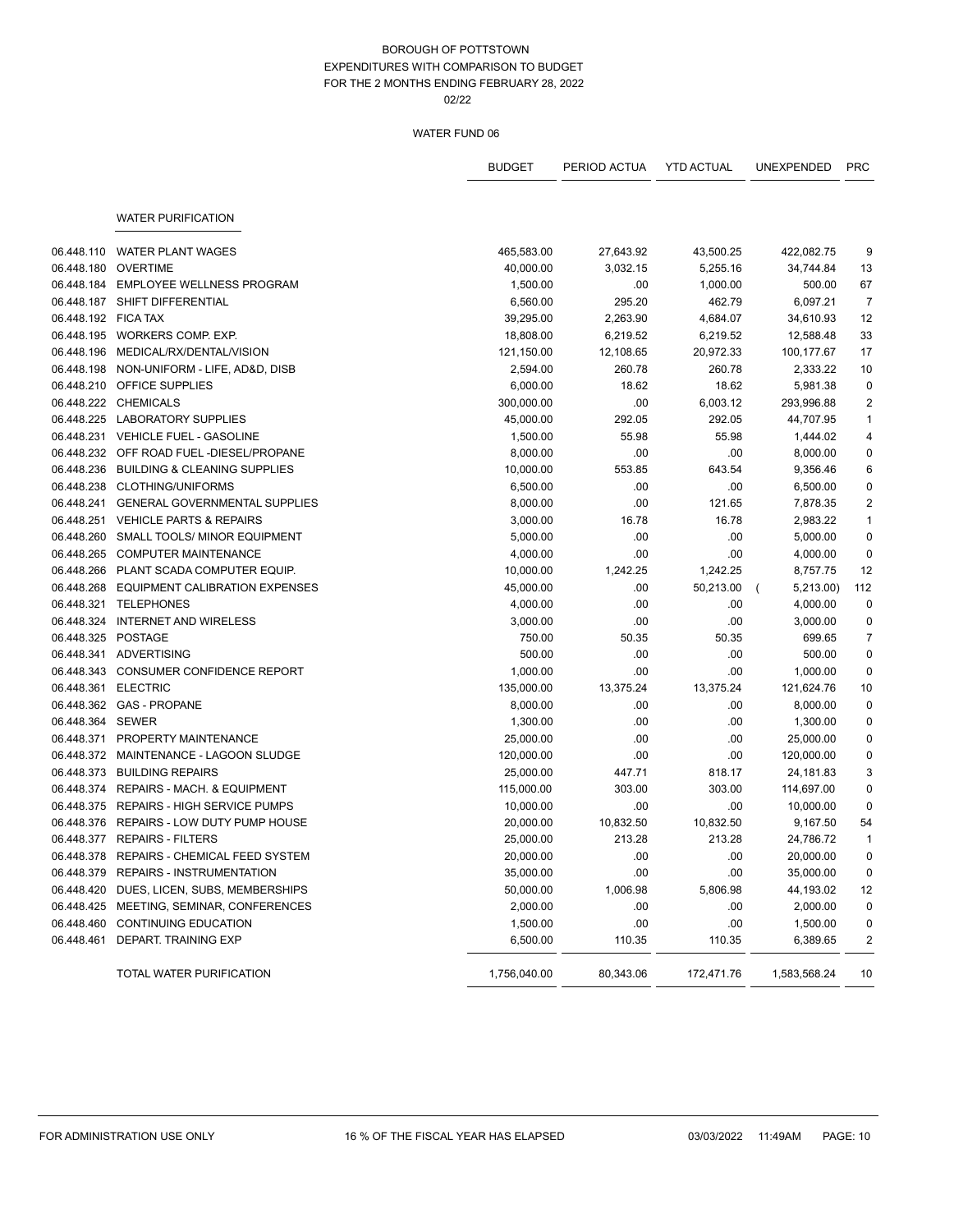|                     |                                         | <b>BUDGET</b> | PERIOD ACTUA | <b>YTD ACTUAL</b> | <b>UNEXPENDED</b> | <b>PRC</b>                |
|---------------------|-----------------------------------------|---------------|--------------|-------------------|-------------------|---------------------------|
|                     | <b>WATER DISTRIBUTION</b>               |               |              |                   |                   |                           |
|                     |                                         |               |              |                   |                   |                           |
| 06.449.110          | PW - WATER DISTRIBUTION WAGES           | 338,013.00    | 18,126.40    | 28,499.20         | 309,513.80        | 8                         |
| 06.449.180          | OVERTIME                                | 20,000.00     | 4,093.26     | 7,147.21          | 12,852.79         | 36                        |
|                     | 06.449.184 EMPLOYEE WELLNESS PROGRAM    | 1,000.00      | .00          | 300.00            | 700.00            | 30                        |
| 06.449.192 FICA TAX |                                         | 27,273.00     | 1,647.53     | 3,305.71          | 23,967.29         | 12                        |
|                     | 06.449.195 WORKERS COMP. EXP.           | 14,106.00     | 4,628.48     | 4,628.48          | 9,477.52          | 33                        |
|                     | 06.449.196 MEDICAL/RX/DENTAL/VISION     | 97,981.00     | 12,353.84    | 20,625.53         | 77,355.47         | 21                        |
| 06.449.198          | NON-UNIFORM - LIFE, AD&D, DISB          | 1,630.00      | 260.78       | 260.78            | 1,369.22          | 16                        |
| 06.449.231          | VEHICLE FUEL - GASOLINE                 | 15,000.00     | 1,839.75     | 1,839.75          | 13,160.25         | 12                        |
| 06.449.236          | <b>BUILDING &amp; CLEANING SUPPLIES</b> | 2,700.00      | .00          | .00.              | 2,700.00          | $\mathbf 0$               |
| 06.449.238          | <b>CLOTHING/UNIFORMS</b>                | 3,000.00      | 149.97       | 149.97            | 2,850.03          | 5                         |
| 06.449.241          | <b>GENERAL GOVERNMENTAL SUPPLIES</b>    | 2,500.00      | 97.36        | 97.36             | 2,402.64          | $\overline{4}$            |
| 06.449.251          | <b>VEHICLE PARTS &amp; REPAIRS</b>      | 10,000.00     | 258.38       | 258.38            | 9,741.62          | $\ensuremath{\mathsf{3}}$ |
| 06.449.260          | SMALL TOOLS/MINOR EQUIPMENT             | 5,000.00      | 555.00       | 555.00            | 4,445.00          | 11                        |
| 06.449.321          | <b>TELEPHONES</b>                       | 1,700.00      | .00          | .00.              | 1,700.00          | $\mathbf 0$               |
| 06.449.324          | <b>INTERNET AND WIRELESS</b>            | 2,300.00      | .00          | .00.              | 2,300.00          | $\mathbf 0$               |
| 06.449.325          | POSTAGE                                 | 100.00        | .00          | .00               | 100.00            | $\pmb{0}$                 |
| 06.449.361          | ELECTRIC - BULK WATER STA               | .00           | 57.56        | 57.56             | 57.56)            | $\pmb{0}$                 |
|                     | 06.449.363 ELECTRIC - PUMP STATIONS     | 35,000.00     | 3,914.53     | 3,914.53          | 31,085.47         | 11                        |
| 06.449.368          | ELECTRIC - WATER TANKS & METERS         | 23,000.00     | 3,212.92     | 3,212.92          | 19,787.08         | 14                        |
| 06.449.371          | PROPERTY MAINTENANCE                    | 15,000.00     | .00          | .00.              | 15,000.00         | $\mathbf 0$               |
|                     | 06.449.374 REPAIRS - MACH. & EQUIPMENT  | 3,500.00      | .00          | .00               | 3,500.00          | $\pmb{0}$                 |
| 06.449.375          | MAINTENANCE OF MAINS                    | 157,622.00    | 770.16       | 781.14            | 156,840.86        | $\mathbf{1}$              |
| 06.449.376          | MAINTENANCE OF METERS                   | 3,000.00      | .00          | .00               | 3,000.00          | $\pmb{0}$                 |
|                     | 06.449.377 MAINTENANCE OF HYDRANTS      | 23,000.00     | 719.00       | 719.00            | 22,281.00         | 3                         |
| 06.449.378          | MAINTENANCE OF PU STATIONS              | 35,000.00     | .00          | .00.              | 35,000.00         | $\mathbf 0$               |
|                     | 06.449.379 ROAD REPAIRS- MAIN BREAKS    | 100,000.00    | .00.         | .00.              | 100,000.00        | $\mathbf 0$               |
| 06.449.420          | DUES, LICEN, SUBS, MEMBERSHIPS          | 600.00        | .00          | .00               | 600.00            | $\pmb{0}$                 |
| 06.449.460          | <b>CONTINUING EDUCATION</b>             | 100.00        | .00          | .00               | 100.00            | $\pmb{0}$                 |
| 06.449.461          | DEPART. TRAINING EXP                    | 100.00        | 73.56        | 73.56             | 26.44             | 74                        |
| 06.449.740          | CAPITAL PURCHASE - MAJOR                | 20,000.00     | .00          | .00.              | 20,000.00         | $\mathbf 0$               |
| 06.449.750          | <b>CAPITAL PURCHASE - MINOR</b>         | 5,000.00      | .00.         | .00.              | 5,000.00          | $\pmb{0}$                 |
|                     | TOTAL WATER DISTRIBUTION                | 963,225.00    | 52,758.48    | 76,426.08         | 886,798.92        | 8                         |
|                     | <b>DEBT SERVICE</b>                     |               |              |                   |                   |                           |
|                     | 06.471.100 BOND ADMINISTRATIVE FEES     | 7,000.00      | .00          | .00.              | 7,000.00          | $\pmb{0}$                 |
| 06.471.354          | 2019 WATER BONDS                        | 1,792,525.00  | 305,691.68   | 458,537.52        | 1,333,987.48      | 26                        |
|                     | 06.471.356 2020 GTD WATER REV BONDS     | 14,200.00     | 2,512.78     | 3,769.17          | 10,430.83         | 27                        |
|                     | <b>TOTAL DEBT SERVICE</b>               | 1,813,725.00  | 308,204.46   | 462,306.69        | 1,351,418.31      | 25                        |
|                     | AMORT/DEPREC                            |               |              |                   |                   |                           |
| 06.473.811          | DEPRECIATION EXPENSE                    | 370,000.00    | 30,833.00    | 61,666.00         | 308,334.00        | 17                        |
|                     | TOTAL AMORT/DEPREC                      | 370,000.00    | 30,833.00    | 61,666.00         | 308,334.00        | 17                        |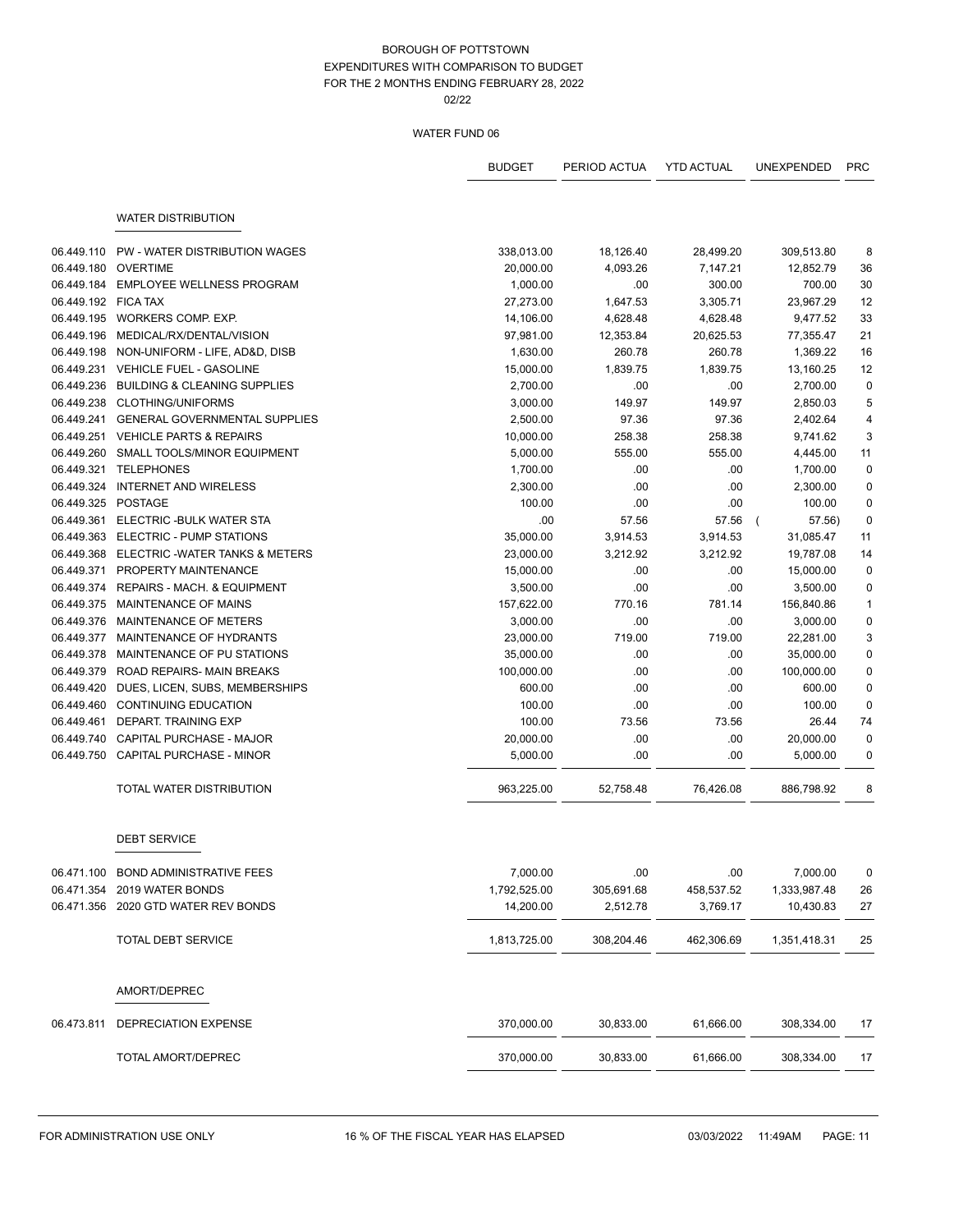|            |                                           | <b>BUDGET</b> | PERIOD ACTUA | <b>YTD ACTUAL</b> | <b>UNEXPENDED</b>   | <b>PRC</b>   |
|------------|-------------------------------------------|---------------|--------------|-------------------|---------------------|--------------|
|            | <b>MISCELLANEOUS</b>                      |               |              |                   |                     |              |
|            |                                           |               |              |                   |                     |              |
| 06.480.100 | MISCELLANEOUS EXPENSE                     | 1,000.00      | .00          | .00               | 1,000.00            | 0            |
| 06.480.170 | PORTNOFF FILING FEES - OWNERS             | 5,000.00      | .00          | .00               | 5,000.00            | 0            |
|            | 06.480.400 BAD DEBT EXPENSE               | 5,000.00      | 441.09       | 441.09            | 4,558.91            | 9            |
|            | <b>TOTAL MISCELLANEOUS</b>                | 11,000.00     | 441.09       | 441.09            | 10,558.91           | 4            |
|            | PENSION PAID BENEFITS                     |               |              |                   |                     |              |
| 06.483.196 | NON-UNIF. 401A SAVINGS PLAN               | 4,000.00      | 355.56       | 681.98            | 3,318.02            | 17           |
| 06.483.198 | NON-UNIFORMED PENSION MMO                 | 336,461.00    | 28,038.00    | 56,076.00         | 280,385.00          | 17           |
|            | TOTAL PENSION PAID BENEFITS               | 340,461.00    | 28,393.56    | 56,757.98         | 283,703.02          | 17           |
|            | <b>INSURANCES</b>                         |               |              |                   |                     |              |
| 06.486.001 | <b>INSUR. CLAIM EXP &amp; DEDUCTIBLES</b> | .00           | 167.00       | 167.00            | 167.00)<br>$\left($ | 0            |
| 06.486.100 | <b>INSURANCE - LIABILITY</b>              | 24,000.00     | 12,685.40    | 14,685.40         | 9,314.60            | 61           |
| 06.486.200 | <b>INSURANCE - PROPERTY</b>               | 26,000.00     | 13,230.10    | 15,397.10         | 10,602.90           | 59           |
| 06.486.300 | <b>INSURANCE - VEHICLES</b>               | 22,000.00     | 11,294.52    | 13,127.52         | 8,872.48            | 60           |
| 06.486.600 | <b>INSURANCE - ERRORS &amp; OMISSIONS</b> | 12,000.00     | 6,715.60     | 7,715.60          | 4,284.40            | 64           |
| 06.486.800 | INSURANCE - FLOOD                         | 9,200.00      | .00          | 9,797.00          | 597.00)             | 106          |
|            | <b>TOTAL INSURANCES</b>                   | 93,200.00     | 44,092.62    | 60,889.62         | 32,310.38           | 65           |
|            | <b>HEALTH &amp; OTHER BENEFITS</b>        |               |              |                   |                     |              |
| 06.487.194 | UNEMPLOYMENT COMPENSATION                 | 2,500.00      | .00.         | 14.99             | 2,485.01            | $\mathbf{1}$ |
| 06.487.196 | <b>HEALTH PKG -COBRA RETIREES</b>         | 4,000.00      | .00          | 1,595.80          | 2,404.20            | 40           |
|            | 06.487.197 MGMT RETIREE HLTH & MEDICARE   | 1,000.00      | .00          | .00               | 1,000.00            | $\pmb{0}$    |
|            | TOTAL HEALTH & OTHER BENEFITS             | 7,500.00      | .00          | 1,610.79          | 5,889.21            | 21           |
|            | OTHER UNCLASSIFIED EXPENSES               |               |              |                   |                     |              |
|            | 06.489.312 PROF. SRVCS-BORO MGMT OPERAT.  | 460,000.00    | 114,999.00   | 114,999.00        | 345,001.00          | 25           |
|            | 06.489.313 1/2 ANNUAL CONTRIB BORO GARAGE | 100,000.00    | 8,333.00     | 16,666.00         | 83,334.00           | 17           |
|            | TOTAL OTHER UNCLASSIFIED EXPENSES         | 560,000.00    | 123,332.00   | 131,665.00        | 428,335.00          | 24           |
|            | INTERFUND OPERT TRANSFERS                 |               |              |                   |                     |              |
| 06.492.016 | TRSFR TO WATER CAPITAL FUND 16            | 668,775.00    | .00          | .00               | 668,775.00          | 0            |
|            | TOTAL INTERFUND OPERT TRANSFERS           | 668,775.00    | .00          | .00               | 668,775.00          | 0            |
|            |                                           |               |              |                   |                     |              |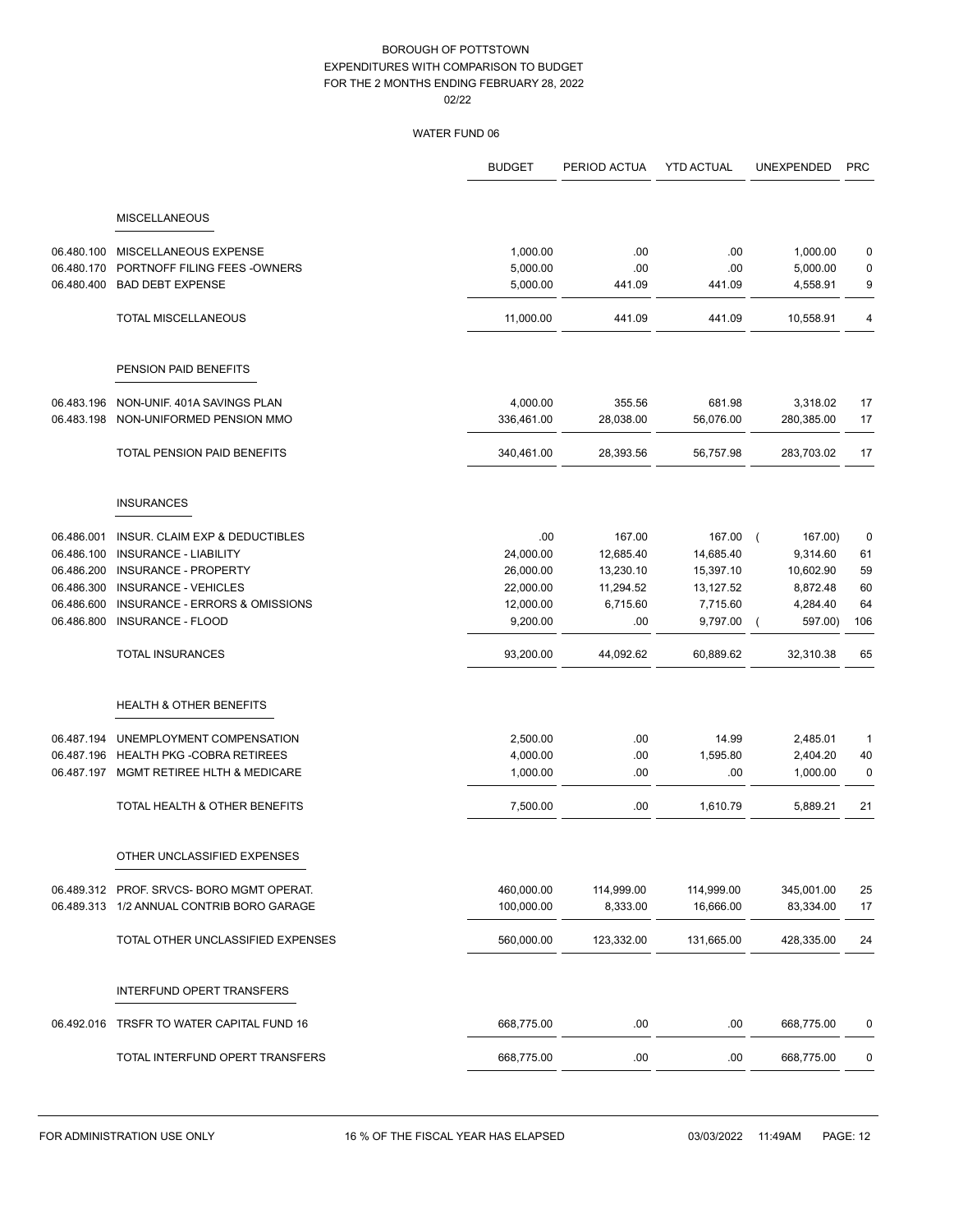|            |                               | <b>BUDGET</b> | PERIOD ACTUA | <b>YTD ACTUAL</b> | <b>UNEXPENDED</b> | <b>PRC</b> |
|------------|-------------------------------|---------------|--------------|-------------------|-------------------|------------|
|            | <b>REFUNDS</b>                |               |              |                   |                   |            |
| 06.495.100 | <b>REFUNDS OF REVENUES</b>    | .00.          | 20.00        | 40.00             | 40.00)            | 0          |
|            | <b>TOTAL REFUNDS</b>          | .00           | 20.00        | 40.00             | 40.00)            | 0          |
|            | TOTAL FUND EXPENDITURES       | 8,156,750.00  | 813,190.19   | 1,228,426.31      | 6,928,323.69      | 15         |
|            | NET REVENUE OVER EXPENDITURES | .00           | 43,435.94    | 197,603.55        | 197,603.55)       | 0          |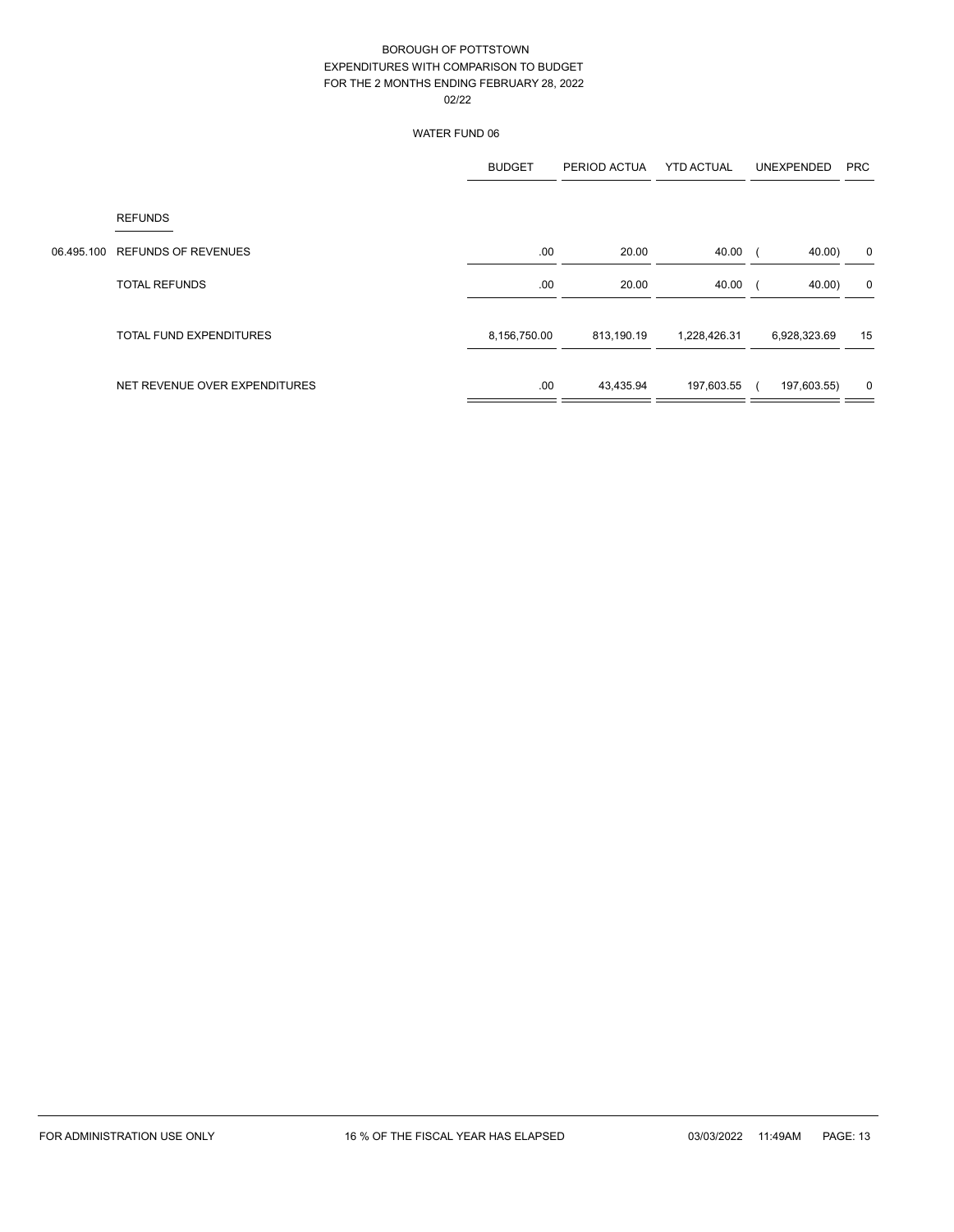### BOROUGH OF POTTSTOWN BALANCE SHEET FEBRUARY 28, 2022 02/22

# SEWER OPERATING FUND 08

#### ASSETS

|           | 08.100000 CASH - VIST BANK #7269         |              | 5,661,994.31      |              |
|-----------|------------------------------------------|--------------|-------------------|--------------|
|           | 08.145000 ACCTS RECEIVABLE (NOT UTILITY) |              | 182,573.99        |              |
|           | 08.145100 UTILITY SEWER RECEIVABLES      |              | 1,695,056.26      |              |
|           | 08.145510 ALLOW.- UNCOLL ACCTS RECEIV.   |              | 242, 129.44)<br>( |              |
|           | 08.145706 UPPER POTTSG SEWER RECEIVABLES |              | 313,429.22        |              |
|           | 08.145707 WEST POTTSGR SEWER RECEIVABLES |              | 152,185.86        |              |
|           | 08.155000 PREPAID ITEMS                  |              | 3,094.18          |              |
|           | 08.158000 DEFRRD OUTFLOW RESRCS- PENSION |              | 69,983.00         |              |
|           | 08.158200 DEFRRD OUTFLOW RESRCS - OPEB   |              | 20,543.00         |              |
|           | 08.162500 SEWER PLANT - ACCUM DEPRECIAT. |              | (5,753,035.92)    |              |
|           | 08.164000 SEWER PLANT - MACH. & EQUIP.   |              | 6,469,495.11      |              |
|           | <b>TOTAL ASSETS</b>                      |              |                   | 8,573,189.57 |
|           |                                          |              |                   |              |
|           | <b>LIABILITIES AND EQUITY</b>            |              |                   |              |
|           |                                          |              |                   |              |
|           | <b>LIABILITIES</b>                       |              |                   |              |
|           | 08.200210 ACCT PAY -ACCRUALS NEW YEAR    |              | 45,528.00         |              |
|           | 08.235200 DUE TO UPPER POTTSGROVE        |              | 402,495.13        |              |
|           | 08.235300 DUE TO WEST POTTSGROVE         |              | 177,401.72        |              |
|           | 08.246000 COMPENSATED BALANCES           |              | 79,961.22         |              |
|           | 08.257000 NET PENSION LIAB.-PROPRT.SHARE |              | 260,919.00        |              |
|           | 08.257200 NET OPEB LIAB.-PROPRT.SHARE    |              | 159,062.00        |              |
|           | 08.258000 DEFRRD INFLOWS RESRCS-PENSION  |              | 415,813.00        |              |
|           | 08.258200 DEFRRD INFLOWS RESRCS - OPEB   |              | 49,260.00         |              |
|           | <b>TOTAL LIABILITIES</b>                 |              |                   | 1,590,440.07 |
|           | <b>FUND EQUITY</b>                       |              |                   |              |
| 08.279990 | UNRESERVED FUND BALANCE                  |              | 5,887,397.78      |              |
|           | UNAPPROPRIATED FUND BALANCE:             |              |                   |              |
|           | 08.291000 ENCUMBERANCE RESERVE           | 423,781.46   |                   |              |
|           | REVENUE OVER EXPENDITURES - YTD          | 1,048,724.36 |                   |              |
|           | <b>BALANCE - CURRENT DATE</b>            |              | 1,472,505.82      |              |
|           | <b>TOTAL FUND EQUITY</b>                 |              |                   | 7,359,903.60 |
|           | <b>TOTAL LIABILITIES AND EQUITY</b>      |              |                   | 8,950,343.67 |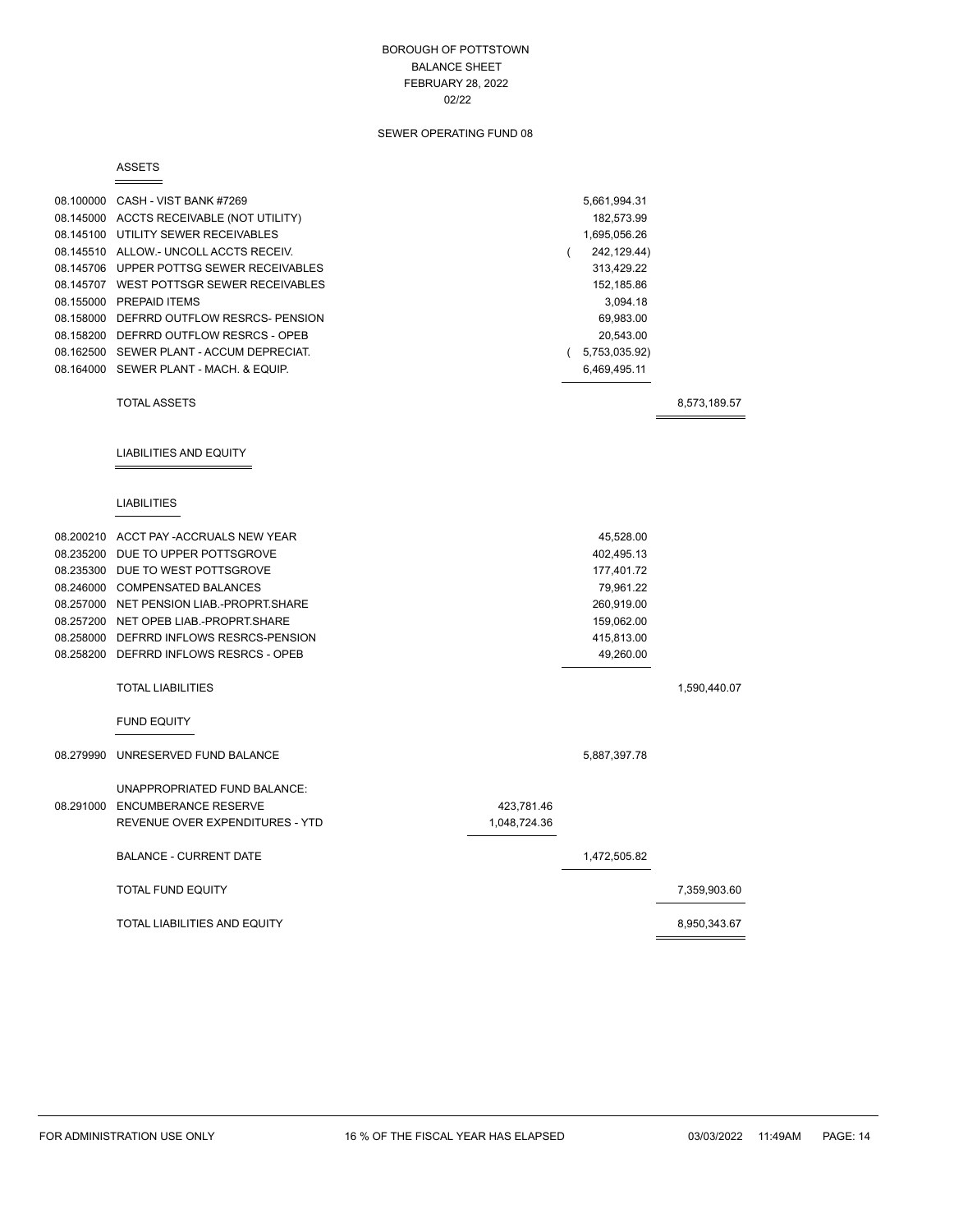|            |                                           | <b>BUDGET</b> | PERIOD ACTUA | <b>YTD ACTUAL</b> | <b>UNEARNED</b>             | <b>PRC</b>       |
|------------|-------------------------------------------|---------------|--------------|-------------------|-----------------------------|------------------|
|            |                                           |               |              |                   |                             |                  |
|            | <b>INTEREST EARNINGS</b>                  |               |              |                   |                             |                  |
| 08.341.100 | <b>INTEREST EARNINGS</b>                  | 6,000.00      | .00          | 421.63            | 5,578.37                    | 7                |
|            | TOTAL INTEREST EARNINGS                   | 6,000.00      | .00          | 421.63            | 5,578.37                    | 7                |
|            | <b>RENTS &amp; ROYALTIES</b>              |               |              |                   |                             |                  |
| 08.342.100 | P3 CELL TOWER - SEWER PLANT               | 30,000.00     | 2,224.83     | 6,620.52          | 23,379.48                   | 22               |
|            | <b>TOTAL RENTS &amp; ROYALTIES</b>        | 30,000.00     | 2,224.83     | 6,620.52          | 23,379.48                   | 22               |
|            | <b>COLLECTIONS</b>                        |               |              |                   |                             |                  |
| 08.364.010 | EDU SEWER USAGE FEES                      | 5,670,000.00  | 536,866.36   | 1,100,028.15      | 4,569,971.85                | 19               |
| 08.364.100 | SEWER TAPPING FEE                         | 10,000.00     | .00          | 1,545.00          | 8,455.00                    | 15               |
|            | 08.364.101 SEWER CONNECT APPL. FEES       | 1,500.00      | .00          | 290.00            | 1,210.00                    | 19               |
| 08.364.105 | <b>VIOLATIONS, INSPECTS &amp; PERMITS</b> | 3,000.00      | 60.00        | 60.00             | 2,940.00                    | $\boldsymbol{2}$ |
| 08.364.110 | PENALTIES & INTEREST                      | 20,000.00     | 754.98       | 7,798.65          | 12,201.35                   | 39               |
| 08.364.120 | <b>BULK SEWER COLLECTIONS</b>             | 2,400,000.00  | 180,018.20   | 380,331.75        | 2,019,668.25                | 16               |
|            | 08.364.130 WASTE MGMT LEACHATE            | 85,000.00     | .00          | 23,709.78         | 61,290.22                   | 28               |
| 08.364.140 | MIPP - LAB ANALYTICAL                     | 10,000.00     | .00          | 2,909.57          | 7,090.43                    | 29               |
| 08.364.141 | MIPP - CONCENTRATION SURCHARGE            | 100.00        | .00          | .00               | 100.00                      | $\mathbf 0$      |
| 08.364.600 | LOWER POTTSGROVE O & M PAYMENT            | 628,186.00    | .00          | 157,046.00        | 471,140.00                  | 25               |
| 08.364.601 | UPPER POTTSGROVE O & M PAYMENT            | 172,731.00    | .00          | 43,183.00         | 129,548.00                  | 25               |
|            | 08.364.602 WEST POTTSGROVE O & M PAYMENT  | 224,765.00    | .00          | 56,191.00         | 168,574.00                  | 25               |
|            | <b>TOTAL COLLECTIONS</b>                  | 9,225,282.00  | 717,699.54   | 1,773,092.90      | 7,452,189.10                | 19               |
|            | MISCELLANEOUS INCOME                      |               |              |                   |                             |                  |
| 08.380.100 | <b>MISCELLANEOUS</b>                      | 100.00        | 124.40       | 124.40            | 24.40)                      | 124              |
| 08.380.170 | PORTNOFF FILING FEES - OWNERS             | 7,000.00      | 158.24       | 231.74            | 6.768.26                    | 3                |
|            | TOTAL MISCELLANEOUS INCOME                | 7,100.00      | 282.64       | 356.14            | 6,743.86                    | 5                |
|            | UNCLASSIFIED OPERATING REVENUE            |               |              |                   |                             |                  |
|            | 08.389.100 UTILITY SEWER CERTIFICATIONFEE | .00           | 2,060.00     | 4,095.00          | 4,095.00)<br>$\overline{ }$ | 0                |
|            | 08.389.500 REFUND -RE TAXES - CELL TW SWR | .00           | .00          | 100.00            | 100.00                      | 0                |
|            | TOTAL UNCLASSIFIED OPERATING REVENUE      | .00           | 2,060.00     | 4,195.00          | 4,195.00)<br>$\left($       | 0                |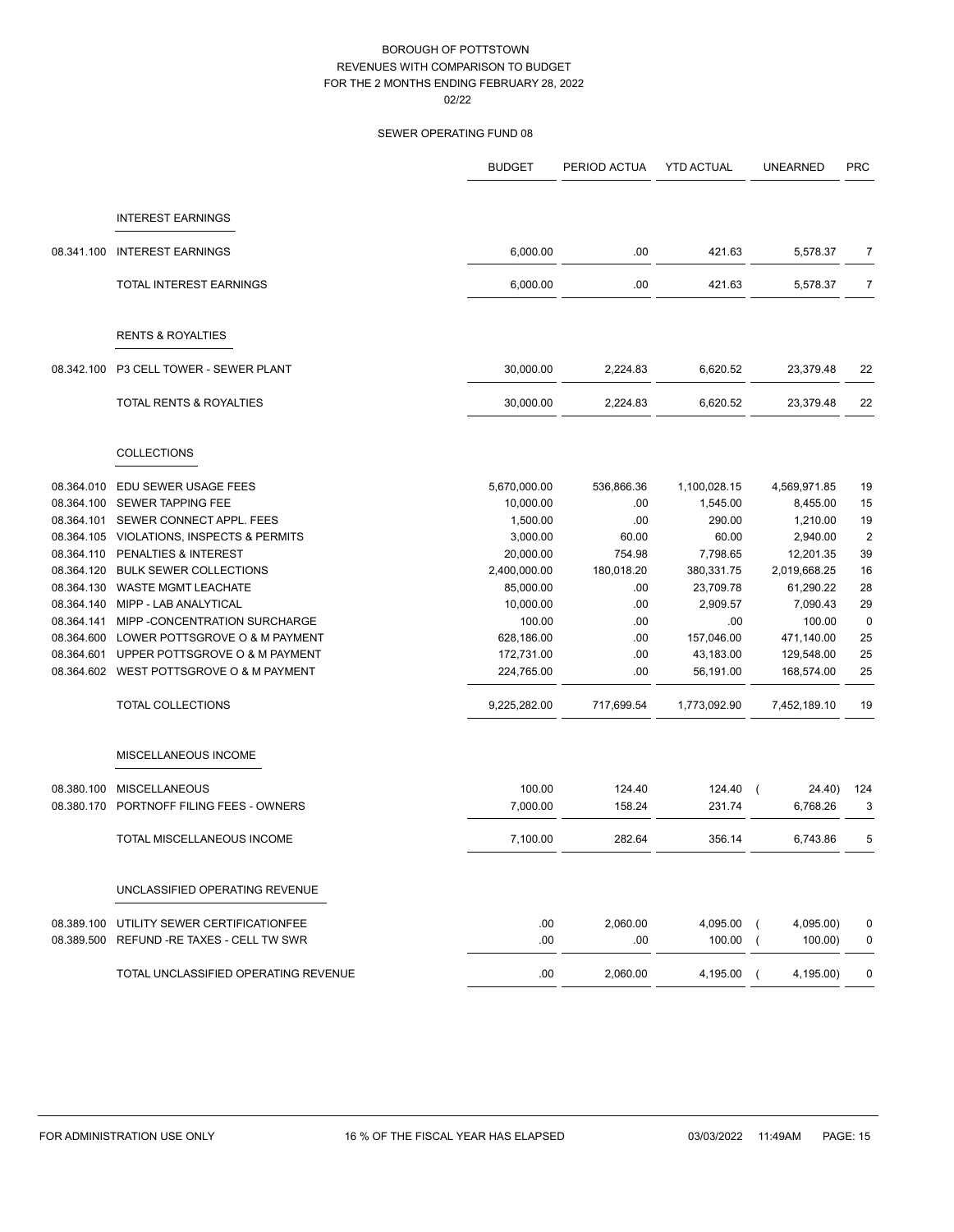|            |                               | <b>BUDGET</b> | PERIOD ACTUA | <b>YTD ACTUAL</b> | <b>UNEARNED</b> | <b>PRC</b>  |
|------------|-------------------------------|---------------|--------------|-------------------|-----------------|-------------|
|            | <b>REFUNDS OF EXPENSES</b>    |               |              |                   |                 |             |
| 08.395.300 | REFUND - COBRA & HEALTH PREM. | .00           | 2,048.69     | 2,300.28          | 2,300.28)       | 0           |
|            | TOTAL REFUNDS OF EXPENSES     | .00           | 2,048.69     | 2,300.28          | 2,300.28)       | $\mathbf 0$ |
|            | TOTAL FUND REVENUE            | 9,268,382.00  | 724.315.70   | 1,786,986.47      | 7,481,395.53    | 19          |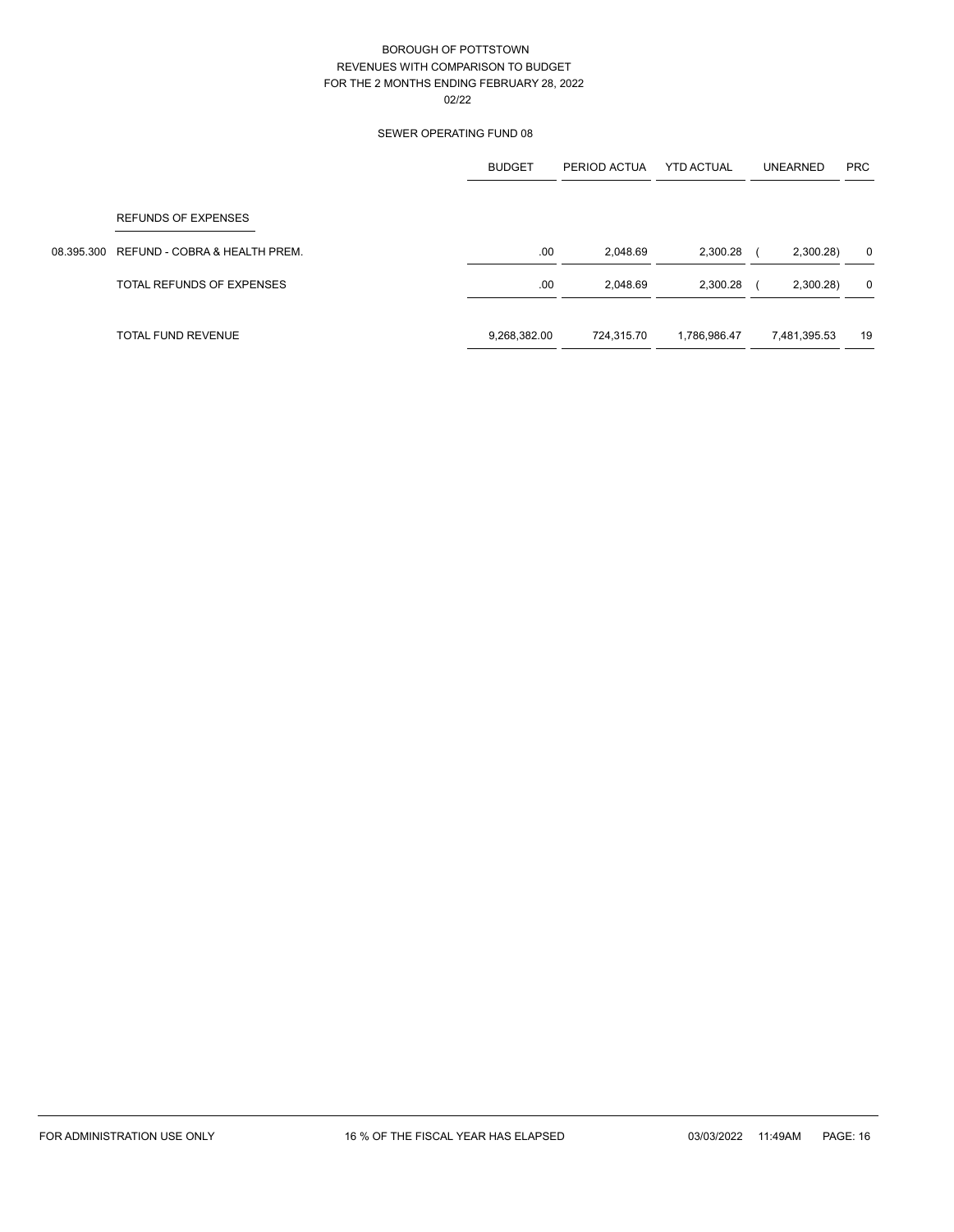|                     |                                           | <b>BUDGET</b> | PERIOD ACTUA | <b>YTD ACTUAL</b> | <b>UNEXPENDED</b> | <b>PRC</b>     |
|---------------------|-------------------------------------------|---------------|--------------|-------------------|-------------------|----------------|
|                     | <b>LEGISLATION - COUNCIL</b>              |               |              |                   |                   |                |
| 08.400.113          | <b>COUNCIL MEMBER WAGES</b>               | 2,900.00      | 241.65       | 483.30            | 2,416.70          | 17             |
| 08.400.192 FICA TAX |                                           | 224.00        | 18.49        | 36.97             | 187.03            | 17             |
|                     | 08.400.210 OFFICE SUPPLIES                | 250.00        | 11.34        | 11.34             | 238.66            | 5              |
| 08.400.241          | <b>GENERAL GOVERNMENTAL SUPPLIES</b>      | 750.00        | .00          | .00               | 750.00            | 0              |
| 08.400.341          | <b>ADVERTISING</b>                        | 3,000.00      | 82.09        | 222.79            | 2,777.21          | $\overline{7}$ |
|                     | 08.400.342 PRINTING/BINDING               | 100.00        | .00          | .00               | 100.00            | $\mathbf 0$    |
| 08.400.420          | DUES, LICEN, SUBS, MEMBERSHIPS            | 4,500.00      | 1,542.24     | 1,656.24          | 2,843.76          | 37             |
|                     | TOTAL LEGISLATION - COUNCIL               | 11,724.00     | 1,895.81     | 2,410.64          | 9,313.36          | 21             |
|                     | <b>EXECUTIVE - ADMIN</b>                  |               |              |                   |                   |                |
| 08.401.110          | <b>EXECUTIVE WAGES</b>                    | 76,773.00     | 5,385.77     | 8,862.27          | 67,910.73         | 12             |
| 08.401.180          | <b>OVERTIME</b>                           | 1,500.00      | 50.36        | 147.77            | 1,352.23          | 10             |
| 08.401.192 FICA TAX |                                           | 6,342.00      | 363.37       | 752.90            | 5,589.10          | 12             |
|                     | 08.401.195 WORKERS COMP. EXP.             | 92.00         | 23.14        | 23.14             | 68.86             | 25             |
| 08.401.196          | MEDICAL/RX/DENTAL/VISION                  | 15,956.00     | 1,288.28     | 2,143.86          | 13,812.14         | 13             |
|                     | 08.401.198 NON-UNIFORM - LIFE, AD&D, DISB | 832.00        | 94.52        | 94.52             | 737.48            | 11             |
| 08.401.210          | <b>OFFICE SUPPLIES</b>                    | 250.00        | 19.62        | 57.84             | 192.16            | 23             |
| 08.401.211          | COPIER USAGE SHARED COSTS                 | 700.00        | 47.74        | 95.48             | 604.52            | 14             |
| 08.401.231          | <b>VEHICLE FUEL - GASOLINE</b>            | 300.00        | 27.51        | 27.51             | 272.49            | 9              |
| 08.401.241          | <b>GENERAL GOVERNMENTAL SUPPLIES</b>      | 60.00         | .00.         | .00               | 60.00             | 0              |
| 08.401.251          | <b>VEHICLE PARTS &amp; REPAIRS</b>        | 50.00         | .00          | .00               | 50.00             | $\mathbf 0$    |
| 08.401.260          | SMALL TOOLS/MINOR EQUIPMENT               | 100.00        | .00          | .00               | 100.00            | 0              |
| 08.401.321          | <b>TELEPHONES</b>                         | 450.00        | .00          | .00               | 450.00            | 0              |
| 08.401.325          | POSTAGE                                   | 300.00        | 8.62         | 8.62              | 291.38            | 3              |
|                     | 08.401.342 PRINTING/BINDING               | 100.00        | .00          | .00               | 100.00            | $\mathbf 0$    |
| 08.401.353          | <b>SURETY BOND</b>                        | 700.00        | .00          | .00               | 700.00            | 0              |
| 08.401.420          | DUES, LICEN, SUBS, MEMBERSHIPS            | 900.00        | 269.59       | 269.59            | 630.41            | 30             |
|                     | 08.401.425 MEETING, SEMINAR, CONFERENCES  | 600.00        | 92.49        | 105.09            | 494.91            | 18             |
|                     | TOTAL EXECUTIVE - ADMIN                   | 106,005.00    | 7,671.01     | 12,588.59         | 93,416.41         | 12             |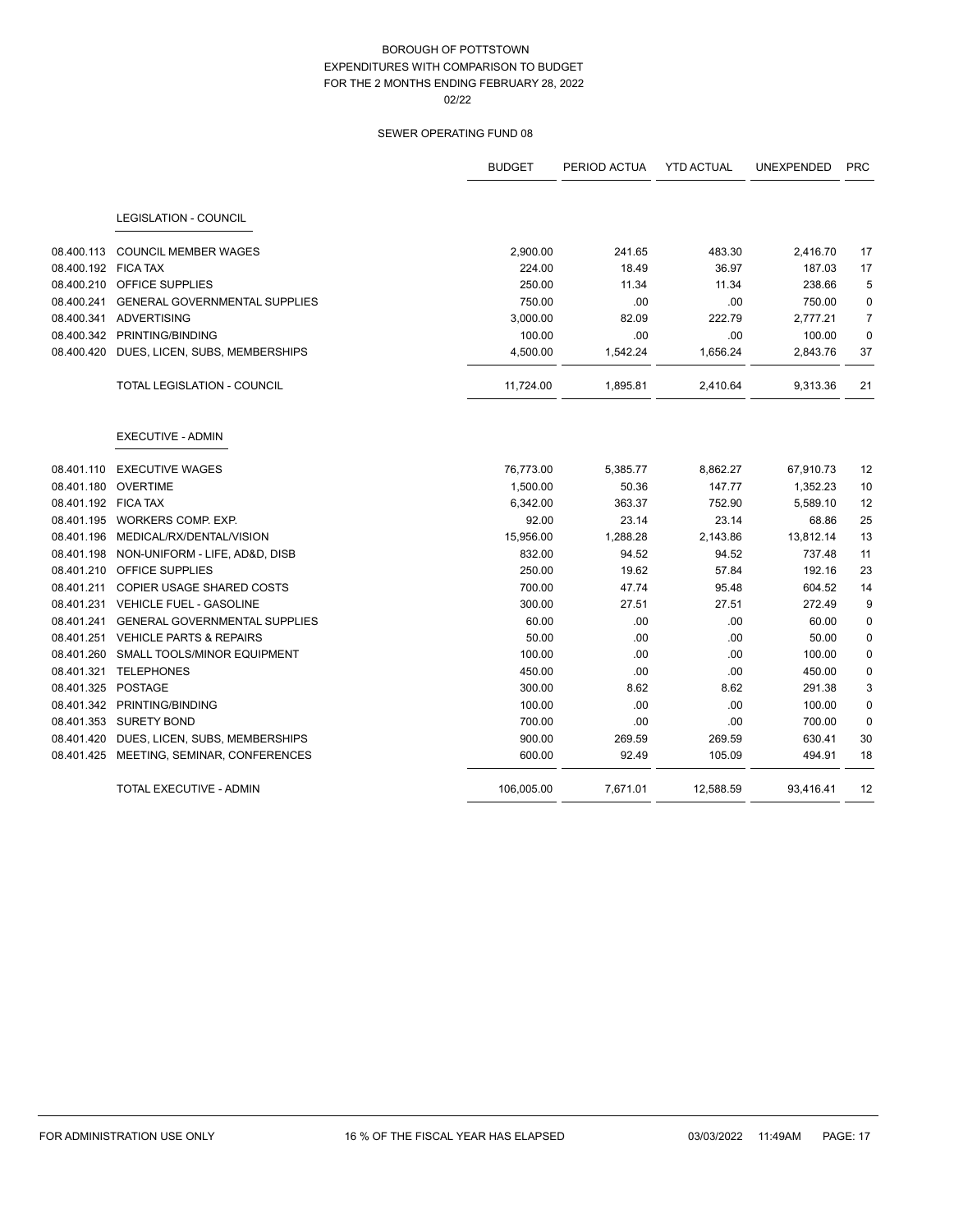|                     |                                         | <b>BUDGET</b> | PERIOD ACTUA | <b>YTD ACTUAL</b> | UNEXPENDED | <b>PRC</b>   |
|---------------------|-----------------------------------------|---------------|--------------|-------------------|------------|--------------|
|                     | <b>FINANCE</b>                          |               |              |                   |            |              |
| 08.402.110          | <b>FINANCE WAGES</b>                    | 151,893.00    | 10,327.03    | 16,228.20         | 135,664.80 | 11           |
| 08.402.112          | <b>FINANCE WAGES - PT</b>               | .00           | 1,565.64     | 2,206.65          | 2,206.65)  | $\mathbf 0$  |
| 08.402.180          | <b>OVERTIME</b>                         | 1,000.00      | .00          | .00               | 1,000.00   | $\mathbf 0$  |
| 08.402.184          | <b>EMPLOYEE WELLNESS PROGRAM</b>        | 750.00        | .00          | 716.65            | 33.35      | 96           |
| 08.402.192 FICA TAX |                                         | 11,913.00     | 875.79       | 1,772.49          | 10,140.51  | 15           |
|                     | 08.402.195 WORKERS COMP. EXP.           | 163.00        | 52.07        | 52.07             | 110.93     | 32           |
| 08.402.196          | MEDICAL/RX/DENTAL/VISION                | 38,380.00     | 4,858.79     | 8,096.67          | 30,283.33  | 21           |
| 08.402.197          | <b>MGMT RETIREE HLTH &amp; MEDICARE</b> | 2,300.00      | 235.07       | 235.07            | 2,064.93   | 10           |
| 08.402.198          | NON-UNIFORM - LIFE, AD&D, DISB          | 999.00        | 150.42       | 150.42            | 848.58     | 15           |
| 08.402.210          | <b>OFFICE SUPPLIES</b>                  | 1,000.00      | 109.97       | 109.97            | 890.03     | 11           |
| 08.402.211          | <b>COPIER USAGE SHARED COSTS</b>        | 500.00        | 41.36        | 82.72             | 417.28     | 17           |
| 08.402.231          | <b>VEHICLE FUEL - GASOLINE</b>          | 250.00        | .00          | .00               | 250.00     | $\mathbf 0$  |
| 08.402.241          | <b>GENERAL GOVERNMENTAL SUPPLIES</b>    | 200.00        | .00          | .00               | 200.00     | $\mathbf 0$  |
| 08.402.311          | ACCOUNTING & AUDIT SERVICES             | 14,000.00     | .00          | .00               | 14,000.00  | $\mathbf 0$  |
| 08.402.321          | <b>TELEPHONES</b>                       | 1,100.00      | .00          | .00               | 1,100.00   | 0            |
| 08.402.325          | POSTAGE                                 | 8,000.00      | .00          | .00               | 8,000.00   | 0            |
|                     | 08.402.342 PRINTING/BINDING             | 5,500.00      | .00          | .00               | 5,500.00   | 0            |
| 08.402.353          | <b>SURETY BOND</b>                      | 750.00        | .00          | .00               | 750.00     | $\mathbf 0$  |
| 08.402.374          | REPAIRS - MACH. & EQUIPMENT             | 500.00        | .00          | .00               | 500.00     | 0            |
| 08.402.390          | <b>BANK CHARGES</b>                     | 30,000.00     | 807.57       | 4,117.67          | 25,882.33  | 14           |
| 08.402.420          | DUES, LICEN, SUBS, MEMBERSHIPS          | 200.00        | 7.95         | 7.95              | 192.05     | 4            |
| 08.402.425          | MEETING, SEMINAR, CONFERENCES           | 600.00        | .00          | .00               | 600.00     | $\mathbf 0$  |
| 08.402.460          | <b>CONTINUING EDUCATION</b>             | 500.00        | .00          | .00               | 500.00     | 0            |
|                     | <b>TOTAL FINANCE</b>                    | 270,498.00    | 19,031.66    | 33,776.53         | 236,721.47 | 12           |
|                     | LEGAL                                   |               |              |                   |            |              |
|                     | 08.404.314    LEGAL - GENERAL           | 1,500.00      | 636.40       | 636.40            | 863.60     | 42           |
|                     | 08.404.315 LEGAL - AUTHORITY            | 50,000.00     | 24.00        | 24.00             | 49,976.00  | 0            |
|                     |                                         | 4,000.00      | .00          | .00               | 4,000.00   | 0            |
|                     | <b>TOTAL LEGAL</b>                      | 55,500.00     | 660.40       | 660.40            | 54,839.60  | $\mathbf{1}$ |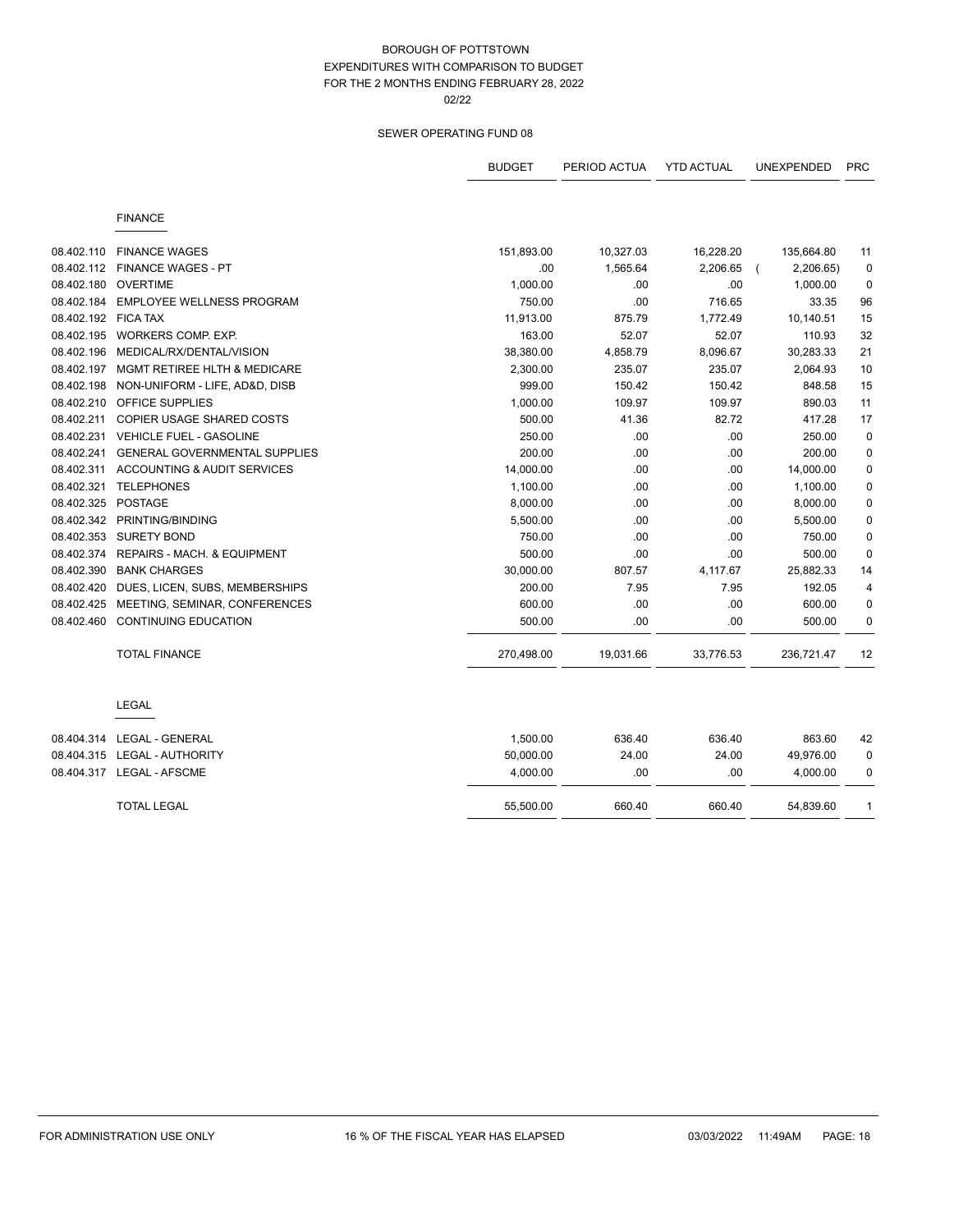|                     |                                           | <b>BUDGET</b> | PERIOD ACTUA | <b>YTD ACTUAL</b> | <b>UNEXPENDED</b> | <b>PRC</b>   |
|---------------------|-------------------------------------------|---------------|--------------|-------------------|-------------------|--------------|
|                     | <b>HUMAN RESOURCES</b>                    |               |              |                   |                   |              |
|                     |                                           |               |              |                   |                   |              |
| 08.406.110          | <b>HUMAN RESOURCES WAGES</b>              | 66,601.00     | 5,123.17     | 8,050.69          | 58,550.31         | 12           |
| 08.406.180          | OVERTIME                                  | 1,000.00      | .00          | .00               | 1,000.00          | $\mathbf 0$  |
| 08.406.192 FICA TAX |                                           | 5,357.00      | 378.77       | 841.31            | 4,515.69          | 16           |
|                     | 08.406.195 WORKERS COMP. EXP.             | 69.00         | 23.14        | 23.14             | 45.86             | 34           |
| 08.406.196          | MEDICAL/RX/DENTAL/VISION                  | 10,717.00     | 1,410.52     | 3,377.38          | 7,339.62          | 32           |
| 08.406.198          | NON-UNIFORM - LIFE, AD&D, DISB            | 416.00        | 94.52        | 94.52             | 321.48            | 23           |
| 08.406.210          | <b>OFFICE SUPPLIES</b>                    | 420.00        | 5.21         | 5.21              | 414.79            | $\mathbf{1}$ |
| 08.406.211          | COPIER USAGE SHARED COSTS                 | 550.00        | 47.74        | 95.48             | 454.52            | 17           |
| 08.406.241          | <b>GENERAL GOVERNMENTAL SUPPLIES</b>      | 1,172.00      | .00          | .00               | 1,172.00          | $\pmb{0}$    |
| 08.406.260          | SMALL TOOLS/MINOR EQUIPMENT               | 840.00        | .00          | .00               | 840.00            | $\mathbf 0$  |
| 08.406.310          | PROFESSIONAL SERVICES                     | 5,600.00      | .00          | .00               | 5,600.00          | $\pmb{0}$    |
|                     | 08.406.321 TELEPHONES                     | 250.00        | .00          | .00               | 250.00            | $\pmb{0}$    |
| 08.406.325          | POSTAGE                                   | 224.00        | .00          | .00               | 224.00            | 0            |
| 08.406.341          | ADVERTISING                               | 980.00        | .00          | .00               | 980.00            | $\pmb{0}$    |
|                     | 08.406.342 PRINTING/BINDING               | 98.00         | .00          | .00               | 98.00             | $\pmb{0}$    |
|                     | 08.406.374 REPAIRS - MACH. & EQUIPMENT    | 98.00         | .00          | .00               | 98.00             | $\mathbf 0$  |
| 08.406.420          | DUES, LICEN, SUBS, MEMBERSHIPS            | 672.00        | 44.92        | 163.64            | 508.36            | 24           |
|                     | 08.406.425 MEETING, SEMINAR, CONFERENCES  | 2,016.00      | .00          | .00               | 2,016.00          | $\pmb{0}$    |
| 08.406.460          | <b>CONTINUING EDUCATION</b>               | 546.00        | .00          | .00               | 546.00            | $\pmb{0}$    |
| 08.406.461          | DEPART. TRAINING EXP                      | 1,108.00      | .00          | .00               | 1,108.00          | $\mathbf 0$  |
| 08.406.471          | <b>HUMAN RESOURCES INITIATIVE</b>         | 12,838.00     | 15.16        | 15.16             | 12,822.84         | $\mathbf 0$  |
| 08.406.472          | EMPLOYEE ASSISTANCE PROGRAM               | 1,008.00      | .00          | 192.78            | 815.22            | 19           |
| 08.406.473          | SAFETY TRAINING EXPENSES                  | 1,960.00      | .00          | .00               | 1,960.00          | $\pmb{0}$    |
|                     | TOTAL HUMAN RESOURCES                     | 114,540.00    | 7,143.15     | 12,859.31         | 101,680.69        | 11           |
|                     | IT - WEB NETWORK SRVCS                    |               |              |                   |                   |              |
| 08.407.115          | WEB ADMINISTRATION WAGES                  | 1,200.00      | .00          | .00               | 1,200.00          | 0            |
|                     | 08.407.312 DOCUMENT IMAGING KDI           | 2,660.00      | .00          | .00               | 2,660.00          | $\pmb{0}$    |
|                     | 08.407.314 CIVIC PLUS                     | 500.00        | .00          | .00               | 500.00            | $\pmb{0}$    |
| 08.407.451          | IT - HARDWARE AND EQUIPMENT               | 25,200.00     | 3,313.96     | 3,760.63          | 21,439.37         | 15           |
|                     | 08.407.452 IT - TECHNICAL SUPPORT SERVICE | 31,819.20     | .00          | 1,579.20          | 30,240.00         | 5            |
|                     | 08.407.453 IT - SOFTWARE SUPPORT SERVICES | 33,794.00     | 20,280.43    | 21,616.52         | 12,177.48         | 64           |
|                     | TOTAL IT - WEB NETWORK SRVCS              | 95,173.20     | 23,594.39    | 26,956.35         | 68,216.85         | 28           |
|                     | <b>ENGINEERING</b>                        |               |              |                   |                   |              |
| 08.408.313          | <b>ENGINEERING - GENERAL</b>              | 112,783.00    | 16,149.08    | 16,149.08         | 96,633.92         | 14           |
| 08.408.319          | STORM WATER MANAGEMENT                    | 43,898.00     | .00          | .00               | 43,898.00         | 0            |
|                     | <b>TOTAL ENGINEERING</b>                  | 156,681.00    | 16,149.08    | 16,149.08         | 140,531.92        | 10           |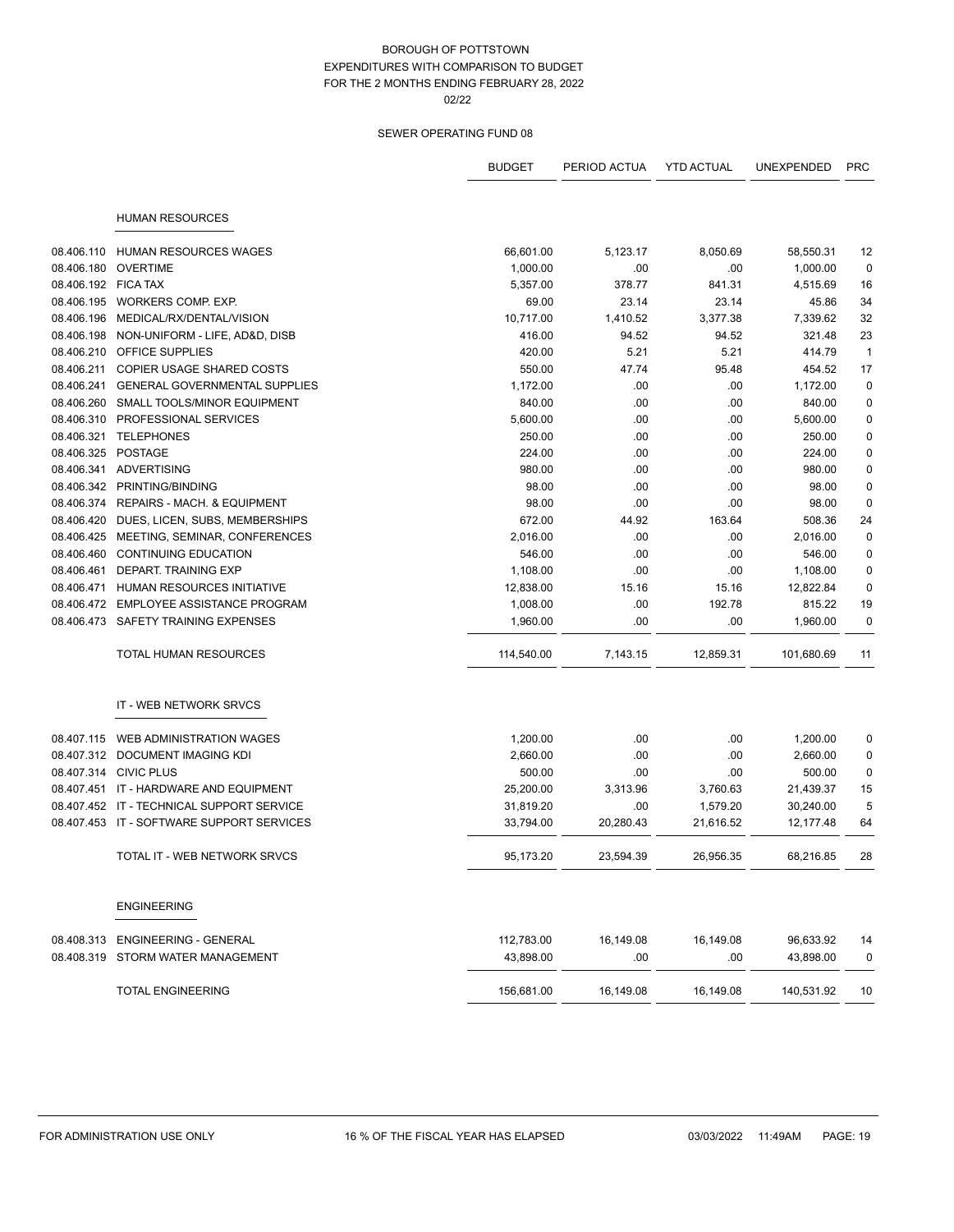|            |                                         | <b>BUDGET</b> | PERIOD ACTUA | <b>YTD ACTUAL</b> | <b>UNEXPENDED</b> | <b>PRC</b>  |
|------------|-----------------------------------------|---------------|--------------|-------------------|-------------------|-------------|
|            | <b>GENERAL GOV'T BUILDING</b>           |               |              |                   |                   |             |
| 08.409.236 | <b>BUILDING &amp; CLEANING SUPPLIES</b> | 15,000.00     | 413.11       | 521.62            | 14,478.38         | 3           |
| 08.409.237 | <b>BUILDING PAPER SUPPLIES</b>          | 1,200.00      | .00          | .00               | 1,200.00          | $\mathbf 0$ |
| 08.409.261 | <b>SHREDDING SERVICES</b>               | 700.00        | 58.66        | 58.66             | 641.34            | 8           |
| 08.409.262 | OTHER BLDG SUPPLIES/SERVICES            | 2,000.00      | 176.09       | 472.71            | 1,527.29          | 24          |
| 08.409.309 | PROFESSIONAL SERVICES                   | 12,000.00     | 3,668.00     | 3,668.00          | 8,332.00          | 31          |
| 08.409.321 | <b>TELEPHONES</b>                       | 300.00        | .00.         | .00               | 300.00            | $\mathbf 0$ |
| 08.409.324 | <b>INTERNET AND WIRELESS</b>            | 2,500.00      | 68.14        | 68.14             | 2,431.86          | 3           |
| 08.409.361 | <b>ELECTRIC</b>                         | 15,000.00     | 255.76       | 255.76            | 14,744.24         | 2           |
| 08.409.362 | <b>GAS HEAT</b>                         | 10,000.00     | 956.19       | 956.19            | 9,043.81          | 10          |
| 08.409.373 | <b>BUILDING REPAIRS</b>                 | 10,000.00     | .00.         | .00               | 10,000.00         | 0           |
| 08.409.430 | <b>REAL ESTATE TAX - CELL TOWERS</b>    | 6,000.00      | .00.         | .00               | 6,000.00          | 0           |
| 08.409.740 | CAPITAL PURCHASE - MAJOR                | 15,000.00     | .00.         | .00               | 15,000.00         | 0           |
| 08.409.750 | CAPITAL PURCHASE - MINOR                | 2,000.00      | .00          | .00               | 2,000.00          | 0           |
|            | TOTAL GENERAL GOV'T BUILDING            | 91,700.00     | 5,595.95     | 6,001.08          | 85,698.92         | 7           |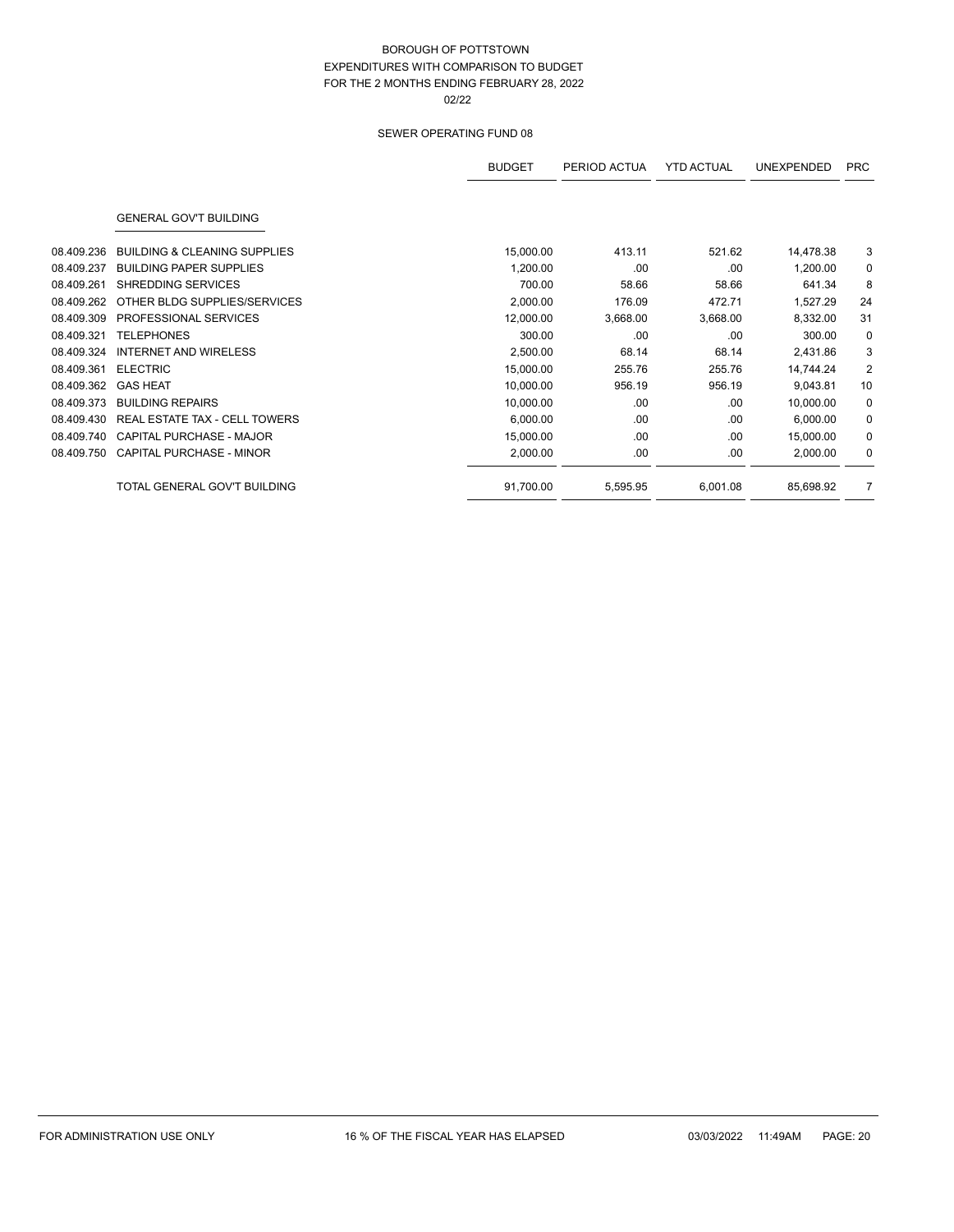# SEWER OPERATING FUND 08

|                          |                                            | <b>BUDGET</b> | PERIOD ACTUA    | <b>YTD ACTUAL</b> | <b>UNEXPENDED</b>      | <b>PRC</b>     |
|--------------------------|--------------------------------------------|---------------|-----------------|-------------------|------------------------|----------------|
|                          | WASTE WATER TREATMENT                      |               |                 |                   |                        |                |
|                          |                                            |               |                 |                   |                        |                |
| 08.429.110               | SEWER PLANT WAGES                          | 586,430.00    | 45,109.32       | 71,000.64         | 515,429.36             | 12             |
| 08.429.180               | OVERTIME                                   | 50,000.00     | 4,508.22        | 7,667.85          | 42,332.15              | 15             |
|                          | 08.429.184 EMPLOYEE WELLNESS PROGRAM       | 3,500.00      | .00             | 2,800.00          | 700.00                 | 80             |
|                          | 08.429.187 SHIFT DIFFERENTIAL              | 6,560.00      | 439.20          | 601.20            | 5,958.80               | 9              |
| 08.429.192 FICA TAX      |                                            | 49,724.00     | 3,679.11        | 7,890.26          | 41,833.74              | 16             |
|                          | 08.429.195 WORKERS COMP. EXP.              | 23,511.00     | .00             | .00               | 23,511.00              | $\mathbf 0$    |
| 08.429.196               | MEDICAL/RX/DENTAL/VISION                   | 173,951.00    | 23,427.77       | 39,153.75         | 134,797.25             | 23             |
| 08.429.198               | NON-UNIFORM - LIFE, AD&D, DISB             | 7,098.00      | 759.44          | 759.44            | 6,338.56               | 11             |
|                          | 08.429.210 OFFICE SUPPLIES                 | 6,500.00      | 551.38          | 551.38            | 5,948.62               | 8              |
|                          | 08.429.222 CHEMICALS                       | 570,000.00    | 65,334.29       | 71,584.29         | 498,415.71             | 13             |
|                          | 08.429.225 LABORATORY SUPPLIES             | 120,000.00    | 3,545.12        | 3,878.75          | 116, 121. 25           | 3              |
|                          | 08.429.231 VEHICLE FUEL - GASOLINE         | 2,745.00      | 412.71          | 412.71            | 2,332.29               | 15             |
|                          | 08.429.232 OFF ROAD/VEHICLE FUEL - DIESEL  | 2,500.00      | .00             | .00               | 2,500.00               | $\mathbf 0$    |
|                          | 08.429.236 BUILDING & CLEANING SUPPLIES    | 7,500.00      | 278.50          | 559.12            | 6,940.88               | $\overline{7}$ |
|                          | 08.429.238 CLOTHING/UNIFORMS               | 9,000.00      | 100.00          | 100.00            | 8,900.00               | $\mathbf{1}$   |
|                          | 08.429.239 GROUNDS - SUPPLIES & MATERIALS  | 1,500.00      | .00             | .00               | 1,500.00               | $\pmb{0}$      |
|                          | 08.429.241 GENERAL GOVERNMENTAL SUPPLIES   | 1,500.00      | .00             | .00               | 1,500.00               | $\mathbf 0$    |
|                          | 08.429.251 VEHICLE PARTS & REPAIRS         | 6,000.00      | 622.20          | 622.20            | 5,377.80               | 10             |
|                          | 08.429.260 SMALL TOOLS/MINOR EQUIPMENT     | 7,000.00      | .00             | .00               | 7,000.00               | $\mathbf 0$    |
|                          | 08.429.265 COMPUTER MAINTENANCE            | 25,000.00     | 51.11           | 196.11            | 24,803.89              | $\mathbf{1}$   |
|                          | 08.429.268 EQUIPMENT CALIBRATION EXPENSES  | 3,000.00      | 596.50          | 596.50            | 2,403.50               | 20             |
| 08.429.321               | TELEPHONES                                 | 9,500.00      | .00             | .00               | 9,500.00               | $\mathbf 0$    |
|                          | 08.429.324 INTERNET AND WIRELESS           | 8,000.00      | 210.04          | 210.04            | 7,789.96               | 3              |
| 08.429.325 POSTAGE       |                                            | 1,500.00      | 50.35           | 50.35             | 1,449.65               | 3              |
|                          | 08.429.341 ADVERTISING                     | 1,500.00      | .00             | .00               | 1,500.00               | $\pmb{0}$      |
|                          | 08.429.361 ELECTRIC                        | 500,000.00    | 51,702.21       | 51,702.21         | 448,297.79             | 10             |
|                          | 08.429.362 GAS - PROPANE                   | 200,000.00    | 15,740.12       | 15,740.12         | 184,259.88             | 8              |
|                          | 08.429.363 ELECTRIC - PUMP STATIONS        | 25,000.00     | 1,834.88        | 1,834.88          | 23,165.12              | $\overline{7}$ |
|                          | 08.429.364 PORTER RD PUSTAT SHARED COSTS   | 19,000.00     | .00             | .00               | 19,000.00              | $\mathbf 0$    |
|                          | 08.429.365 SLUDGE DISPOSAL -BIO & SCREEN   | 750,000.00    | 54,432.39       | 54,432.39         | 695,567.61             | $\overline{7}$ |
| 08.429.366 WATER         |                                            | 25,000.00     | .00             | .00               | 25,000.00              | $\pmb{0}$      |
|                          | 08.429.367 SLUDGE DISPOSAL -MISCELLANEOUS  | 75,000.00     | 2,794.85        | 5,194.85          | 69,805.15              | $\overline{7}$ |
| 08.429.371               | PROPERTY MAINTENANCE                       | 17,000.00     | 1,604.22        | 1,604.22          | 15,395.78              | 9              |
|                          | 08.429.373 BUILDING REPAIRS                | 30,000.00     | 4,449.65        | 4,449.65          | 25,550.35              | 15             |
|                          | 08.429.374 REPAIRS - MACH. & EQUIPMENT     | 245,000.00    | 3,348.36        | 3,544.18          | 241,455.82             | $\mathbf{1}$   |
|                          | 08.429.375 REPAIRS-MEMORIAL PARK PU STA    | 165,000.00    | .00.            | .00               | 165,000.00             | $\pmb{0}$      |
|                          | 08.429.376 REPAIRS - WWTP LOWER PUMP HOUSE | 240.000.00    | 79,090.00       | 79,090.00         | 160,910.00             | 33             |
|                          | 08.429.377 REPAIRS - CIRCLE OF PROG PU STA | 7,500.00      | .00             | .00               | 7,500.00               | 0              |
|                          | 08.429.378 REPAIRS - DRYER                 | 150,000.00    | 19,081.46       | 22,420.78         | 127,579.22             | 15             |
|                          | 08.429.379 REPAIRS - CENTRIFUGE            | 50,000.00     | .00             | .00               | 50,000.00              | 0              |
| 08.429.380               | <b>REPAIRS - BLOWERS</b>                   | 150,000.00    | 1,990.69        | 1,990.69          | 148,009.31             | $\mathbf{1}$   |
| 08.429.381               | <b>REPAIRS - SCREW PUMPS</b>               | 200,000.00    | .00             | .00               | 200,000.00             | 0              |
|                          | 08.429.382 REPAIRS - CLARIFIERS            | 13,000.00     | .00             | .00               | 13,000.00              | 0              |
| 08.429.383               | <b>REPAIRS - SUBSTATIONS</b>               | 18,000.00     | .00             | .00               | 18,000.00              | 0              |
| 08.429.384               | <b>EQUIPMENT RENTAL EXPENSE</b>            | 13,000.00     | .00             | .00               | 13,000.00              | $\pmb{0}$      |
| 08.429.385               | <b>REPAIRS - INSTRUMENTATION</b>           |               |                 | 2,002.75          |                        |                |
|                          | <b>LEASE - SEWER METERS</b>                | 40,000.00     | 1,174.30<br>.00 | .00               | 37,997.25              | 5<br>0         |
| 08.429.386<br>08.429.420 | DUES, LICEN, SUBS, MEMBERSHIPS             | 14,000.00     |                 |                   | 14,000.00<br>23,708.02 |                |
|                          |                                            | 25,000.00     | 1,161.98        | 1,291.98          |                        | 5              |
| 08.429.425               | MEETING, SEMINAR, CONFERENCES              | 2,500.00      | .00             | .00               | 2,500.00               | 0              |
| 08.429.460               | CONTINUING EDUCATION                       | 1,500.00      | .00             | .00               | 1,500.00               | 0              |
| 08.429.461               | DEPART. TRAINING EXP                       | 5,000.00      | 294.26          | 294.26            | 4,705.74               | 6              |

FOR ADMINISTRATION USE ONLY **16 % OF THE FISCAL YEAR HAS ELAPSED** 03/03/2022 11:50AM PAGE: 21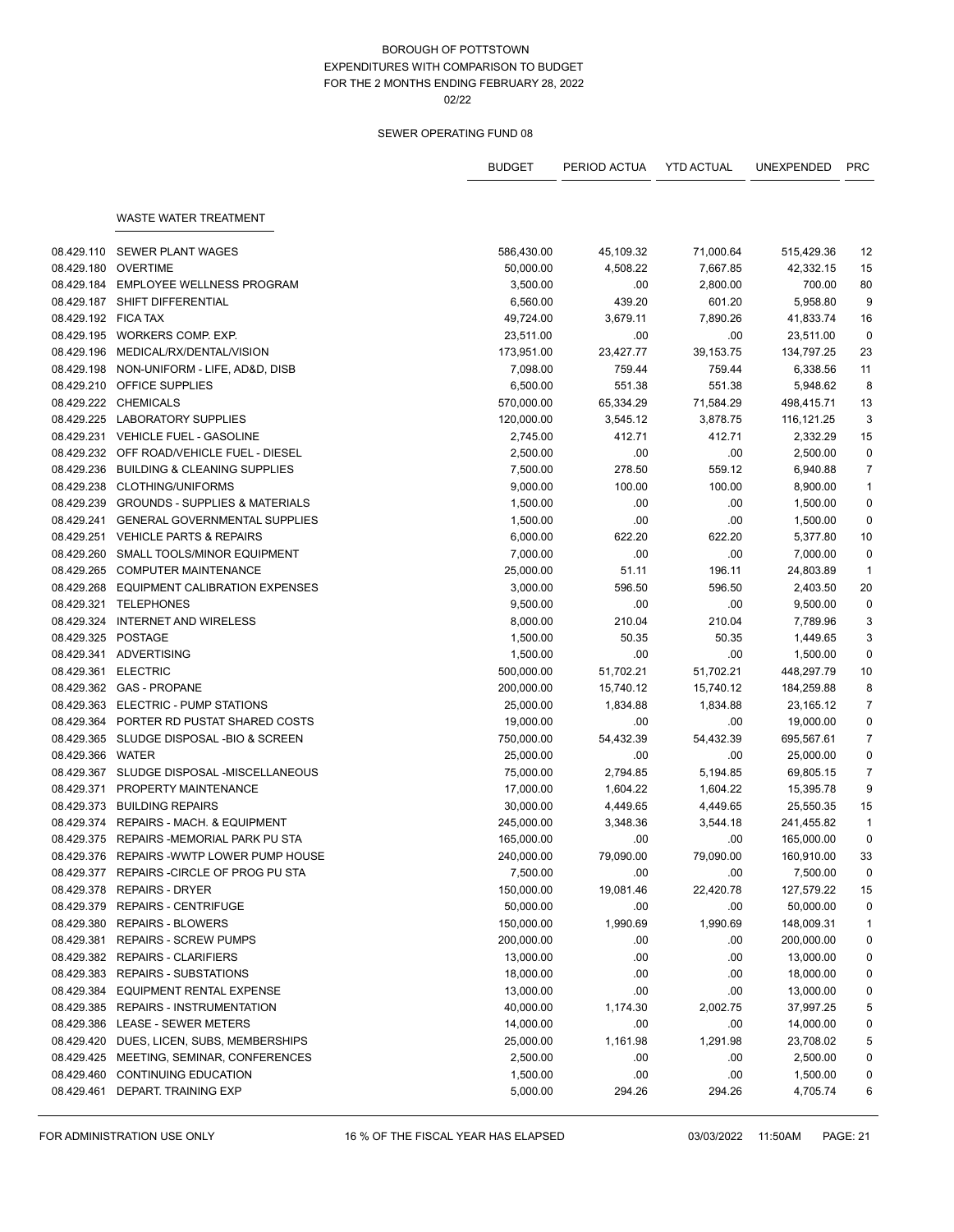|                     |                                         | <b>BUDGET</b> | PERIOD ACTUA | <b>YTD ACTUAL</b> | <b>UNEXPENDED</b> | <b>PRC</b>     |
|---------------------|-----------------------------------------|---------------|--------------|-------------------|-------------------|----------------|
|                     | TOTAL WASTE WATER TREATMENT             | 4,664,019.00  | 388,374.63   | 454,227.55        | 4,209,791.45      | 10             |
|                     | <b>PUBLIC WORKS</b>                     |               |              |                   |                   |                |
| 08.430.110          | <b>PUBLIC WORKS WAGES</b>               | 33,721.00     | 2,552.90     | 4,011.51          | 29,709.49         | 12             |
| 08.430.180          | OVERTIME                                | .00           | 13.64        | 27.05             | 27.05)            | 0              |
| 08.430.192 FICA TAX |                                         | 2,580.00      | 191.90       | 383.27            | 2,196.73          | 15             |
|                     | 08.430.195 WORKERS COMP. EXP.           | 3,150.00      | 1,041.41     | 1,041.41          | 2,108.59          | 33             |
| 08.430.196          | MEDICAL/RX/DENTAL/VISION                | 17,452.00     | 5,494.38     | 9,275.34          | 8,176.66          | 53             |
| 08.430.198          | NON-UNIFORM - LIFE, AD&D, DISB          | 703.00        | 174.84       | 174.84            | 528.16            | 25             |
|                     | 08.430.210 OFFICE SUPPLIES              | 600.00        | 5.21         | 24.68             | 575.32            | $\overline{4}$ |
| 08.430.211          | COPIER USAGE SHARED COSTS               | 500.00        | 41.36        | 82.72             | 417.28            | 17             |
|                     | 08.430.231 VEHICLE FUEL - GASOLINE      | 4,600.00      | 734.64       | 734.64            | 3,865.36          | 16             |
| 08.430.238          | <b>CLOTHING/UNIFORMS</b>                | 750.00        | .00          | 28.00             | 722.00            | 4              |
| 08.430.241          | <b>GENERAL GOVERNMENTAL SUPPLIES</b>    | 3,500.00      | 75.48        | 162.88            | 3,337.12          | 5              |
|                     | 08.430.251 VEHICLE PARTS & REPAIRS      | 6,500.00      | 494.16       | 494.16            | 6,005.84          | 8              |
| 08.430.309          | PROFESSIONAL CLEANING - GARAGE          | 4,566.80      | 2,548.00     | 2,548.00          | 2,018.80          | 56             |
| 08.430.321          | <b>TELEPHONES</b>                       | 1,200.00      | .00          | 4.29              | 1,195.71          | 0              |
| 08.430.324          | <b>INTERNET AND WIRELESS</b>            | 1,500.00      | 11.82        | 11.82             | 1,488.18          | 1              |
| 08.430.325 POSTAGE  |                                         | 300.00        | .00.         | .00               | 300.00            | 0              |
|                     | 08.430.327 PORTABLE RADIO EQUIP, MAINT. | 2.500.00      | .00.         | .00               | 2,500.00          | $\mathbf 0$    |
| 08.430.341          | ADVERTISING                             | 300.00        | .00          | .00               | 300.00            | 0              |
|                     | 08.430.342 PRINTING/BINDING             | 100.00        | .00          | .00               | 100.00            | 0              |
| 08.430.353          | <b>SURETY BOND</b>                      | 100.00        | .00          | .00               | 100.00            | 0              |
| 08.430.361          | <b>ELECTRIC</b>                         | 2,100.00      | 164.44       | 164.44            | 1,935.56          | 8              |
| 08.430.362 GAS      |                                         | 3,500.00      | 458.32       | 458.32            | 3,041.68          | 13             |
| 08.430.371          | PROPERTY MAINTENANCE                    | .00           | .00.         | 141.12            | 141.12)           | $\pmb{0}$      |
| 08.430.373          | <b>BUILDING REPAIRS</b>                 | 2,500.00      | 72.23        | 72.23             | 2,427.77          | 3              |
| 08.430.374          | REPAIRS - MACH. & EQUIPMENT             | 500.00        | .00          | .00               | 500.00            | $\mathbf 0$    |
| 08.430.420          | DUES, LICEN, SUBS, MEMBERSHIPS          | 100.00        | 12.60        | 12.60             | 87.40             | 13             |
| 08.430.425          | MEETING, SEMINAR, CONFERENCES           | 100.00        | .00          | .00               | 100.00            | $\mathbf 0$    |
| 08.430.461          | DEPART. TRAINING EXP                    | 100.00        | .00          | .00               | 100.00            | 0              |
|                     | <b>TOTAL PUBLIC WORKS</b>               | 93,522.80     | 14,087.33    | 19,853.32         | 73,669.48         | 21             |
|                     | WATER/SEWER UTLTY MAINTENANCE           |               |              |                   |                   |                |
|                     | 08.447.110 WTR/SWR UTILITY MAINT. WAGES | 274,986.00    | 20,847.73    | 32,760.72         | 242,225.28        | 12             |
|                     | 08.447.180 OVERTIME                     | 12,000.00     | 2,902.30     | 4,464.95          | 7,535.05          | 37             |
|                     | 08.447.184 EMPLOYEE WELLNESS PROGRAM    | 1,500.00      | .00.         | 600.00            | 900.00            | 40             |
| 08.447.192 FICA TAX |                                         | 22,464.00     | 1,744.92     | 3,490.37          | 18,973.63         | 16             |
|                     | 08.447.195 WORKERS COMP. EXP.           | 8,232.00      | 2,742.37     | 2,742.37          | 5,489.63          | 33             |
|                     | 08.447.196 MEDICAL/RX/DENTAL/VISION     | 63,981.00     | 7,774.72     | 12,931.38         | 51,049.62         | 20             |
| 08.447.197          | MGMT RETIREE HLTH & MEDICARE            | .00(          | 1,672.40) (  | 1,672.40)         | 1,672.40          | $\pmb{0}$      |
| 08.447.198          | NON-UNIFORM - LIFE, AD&D, DISB          | 1,037.00      | 142.66       | 142.66            | 894.34            | 14             |
|                     | TOTAL WATER/SEWER UTLTY MAINTENANCE     | 384,200.00    | 34,482.30    | 55,460.05         | 328,739.95        | 14             |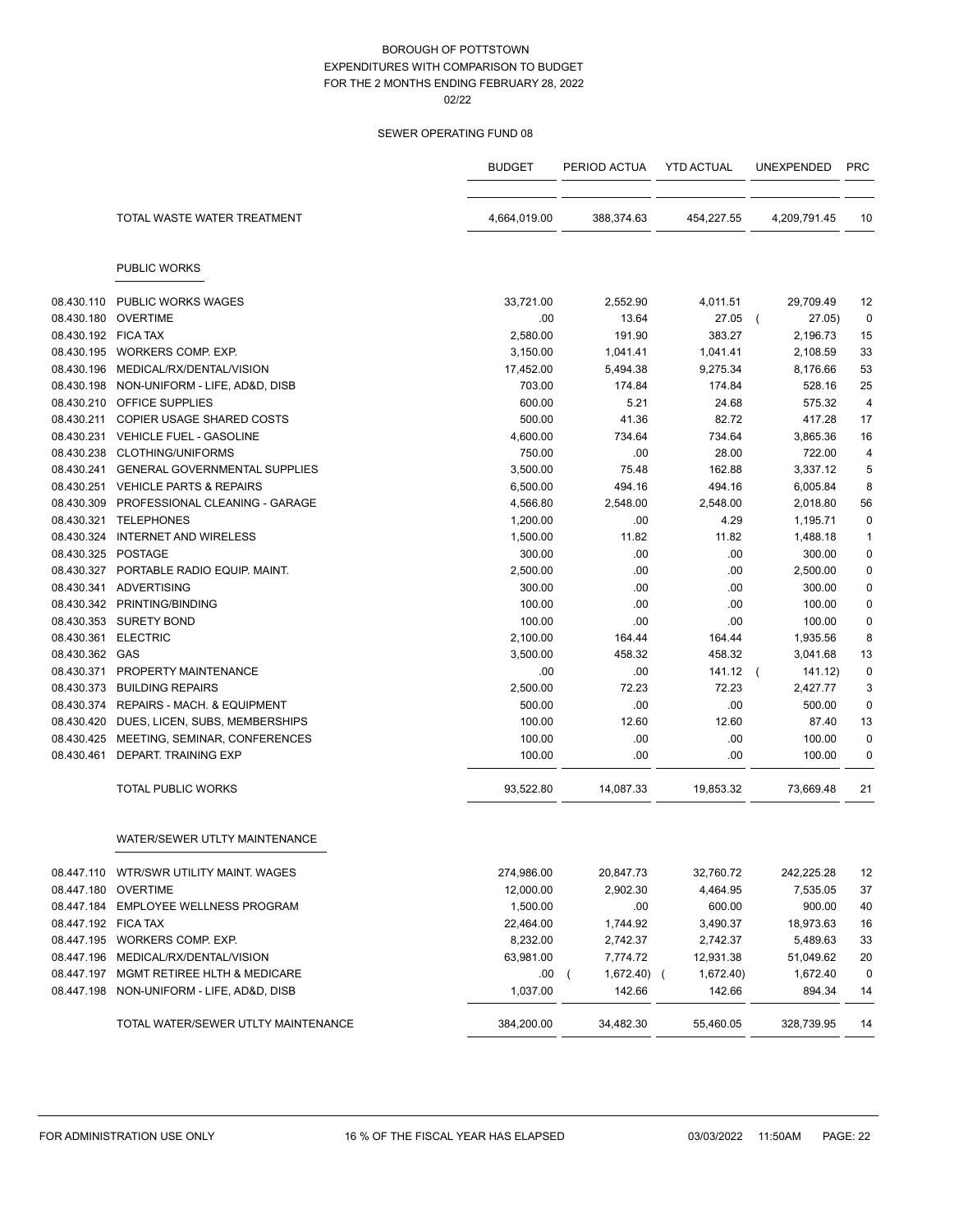|            |                                    | <b>BUDGET</b> | PERIOD ACTUA | <b>YTD ACTUAL</b> | UNEXPENDED | <b>PRC</b>   |
|------------|------------------------------------|---------------|--------------|-------------------|------------|--------------|
|            | <b>DEBT SERVICE</b>                |               |              |                   |            |              |
|            |                                    |               |              |                   |            |              |
| 08.471.100 | <b>BOND ADMINISTRATIVE FEES</b>    | 1,700.00      | .00          | .00               | 1,700.00   | 0            |
| 08.471.350 | 2012 SEWER BONDS                   | 407,713.00    | .00          | .00               | 407,713.00 | 0            |
|            | <b>TOTAL DEBT SERVICE</b>          | 409,413.00    | .00          | .00               | 409,413.00 | 0            |
|            | AMORT/DEPREC                       |               |              |                   |            |              |
| 08.473.811 | DEPRECIATION EXPENSE               | 58,000.00     | 4,833.00     | 9,666.00          | 48,334.00  | 17           |
|            | <b>TOTAL AMORT/DEPREC</b>          | 58,000.00     | 4,833.00     | 9,666.00          | 48,334.00  | 17           |
|            | <b>MISCELLANEOUS</b>               |               |              |                   |            |              |
| 08.480.100 | MISCELLANEOUS EXPENSE              | 1,000.00      | 1.08         | 7.58              | 992.42     | 1            |
| 08.480.170 | PORTNOFF FILING FEES - OWNERS      | 6,000.00      | .00          | .00               | 6,000.00   | 0            |
| 08.480.400 | <b>BAD DEBT EXPENSE</b>            | 5,000.00      | 658.95       | 748.95            | 4,251.05   | 15           |
|            | <b>TOTAL MISCELLANEOUS</b>         | 12,000.00     | 660.03       | 756.53            | 11,243.47  | 6            |
|            | PENSION PAID BENEFITS              |               |              |                   |            |              |
| 08.483.196 | NON UNIF. 401A SAVINGS PLAN        | 6,000.00      | 960.72       | 1,915.03          | 4,084.97   | 32           |
| 08.483.198 | NON-UNIFORMED PENSION MMO          | 172,918.00    | 14,410.00    | 28,820.00         | 144,098.00 | 17           |
|            | TOTAL PENSION PAID BENEFITS        | 178,918.00    | 15,370.72    | 30,735.03         | 148,182.97 | 17           |
|            | <b>INSURANCES</b>                  |               |              |                   |            |              |
| 08.486.001 | INSUR. CLAIM EXP & DEDUCTIBLES     | 2,000.00      | .00          | 167.00            | 1,833.00   | 8            |
| 08.486.100 | INSURANCE - LIABILITY              | 24,000.00     | 12,685.40    | 14,685.40         | 9,314.60   | 61           |
| 08.486.200 | INSURANCE - PROPERTY               | 25,000.00     | 13,146.10    | 15,229.10         | 9,770.90   | 61           |
| 08.486.300 | INSURANCE - VEHICLES               | 24,000.00     | 11,461.52    | 13,461.52         | 10,538.48  | 56           |
| 08.486.600 | INSURANCE - ERRORS & OMISSIONS     | 14,000.00     | 6,882.60     | 8,049.60          | 5,950.40   | 58           |
| 08.486.800 | INSURANCE - FLOOD                  | 3,000.00      | .00          | 3,000.00          | .00        | 100          |
|            | <b>TOTAL INSURANCES</b>            | 92,000.00     | 44,175.62    | 54,592.62         | 37,407.38  | 59           |
|            | <b>HEALTH &amp; OTHER BENEFITS</b> |               |              |                   |            |              |
| 08.487.194 | UNEMPLOYMENT COMPENSATION          | 2,500.00      | .00          | 14.99             | 2,485.01   | $\mathbf{1}$ |
| 08.487.196 | <b>HEALTH PKG -COBRA RETIREES</b>  | 4,000.00      | .00          | 1,514.04          | 2,485.96   | 38           |
|            | TOTAL HEALTH & OTHER BENEFITS      | 6,500.00      | .00          | 1,529.03          | 4,970.97   | 24           |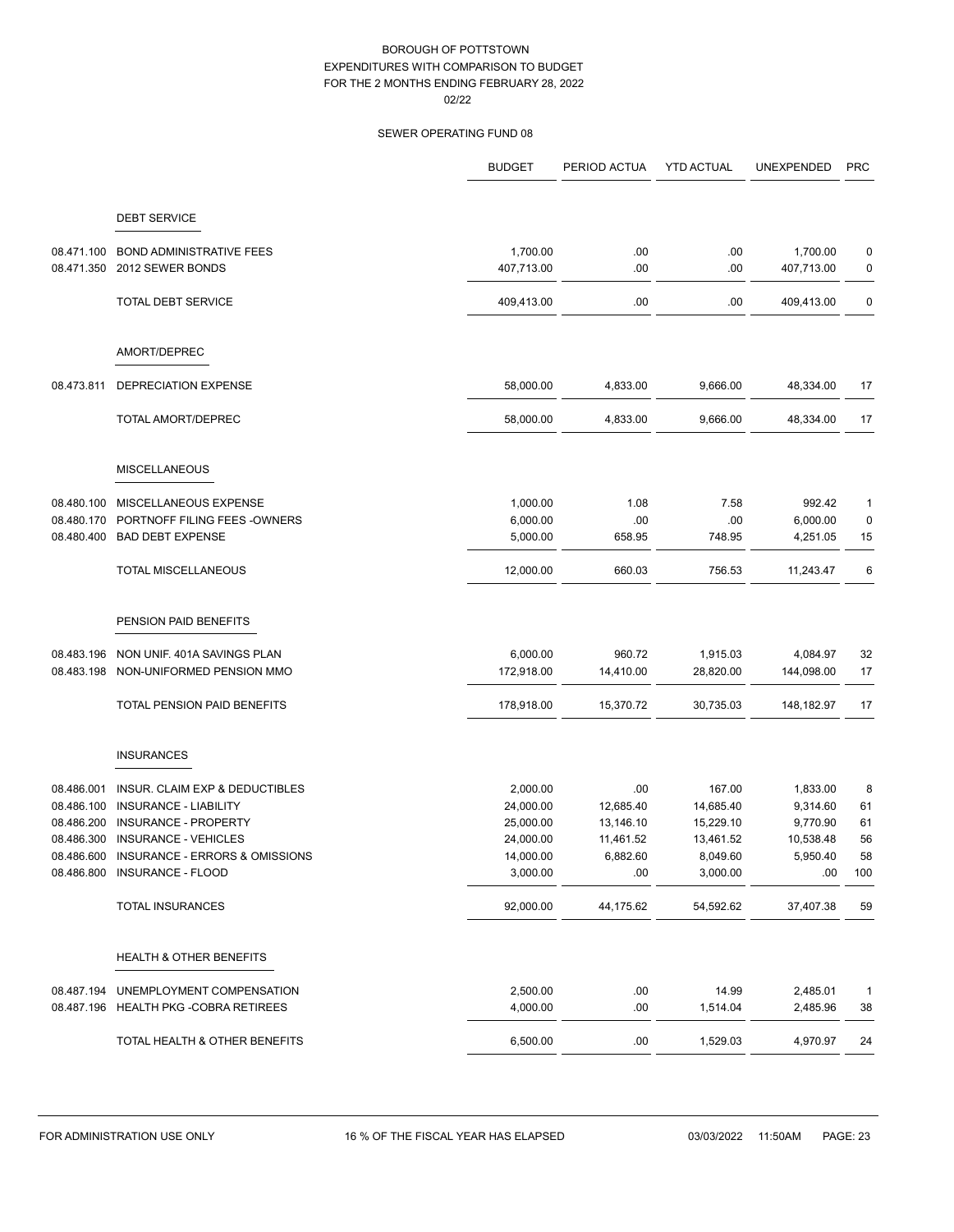|            |                                  | <b>BUDGET</b> | PERIOD ACTUA | <b>YTD ACTUAL</b> | <b>UNEXPENDED</b> | <b>PRC</b>  |
|------------|----------------------------------|---------------|--------------|-------------------|-------------------|-------------|
|            | <b>INTERFUND OPERT TRANSFERS</b> |               |              |                   |                   |             |
| 08.492.017 | TRSFR TO SEWER CAPITAL FUND 17   | 1,274,305.00  | .00          | .00               | 1,274,305.00      | 0           |
| 08.492.018 | TRSFR TO SEWER LINES FUND 18     | 604,378.00    | .00          | .00               | 604,378.00        | 0           |
|            | TOTAL INTERFUND OPERT TRANSFERS  | 1,878,683.00  | .00          | .00               | 1,878,683.00      | $\pmb{0}$   |
|            | <b>REFUNDS</b>                   |               |              |                   |                   |             |
| 08.495.100 | <b>REFUNDS OF REVENUES</b>       | .00           | 20.00        | 40.00             | $40.00$ )         | 0           |
|            | <b>TOTAL REFUNDS</b>             | .00           | 20.00        | 40.00             | 40.00)            | 0           |
|            | <b>RESERVES</b>                  |               |              |                   |                   |             |
| 08.499.100 | <b>TRANSFER TO RESERVES</b>      | 589,305.00    | .00          | .00               | 589,305.00        | 0           |
|            | <b>TOTAL RESERVES</b>            | 589,305.00    | .00          | .00               | 589,305.00        | $\mathbf 0$ |
|            | <b>TOTAL FUND EXPENDITURES</b>   | 9,268,382.00  | 583,745.08   | 738,262.11        | 8,530,119.89      | 8           |
|            | NET REVENUE OVER EXPENDITURES    | .00           | 140,570.62   | 1,048,724.36      | (1,048,724.36)    | 0           |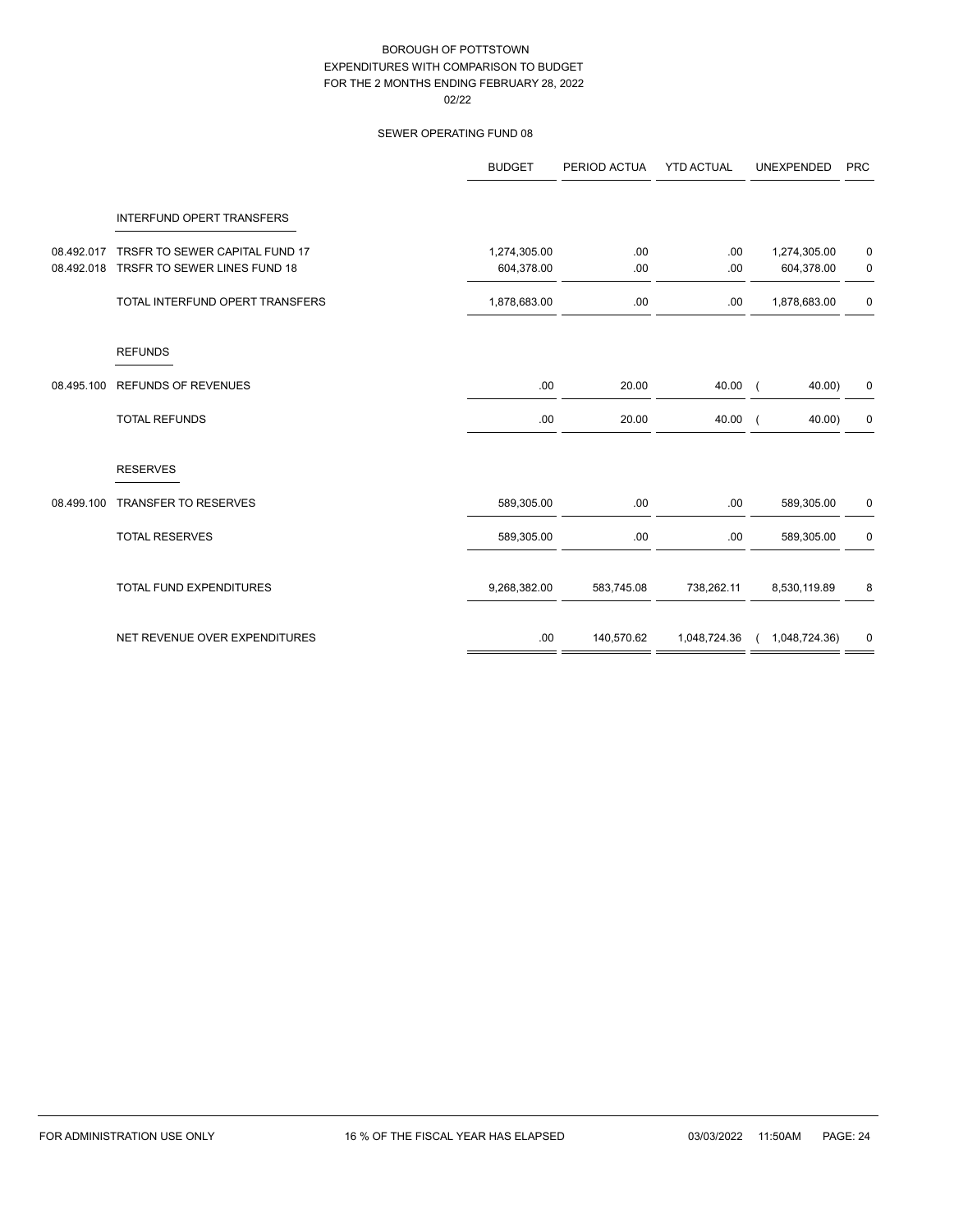### BOROUGH OF POTTSTOWN BALANCE SHEET FEBRUARY 28, 2022 02/22

# WATER CAPITAL FUND 16

#### ASSETS

 $\equiv$ 

| 16.100000 | CASH - VIST BANK (7201)#7269    | 26,701.23       |               |
|-----------|---------------------------------|-----------------|---------------|
| 16.107100 | MAINTENANCE RESERVE FUND #704   | 2,325.87        |               |
| 16.107101 | BOND REDEMPTION FUND #713       | 41,122.51       |               |
| 16.107102 | ADMIN EXPENSE FUND #740         | 30,070.30       |               |
| 16.107103 | CLEARING FUND #731              | 1,294,301.92    |               |
| 16.107107 | 2020 WATER CONSTRUCT FD #7000   | 1,052,383.01    |               |
| 16.107202 | DEBT SERVICE FUND #826          | 542.71          |               |
| 16.120100 | DEBT SERVICE RESERVE FUND #697  | 1,806,833.51    |               |
| 16.161000 | CAP. WATER PROPERTY - LAND      | 312,679.00      |               |
| 16.162000 | CAP. WATER PLANT IMPROVEMENTS   | 30,705,481.19   |               |
| 16.162500 | CAP. WATER PLANT - ACCUM DEPREC | (15,026,727.74) |               |
| 16.164000 | CAP. WATER PLANT -MACH & EQUIP  | 391,517.54      |               |
| 16.164500 | ACCM DEPREC -MACH & EQUIP       | 344,278.45)     |               |
| 16.170106 | DEFERRED LOSS 2019 SERIES       | 231,254.38      |               |
|           | <b>TOTAL ASSETS</b>             |                 | 20,524,206.98 |
|           |                                 |                 |               |
|           | <b>LIABILITIES AND EQUITY</b>   |                 |               |
|           |                                 |                 |               |
|           |                                 |                 |               |

## LIABILITIES

| 16.245100 | <b>BOND INTEREST EXPENSE</b>        |            | 11,484.00     |               |
|-----------|-------------------------------------|------------|---------------|---------------|
| 16.255850 | 2019 SERIES WATER BONDS             |            | 3,505,000.00  |               |
| 16.255851 | 2019 WATER BOND PREMIUM             |            | 469,791.55    |               |
|           | 16.255860 2020 SERIES WATER BONDS   |            | 1,298,000.00  |               |
|           | <b>TOTAL LIABILITIES</b>            |            |               | 5,284,275.55  |
|           | <b>FUND EQUITY</b>                  |            |               |               |
| 16.279990 | UNRESERVED FUND BALANCE             |            | 15,259,497.08 |               |
|           | UNAPPROPRIATED FUND BALANCE:        |            |               |               |
|           | REVENUE OVER EXPENDITURES - YTD     | 168,086.90 |               |               |
|           | <b>BALANCE - CURRENT DATE</b>       |            | 168,086.90    |               |
|           | <b>TOTAL FUND EQUITY</b>            |            |               | 15,427,583.98 |
|           | <b>TOTAL LIABILITIES AND EQUITY</b> |            |               | 20,711,859.53 |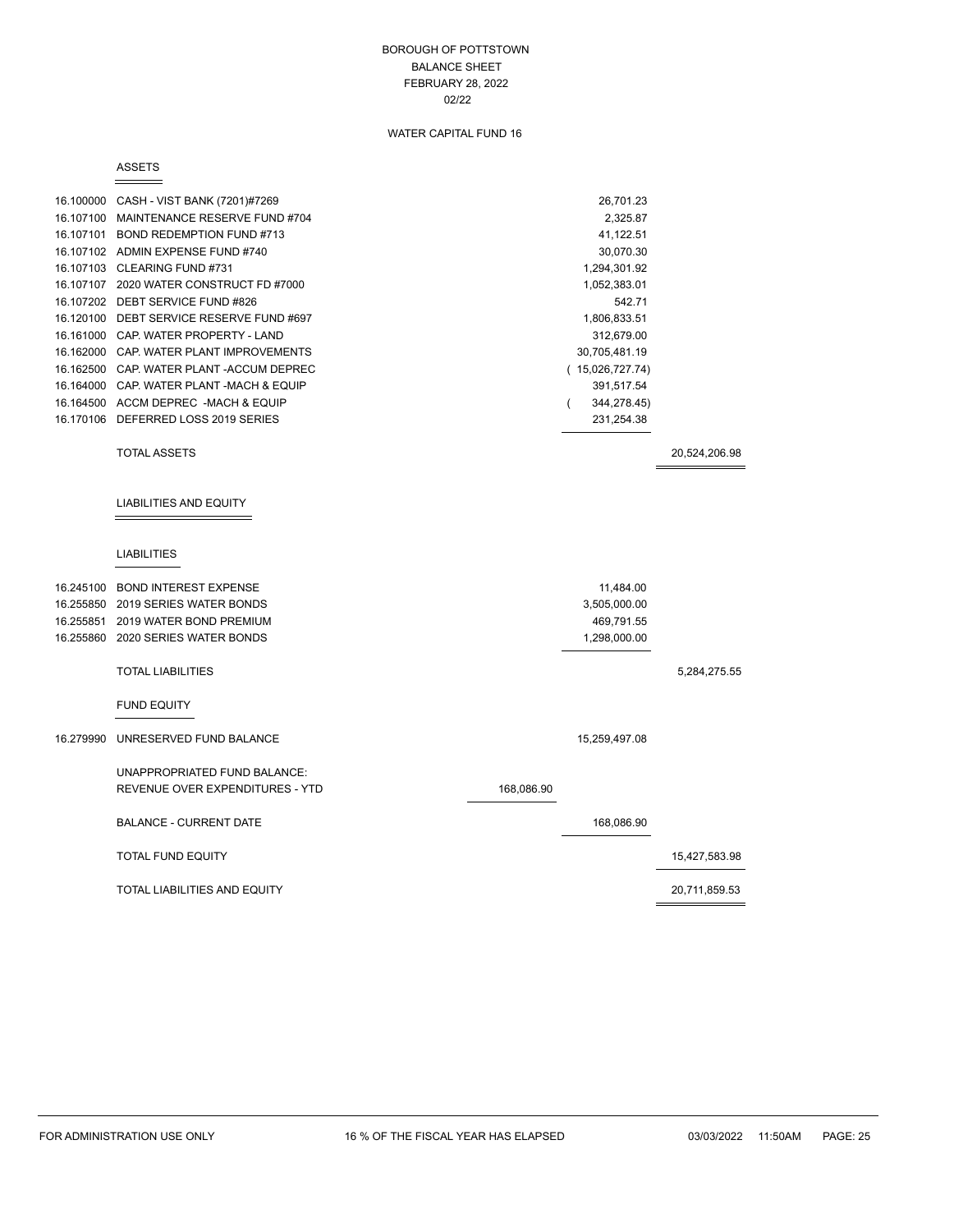# WATER CAPITAL FUND 16

|            |                                  | <b>BUDGET</b> | PERIOD ACTUA | <b>YTD ACTUAL</b> | <b>UNEARNED</b> | <b>PRC</b>  |
|------------|----------------------------------|---------------|--------------|-------------------|-----------------|-------------|
|            | INTEREST, RENTS, ROYALTIES       |               |              |                   |                 |             |
| 16.340.100 | OPERATING CONTRIB TO DEBT SRVC   | 1,813,725.00  | 308,204.46   | 308,204.46        | 1,505,520.54    | 17          |
| 16.340.200 | <b>INVESTMENT ACCT EARNINGS</b>  | 15,000.00     | 19.69        | 41.04             | 14,958.96       | $\mathbf 0$ |
|            | TOTAL INTEREST, RENTS, ROYALTIES | 1,828,725.00  | 308,224.15   | 308,245.50        | 1,520,479.50    | 17          |
|            | INTERFUND OPERATING TRSFS        |               |              |                   |                 |             |
| 16.392.006 | TRANSFER FROM WATER FUND 06      | 668,775.00    | .00          | .00.              | 668,775.00      | 0           |
|            | TOTAL INTERFUND OPERATING TRSFS  | 668,775.00    | .00          | .00               | 668,775.00      | $\mathbf 0$ |
|            | <b>TOTAL FUND REVENUE</b>        | 2,497,500.00  | 308,224.15   | 308,245.50        | 2,189,254.50    | 12          |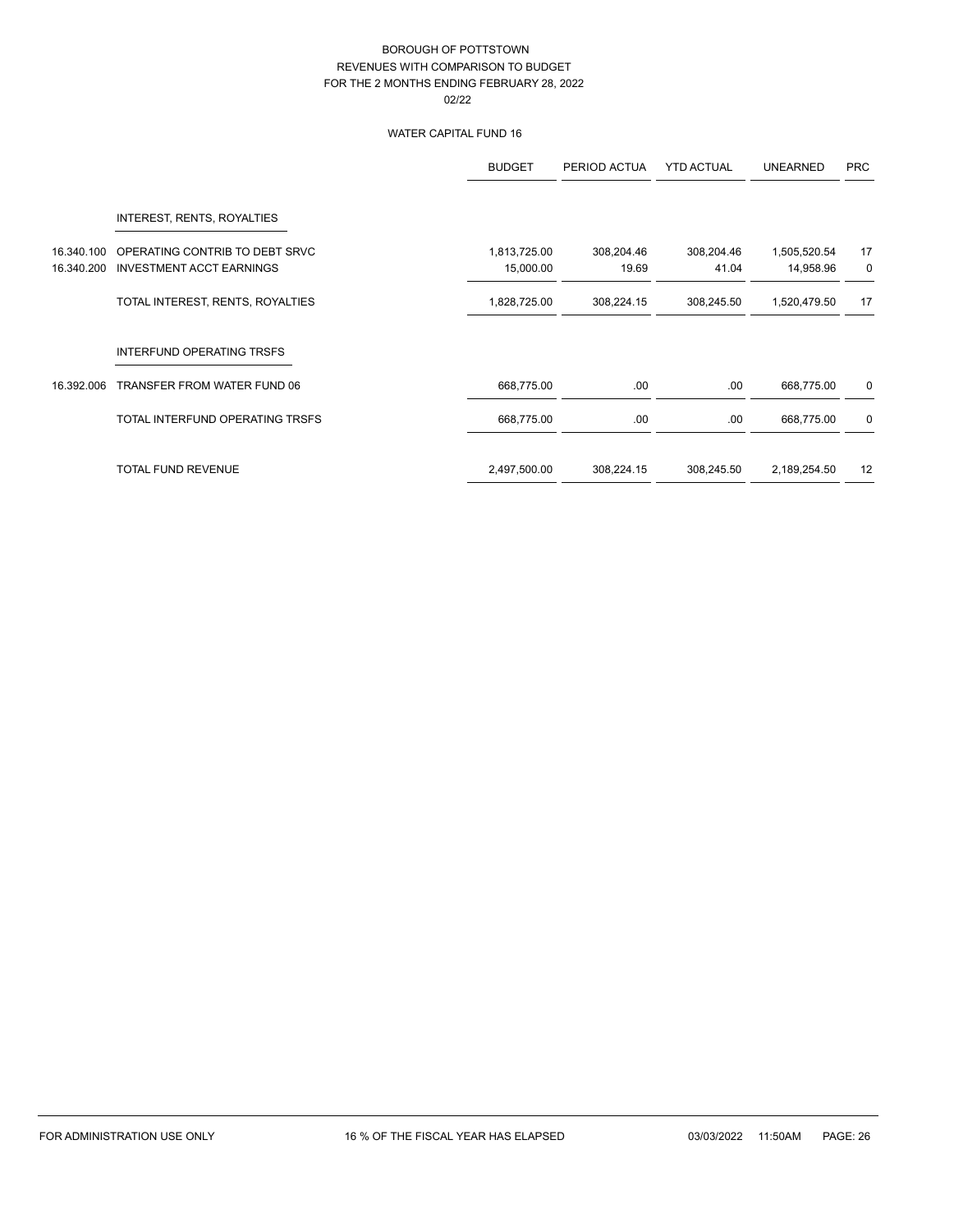# WATER CAPITAL FUND 16

|            |                                 | <b>BUDGET</b> | PERIOD ACTUA | <b>YTD ACTUAL</b> | <b>UNEXPENDED</b> | <b>PRC</b>  |
|------------|---------------------------------|---------------|--------------|-------------------|-------------------|-------------|
|            | <b>WATER PURIFICATION</b>       |               |              |                   |                   |             |
| 16.448.727 | #2222 WTP- IT/OT NETWORK        | 67,500.00     | .00          | .00.              | 67,500.00         | $\pmb{0}$   |
| 16.448.734 | #150 AIR SCOUR UPGRADE WTRPLNT  | 250,000.00    | .00          | .00               | 250,000.00        | $\pmb{0}$   |
| 16.448.735 | #2245 LT2 COMPLIANCE UV WTP     | 900,000.00    | .00          | .00               | 900,000.00        | $\pmb{0}$   |
| 16.448.736 | #2236 WTP VALVE REPLACEMENT     | 150,000.00    | .00          | .00               | 150,000.00        | $\pmb{0}$   |
|            | TOTAL WATER PURIFICATION        | 1,367,500.00  | .00          | .00               | 1,367,500.00      | $\pmb{0}$   |
|            | <b>WATER DISTRIBUTION</b>       |               |              |                   |                   |             |
| 16.449.724 | #2210 WATER MAINS - 2021        | 150,000.00    | .00          | .00.              | 150,000.00        | $\pmb{0}$   |
|            | TOTAL WATER DISTRIBUTION        | 150,000.00    | .00          | .00.              | 150,000.00        | $\mathbf 0$ |
|            | <b>DEBT - INTEREST</b>          |               |              |                   |                   |             |
| 16.472.100 | <b>INTEREST EXPENSE - BONDS</b> | 145,000.00    | .00          | .00.              | 145,000.00        | 0           |
|            | <b>TOTAL DEBT - INTEREST</b>    | 145,000.00    | .00          | .00.              | 145,000.00        | $\pmb{0}$   |
|            | AMORT/DEPREC                    |               |              |                   |                   |             |
| 16.473.810 | AMORTIZATION EXPENSE            | 35,000.00     | 3,412.30     | 6,824.60          | 28,175.40         | 20          |
| 16.473.811 | <b>DEPRECIATION EXPENSE</b>     | 800,000.00    | 66,667.00    | 133,334.00        | 666,666.00        | 17          |
|            | TOTAL AMORT/DEPREC              | 835,000.00    | 70,079.30    | 140,158.60        | 694,841.40        | 17          |
|            | TOTAL FUND EXPENDITURES         | 2,497,500.00  | 70,079.30    | 140,158.60        | 2,357,341.40      | 6           |
|            | NET REVENUE OVER EXPENDITURES   | .00           | 238,144.85   | 168,086.90        | 168,086.90)       | $\mathbf 0$ |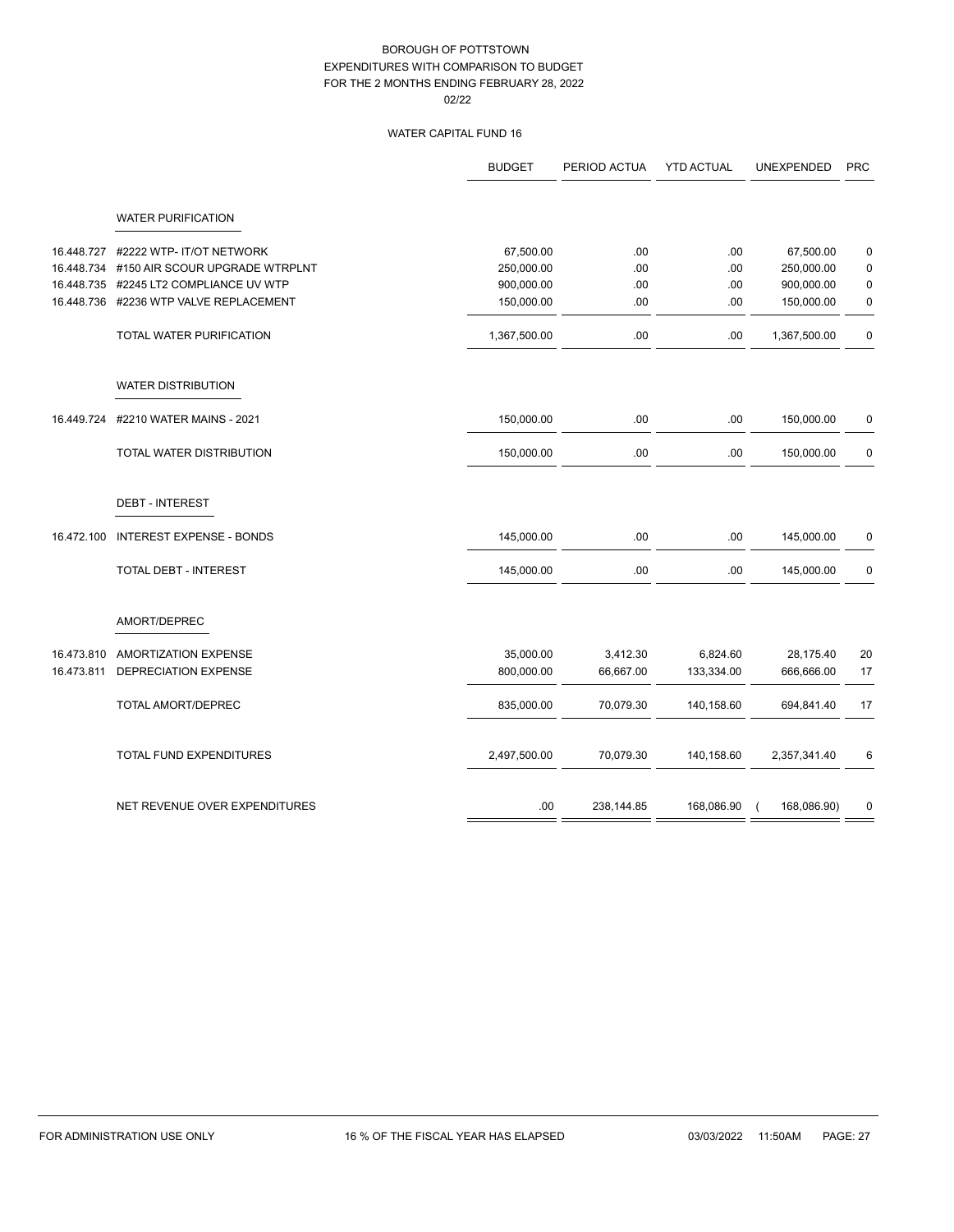### BOROUGH OF POTTSTOWN BALANCE SHEET FEBRUARY 28, 2022 02/22

# SEWER CAPITAL FUND 17

#### ASSETS

 $\equiv$ 

|           | 17.100000 CASH - VIST BANK (7196) #7269  |                         | 2,127,758.89    |               |
|-----------|------------------------------------------|-------------------------|-----------------|---------------|
|           | 17.161000 CAP. SEWER PROPERTY - LAND     |                         | 36,650.00       |               |
|           | 17.162000 CAP. SEWER PLANT IMPROVEMENTS  |                         | 34,933,516.63   |               |
|           | 17.162500 CAPITAL SEWER PLANT- ACC. DEP  |                         | (21,087,961.76) |               |
|           | 17.164000 CAP, SEWER PLANT-MACH & EQUIP  |                         | 6,468,687.53    |               |
|           | 17.164500 ACCM DEPREC -MACH & EQUIP      |                         | (1,086,939.18)  |               |
|           | 17.165000 CAP. CONSTRUCTION IN PROGRESS  |                         | 534,041.77      |               |
|           | 17.166000 INFRASTRUCTURE                 |                         | 13,515,561.41   |               |
|           | 17.166500 ACC. DEPRECIATI INFRASTRUCTURE |                         | (3,505,547.44)  |               |
|           | 17.170105 2012 LOSS ON REFUNDING         |                         | 31,039.00       |               |
|           | 17.170106 DEFERRED LOSS 2016 SERIES      |                         | 97,908.00       |               |
|           | <b>TOTAL ASSETS</b>                      |                         |                 | 32,064,714.85 |
|           | <b>LIABILITIES AND EQUITY</b>            |                         |                 |               |
|           | <b>LIABILITIES</b>                       |                         |                 |               |
|           | 17.245201 BOND ISSUE PREMIUM - 2012      |                         | 14,852.70       |               |
|           | 17.246100 ACCRUED INTEREST ON BONDS      |                         | 27,425.00       |               |
|           | 17.255100 1991 SERIES BONDS              |                         | 142,997.00      |               |
|           | 17.255501 2016 BOND PREMIUM              |                         | 208,496.00      |               |
|           | <b>TOTAL LIABILITIES</b>                 |                         |                 | 393,770.70    |
|           | <b>FUND EQUITY</b>                       |                         |                 |               |
| 17.279990 | UNRESERVED FUND BALANCE                  |                         | 31,864,889.93   |               |
|           | UNAPPROPRIATED FUND BALANCE:             |                         |                 |               |
|           | REVENUE OVER EXPENDITURES - YTD          | 196,593.59)<br>$\left($ |                 |               |
|           | <b>BALANCE - CURRENT DATE</b>            |                         | 196,593.59)     |               |
|           | <b>TOTAL FUND EQUITY</b>                 |                         |                 | 31,668,296.34 |
|           | TOTAL LIABILITIES AND EQUITY             |                         |                 | 32,062,067.04 |

 $\equiv$ 

 $\overline{\phantom{0}}$ 

and the control of the control of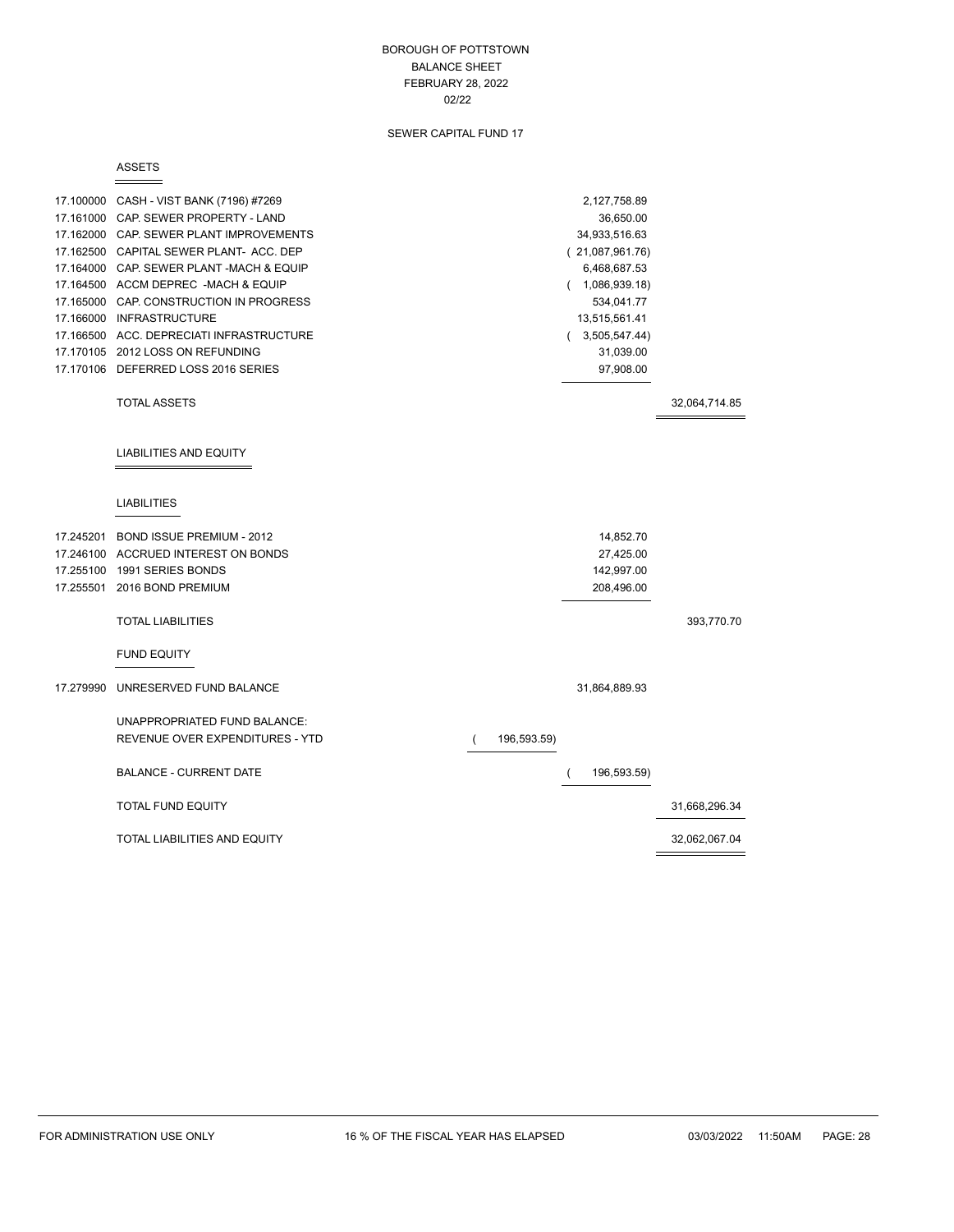# SEWER CAPITAL FUND 17

|            |                                   | <b>BUDGET</b> | PERIOD ACTUA | <b>YTD ACTUAL</b> | <b>UNEARNED</b> | <b>PRC</b> |
|------------|-----------------------------------|---------------|--------------|-------------------|-----------------|------------|
|            | <b>INTEREST, RENTS, ROYALTIES</b> |               |              |                   |                 |            |
| 17.340.100 | OPERATING CONTRIBUTION TO DEBT    | 409,413.00    | .00          | .00               | 409,413.00      | 0          |
| 17.340.200 | <b>INVESTMENT ACCT EARNINGS</b>   | 2,000.00      | 20.79        | 51.31             | 1,948.69        | 3          |
|            | TOTAL INTEREST, RENTS, ROYALTIES  | 411,413.00    | 20.79        | 51.31             | 411,361.69      | 0          |
|            | <b>COLLECTIONS</b>                |               |              |                   |                 |            |
| 17.364.600 | LOWER POTTSGROVE CAPITAL PROJ     | 60,444.00     | .00          | .00               | 60,444.00       | 0          |
| 17.364.601 | UPPER POTTSGROVE CAPITAL PROJ     | 23,598.00     | .00          | .00               | 23,598.00       | 0          |
| 17.364.602 | WEST POTTSGROVE CAPITAL PROJ.     | 8,740.00      | .00          | .00               | 8,740.00        | 0          |
|            | <b>TOTAL COLLECTIONS</b>          | 92,782.00     | .00          | .00               | 92,782.00       | $\pmb{0}$  |
|            | <b>INTERFUND OPERATING TRSFS</b>  |               |              |                   |                 |            |
| 17.392.008 | TRANSFER FROM SEWER FUND 08       | 1,274,305.00  | .00.         | .00.              | 1,274,305.00    | 0          |
|            | TOTAL INTERFUND OPERATING TRSFS   | 1,274,305.00  | .00          | .00.              | 1,274,305.00    | 0          |
|            | <b>TOTAL FUND REVENUE</b>         | 1,778,500.00  | 20.79        | 51.31             | 1,778,448.69    | 0          |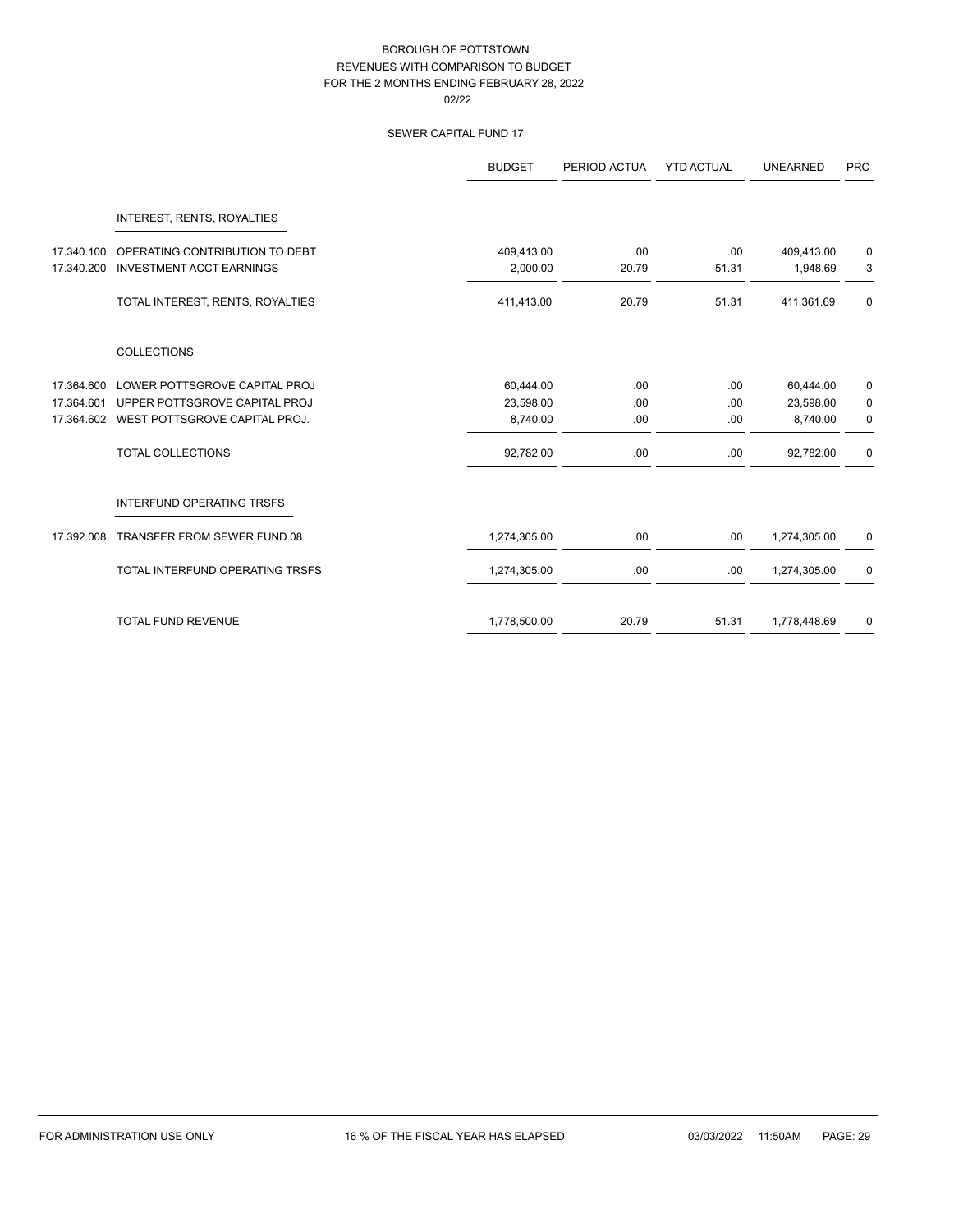# SEWER CAPITAL FUND 17

| WASTE WATER TREATMENT<br>#1801 - SEWER MAINS 2021<br>150,000.00<br>.00<br>17.429.724<br>.00<br>150,000.00<br>#2326 WWTP HYDRAULIC BYPASS<br>230,000.00<br>.00<br>.00<br>17.429.726<br>230,000.00<br>.00<br>TOTAL WASTE WATER TREATMENT<br>380,000.00<br>.00<br>380,000.00<br><b>DEBT SERVICE</b><br>17.471.100<br><b>BOND ADMINISTRATIVE FEES</b><br>6,000.00<br>.00<br>.00<br>6,000.00<br><b>BOND INTEREST EXPENSE</b><br>.00<br>17.471.200<br>50,000.00<br>9,144.90<br>40,855.10<br><b>TOTAL DEBT SERVICE</b><br>56,000.00<br>.00<br>9,144.90<br>46,855.10<br>AMORT/DEPREC<br>117,500.00<br>17.473.810<br><b>AMORTIZATION EXPENSE</b><br>.00<br>.00<br>117,500.00<br><b>DEPRECIATION EXPENSE</b><br>187,500.00<br>17.473.811<br>1,125,000.00<br>93,750.00<br>937,500.00<br><b>TOTAL AMORT/DEPREC</b><br>93,750.00<br>187,500.00<br>1,242,500.00<br>1,055,000.00<br>OTHER UNCLASSIFIED EXPENSES<br>17.489.313 1/2 ANNUAL CONTRIB BORO GARAGE<br>100,000.00<br>.00<br>.00<br>100,000.00<br>.00<br>.00<br>TOTAL OTHER UNCLASSIFIED EXPENSES<br>100,000.00<br>100,000.00<br>TOTAL FUND EXPENDITURES<br>1,778,500.00<br>93,750.00<br>196,644.90<br>1,581,855.10 |                               | <b>BUDGET</b> | PERIOD ACTUA | <b>YTD ACTUAL</b> | <b>UNEXPENDED</b> | <b>PRC</b>  |
|--------------------------------------------------------------------------------------------------------------------------------------------------------------------------------------------------------------------------------------------------------------------------------------------------------------------------------------------------------------------------------------------------------------------------------------------------------------------------------------------------------------------------------------------------------------------------------------------------------------------------------------------------------------------------------------------------------------------------------------------------------------------------------------------------------------------------------------------------------------------------------------------------------------------------------------------------------------------------------------------------------------------------------------------------------------------------------------------------------------------------------------------------------------|-------------------------------|---------------|--------------|-------------------|-------------------|-------------|
|                                                                                                                                                                                                                                                                                                                                                                                                                                                                                                                                                                                                                                                                                                                                                                                                                                                                                                                                                                                                                                                                                                                                                              |                               |               |              |                   |                   |             |
|                                                                                                                                                                                                                                                                                                                                                                                                                                                                                                                                                                                                                                                                                                                                                                                                                                                                                                                                                                                                                                                                                                                                                              |                               |               |              |                   |                   | 0           |
|                                                                                                                                                                                                                                                                                                                                                                                                                                                                                                                                                                                                                                                                                                                                                                                                                                                                                                                                                                                                                                                                                                                                                              |                               |               |              |                   |                   | 0           |
|                                                                                                                                                                                                                                                                                                                                                                                                                                                                                                                                                                                                                                                                                                                                                                                                                                                                                                                                                                                                                                                                                                                                                              |                               |               |              |                   |                   | 0           |
|                                                                                                                                                                                                                                                                                                                                                                                                                                                                                                                                                                                                                                                                                                                                                                                                                                                                                                                                                                                                                                                                                                                                                              |                               |               |              |                   |                   |             |
|                                                                                                                                                                                                                                                                                                                                                                                                                                                                                                                                                                                                                                                                                                                                                                                                                                                                                                                                                                                                                                                                                                                                                              |                               |               |              |                   |                   | $\mathbf 0$ |
|                                                                                                                                                                                                                                                                                                                                                                                                                                                                                                                                                                                                                                                                                                                                                                                                                                                                                                                                                                                                                                                                                                                                                              |                               |               |              |                   |                   | 18          |
|                                                                                                                                                                                                                                                                                                                                                                                                                                                                                                                                                                                                                                                                                                                                                                                                                                                                                                                                                                                                                                                                                                                                                              |                               |               |              |                   |                   | 16          |
|                                                                                                                                                                                                                                                                                                                                                                                                                                                                                                                                                                                                                                                                                                                                                                                                                                                                                                                                                                                                                                                                                                                                                              |                               |               |              |                   |                   |             |
|                                                                                                                                                                                                                                                                                                                                                                                                                                                                                                                                                                                                                                                                                                                                                                                                                                                                                                                                                                                                                                                                                                                                                              |                               |               |              |                   |                   | $\mathbf 0$ |
|                                                                                                                                                                                                                                                                                                                                                                                                                                                                                                                                                                                                                                                                                                                                                                                                                                                                                                                                                                                                                                                                                                                                                              |                               |               |              |                   |                   | 17          |
|                                                                                                                                                                                                                                                                                                                                                                                                                                                                                                                                                                                                                                                                                                                                                                                                                                                                                                                                                                                                                                                                                                                                                              |                               |               |              |                   |                   | 15          |
|                                                                                                                                                                                                                                                                                                                                                                                                                                                                                                                                                                                                                                                                                                                                                                                                                                                                                                                                                                                                                                                                                                                                                              |                               |               |              |                   |                   |             |
|                                                                                                                                                                                                                                                                                                                                                                                                                                                                                                                                                                                                                                                                                                                                                                                                                                                                                                                                                                                                                                                                                                                                                              |                               |               |              |                   |                   | 0           |
|                                                                                                                                                                                                                                                                                                                                                                                                                                                                                                                                                                                                                                                                                                                                                                                                                                                                                                                                                                                                                                                                                                                                                              |                               |               |              |                   |                   | 0           |
|                                                                                                                                                                                                                                                                                                                                                                                                                                                                                                                                                                                                                                                                                                                                                                                                                                                                                                                                                                                                                                                                                                                                                              |                               |               |              |                   |                   | 11          |
|                                                                                                                                                                                                                                                                                                                                                                                                                                                                                                                                                                                                                                                                                                                                                                                                                                                                                                                                                                                                                                                                                                                                                              | NET REVENUE OVER EXPENDITURES | .00.          | 93,729.21) ( | 196,593.59)       | 196,593.59        | 0           |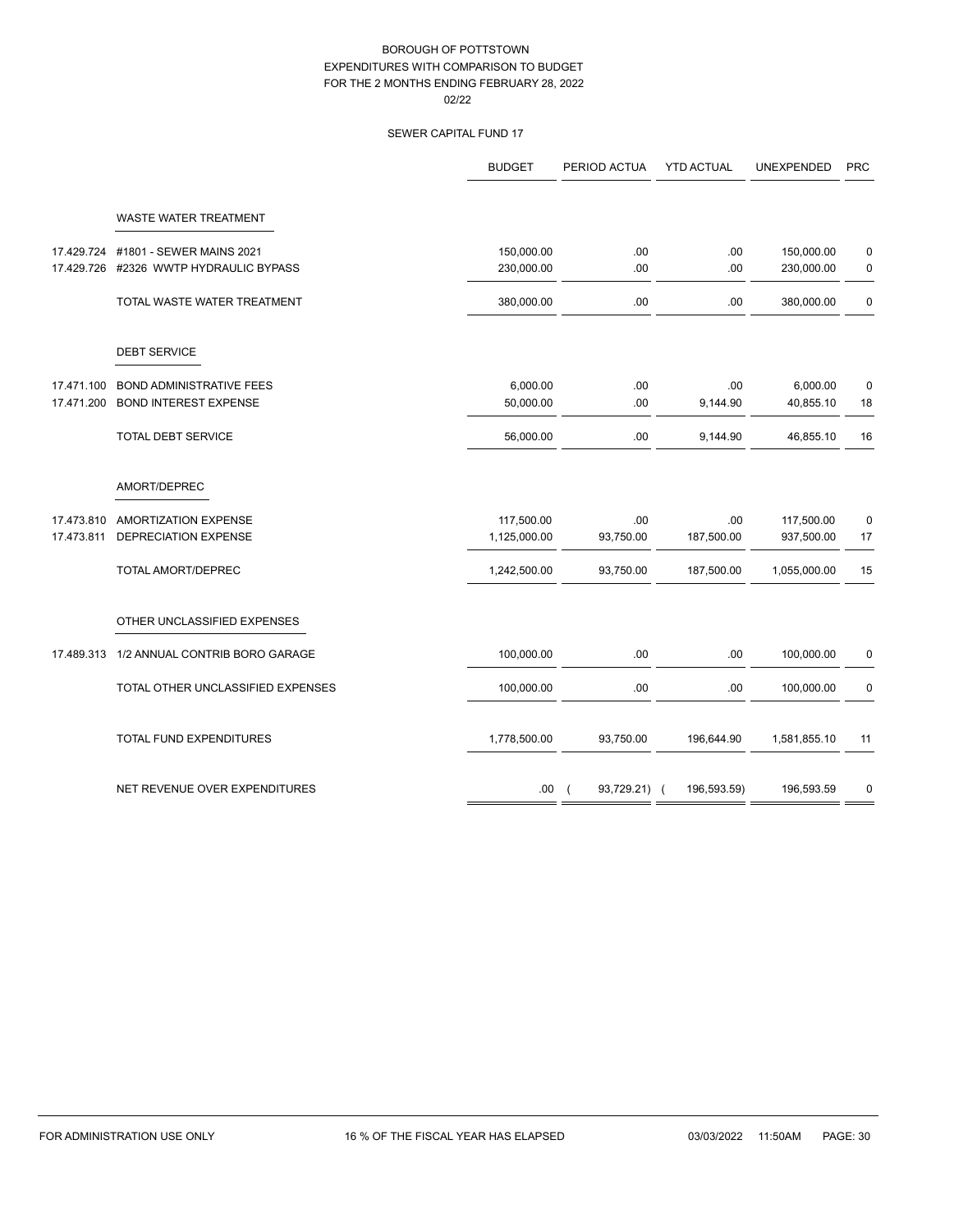### BOROUGH OF POTTSTOWN BALANCE SHEET FEBRUARY 28, 2022 02/22

# SEWER LINES FUND 18

ASSETS

 $\equiv$ 

|           | 18.100000 CASH - VIST BANK #7269<br>18.155000 PREPAID ITEMS |                              | 341,374.91<br>109.03 |             |
|-----------|-------------------------------------------------------------|------------------------------|----------------------|-------------|
|           | 18.158000 DEFRRD OUTFLOW RESRCS- PENSION                    |                              | 10,614.00            |             |
|           | 18.158200 DEFRRD OUTFLOW RESRCS - OPEB                      |                              | 4,673.00             |             |
|           |                                                             |                              |                      |             |
|           | <b>TOTAL ASSETS</b>                                         |                              |                      | 356,770.94  |
|           | <b>LIABILITIES AND EQUITY</b>                               |                              |                      |             |
|           | <b>LIABILITIES</b>                                          |                              |                      |             |
|           | 18.246000 COMPENSATED BALANCES                              |                              | 19,943.53            |             |
|           | 18.257000 NET PENSION LIAB.-PROPRT.SHARE                    |                              | 39,573.00            |             |
|           | 18.257200 NET OPEB LIAB.-PROPRT.SHARE                       |                              | 36,184.00            |             |
|           | 18.258000 DEFRRD INFLOWS RESRCS-PENSION                     |                              | 63,066.00            |             |
|           | 18.258200 DEFRRD INFLOWS RESRCS - OPEB                      |                              | 11,206.00            |             |
|           | <b>TOTAL LIABILITIES</b>                                    |                              |                      | 169,972.53  |
|           | <b>FUND EQUITY</b>                                          |                              |                      |             |
| 18.279990 | UNRESERVED FUND BALANCE                                     |                              | 226,727.00           |             |
|           | <b>UNAPPROPRIATED FUND BALANCE:</b>                         |                              |                      |             |
|           | REVENUE OVER EXPENDITURES - YTD                             | 63,502.03)<br>$\overline{ }$ |                      |             |
|           | <b>BALANCE - CURRENT DATE</b>                               |                              | 63,502.03)           |             |
|           | <b>TOTAL FUND EQUITY</b>                                    |                              |                      | 163,224.97  |
|           | TOTAL LIABILITIES AND EQUITY                                |                              |                      | 333, 197.50 |

 $\equiv$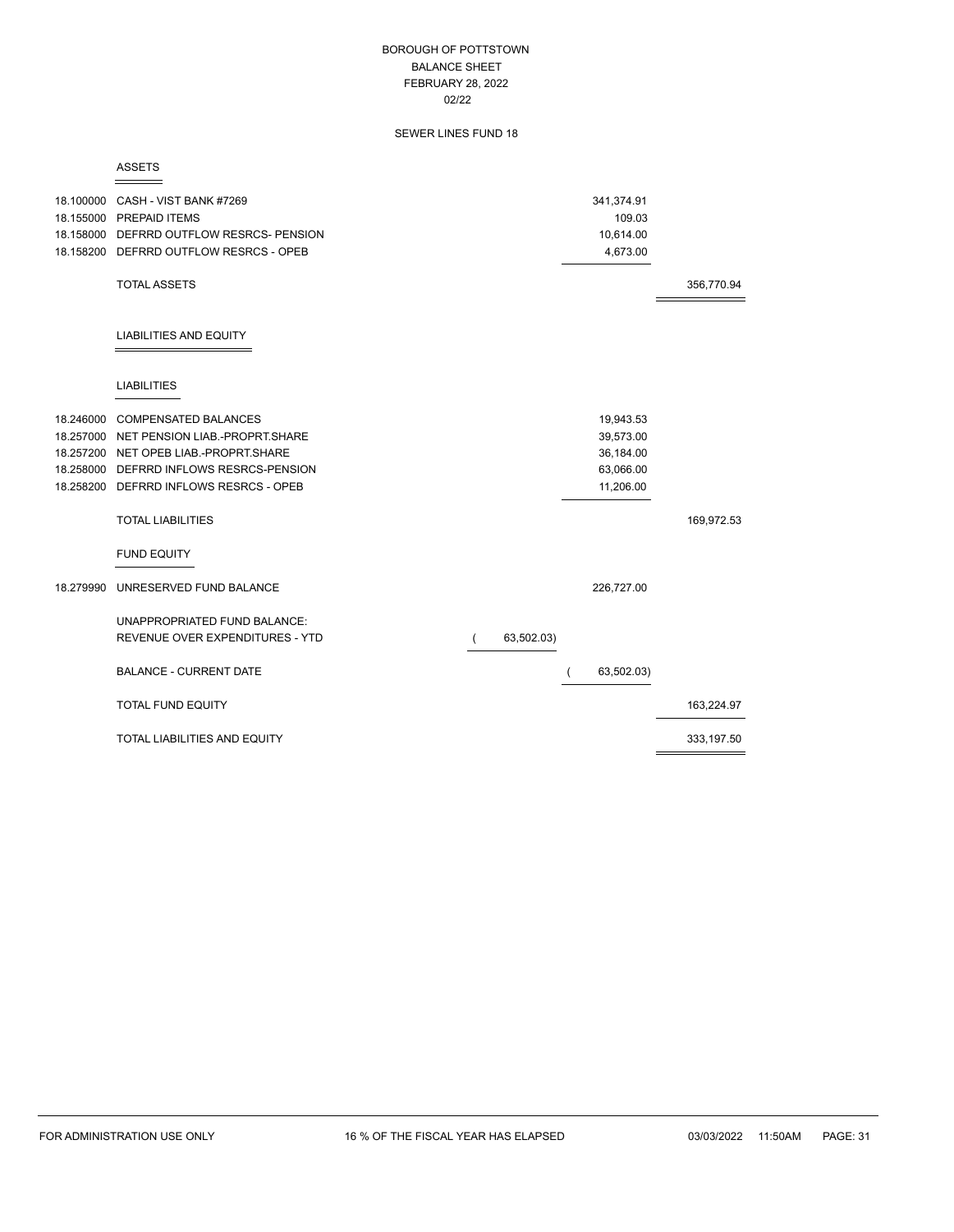|            |                                      | <b>BUDGET</b> | PERIOD ACTUA | <b>YTD ACTUAL</b> | <b>UNEARNED</b> | <b>PRC</b>  |
|------------|--------------------------------------|---------------|--------------|-------------------|-----------------|-------------|
|            | <b>INTEREST EARNINGS</b>             |               |              |                   |                 |             |
| 18.341.100 | <b>INTEREST EARNINGS</b>             | 500.00        | .00          | 25.52             | 474.48          | 5           |
|            | TOTAL INTEREST EARNINGS              | 500.00        | .00          | 25.52             | 474.48          | 5           |
|            | UNCLASSIFIED OPERATING REVENUE       |               |              |                   |                 |             |
|            | 18.389.300 SALE OF SCRAP METAL       | 500.00        | .00          | .00               | 500.00          | 0           |
|            | TOTAL UNCLASSIFIED OPERATING REVENUE | 500.00        | .00          | .00               | 500.00          | 0           |
|            | <b>INTERFUND OPERATING TRSFS</b>     |               |              |                   |                 |             |
| 18.392.008 | TRANSFER FROM SEWER FUND 08          | 604,378.00    | .00          | .00               | 604,378.00      | 0           |
|            | TOTAL INTERFUND OPERATING TRSFS      | 604,378.00    | .00          | .00               | 604,378.00      | $\mathbf 0$ |
|            | <b>REFUNDS OF EXPENSES</b>           |               |              |                   |                 |             |
| 18.395.300 | REFUND - COBRA & HEALTH PREM.        | .00           | 215.06       | 215.06 (          | 215.06)         | 0           |
|            | TOTAL REFUNDS OF EXPENSES            | .00.          | 215.06       | $215.06$ (        | 215.06)         | $\pmb{0}$   |
|            | TOTAL FUND REVENUE                   | 605,378.00    | 215.06       | 240.58            | 605,137.42      | $\pmb{0}$   |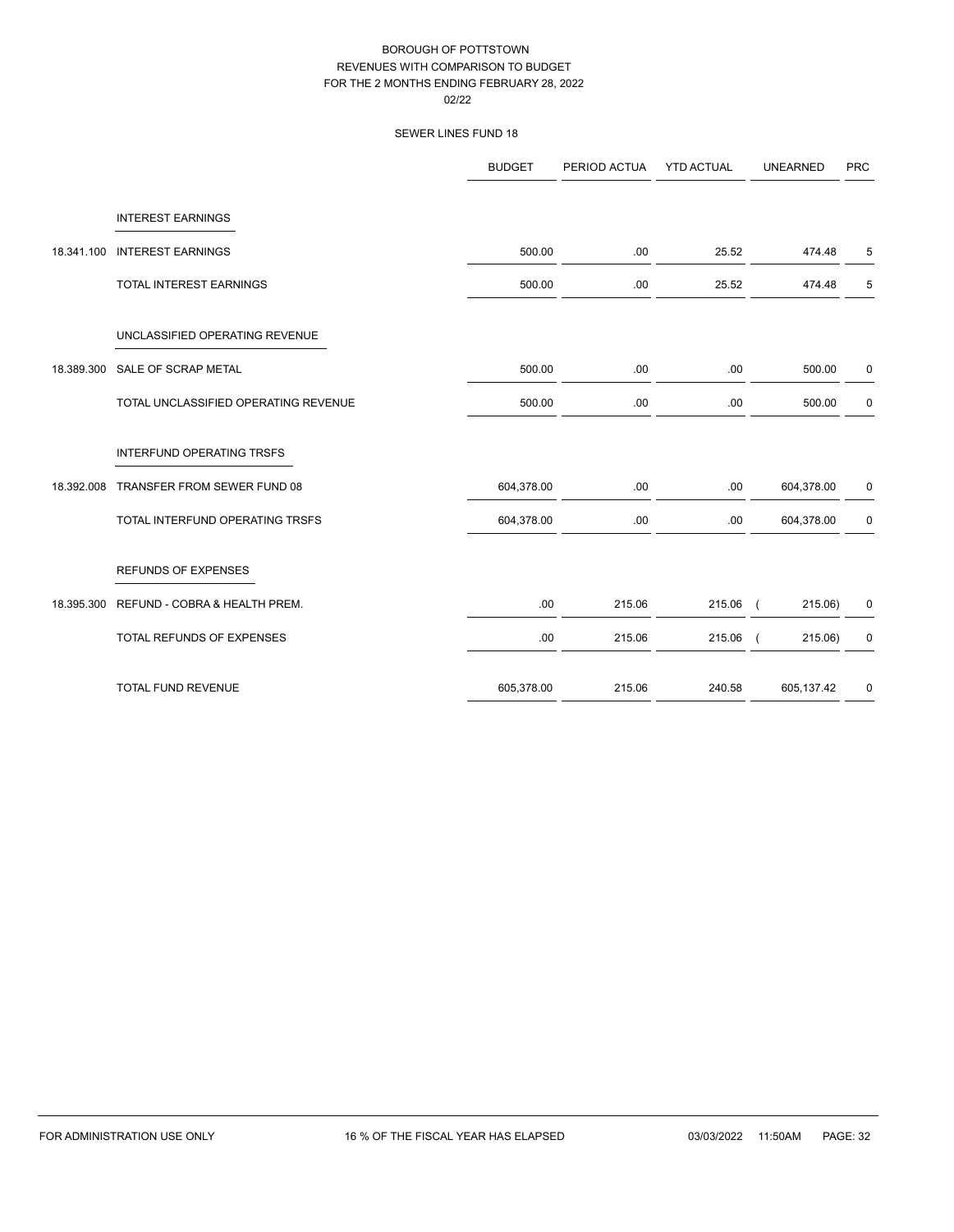|                     |                                           | <b>BUDGET</b> | PERIOD ACTUA | <b>YTD ACTUAL</b> | <b>UNEXPENDED</b> | <b>PRC</b>     |
|---------------------|-------------------------------------------|---------------|--------------|-------------------|-------------------|----------------|
|                     | <b>FINANCE</b>                            |               |              |                   |                   |                |
| 18.402.311          | ACCOUNTING & AUDIT SERVICES               | 1,100.00      | .00          | .00               | 1,100.00          | 0              |
|                     | <b>TOTAL FINANCE</b>                      | 1,100.00      | .00          | .00               | 1,100.00          | 0              |
|                     | IT - WEB NETWORK SRVCS                    |               |              |                   |                   |                |
| 18.407.115          | WEB ADMINISTRATION WAGES                  | 160.00        | .00          | .00               | 160.00            | 0              |
| 18.407.451          | IT - HARDWARE AND EQUIPMENT               | 727.00        | 82.72        | 98.67             | 628.33            | 14             |
|                     | 18.407.452 IT - TECHNICAL SUPPORT SERVICE | 1,136.00      | .00          | 56.40             | 1,079.60          | 5              |
|                     | 18.407.453 IT - SOFTWARE SUPPORT SERVICES | 900.00        | 784.02       | 831.73            | 68.27             | 92             |
|                     | TOTAL IT - WEB NETWORK SRVCS              | 2,923.00      | 866.74       | 986.80            | 1,936.20          | 34             |
|                     | <b>ENGINEERING</b>                        |               |              |                   |                   |                |
| 18.408.313          | <b>ENGINEERING</b>                        | 2,500.00      | .00          | .00               | 2,500.00          | 0              |
|                     | <b>TOTAL ENGINEERING</b>                  | 2,500.00      | .00          | .00               | 2,500.00          | $\mathbf 0$    |
|                     | PUBLIC WORKS                              |               |              |                   |                   |                |
| 18.430.110          | PUBLIC WORKS WAGES                        | 87,070.00     | 3,884.73     | 6,226.03          | 80,843.97         | $\overline{7}$ |
| 18.430.180          | <b>OVERTIME</b>                           | 350.00        | 44.74        | 79.24             | 270.76            | 23             |
| 18.430.192 FICA TAX |                                           | 6,663.00      | 290.60       | 602.72            | 6,060.28          | 9              |
|                     | 18.430.195 WORKERS COMP. EXP.             | 7,701.00      | .00          | .00               | 7,701.00          | 0              |
|                     | <b>TOTAL PUBLIC WORKS</b>                 | 101,784.00    | 4,220.07     | 6,907.99          | 94,876.01         | $\overline{7}$ |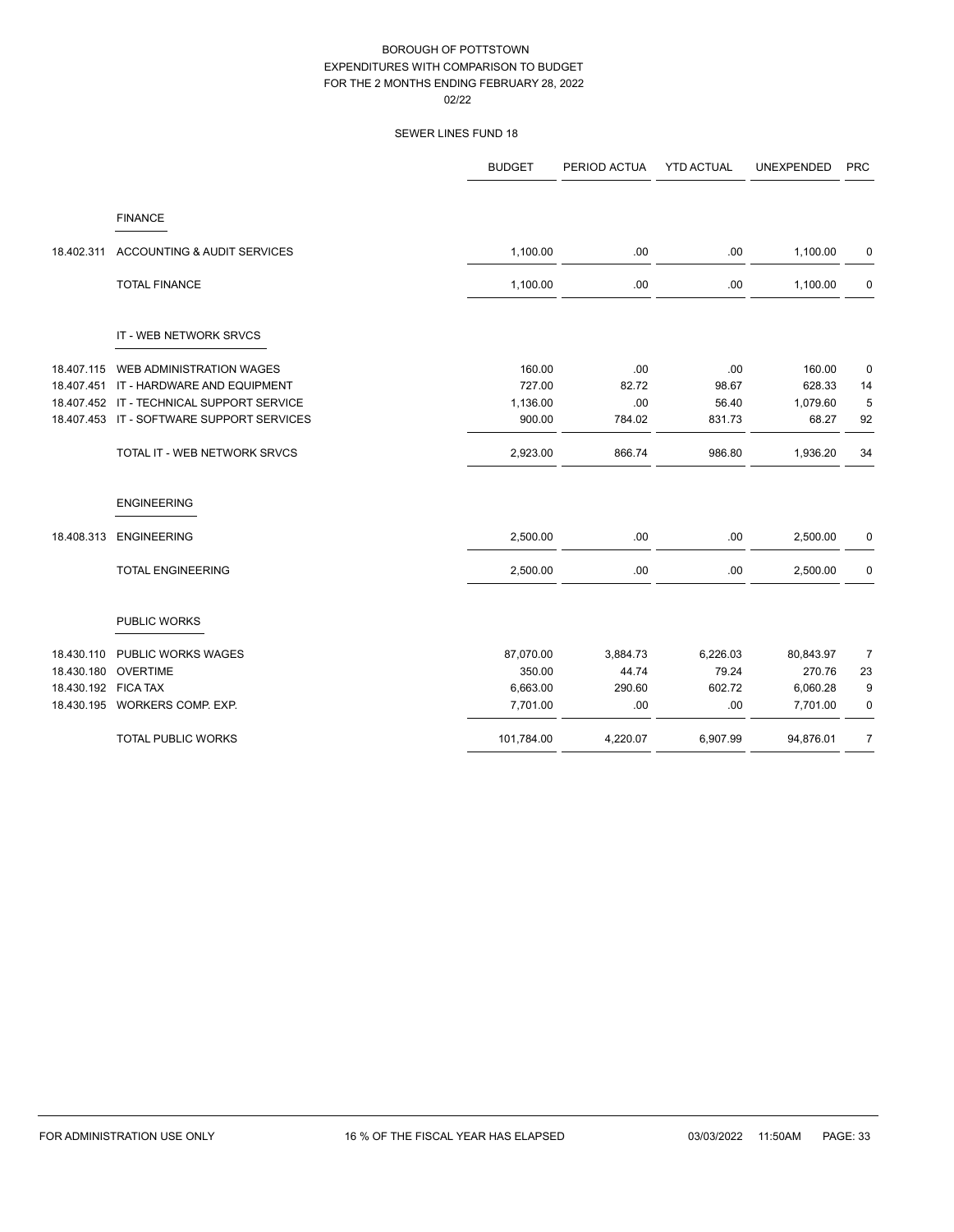|                     |                                         | <b>BUDGET</b> | PERIOD ACTUA | <b>YTD ACTUAL</b> | <b>UNEXPENDED</b>        | <b>PRC</b>  |
|---------------------|-----------------------------------------|---------------|--------------|-------------------|--------------------------|-------------|
|                     |                                         |               |              |                   |                          |             |
|                     | STORM SEWERS/DRAINS                     |               |              |                   |                          |             |
| 18.436.110          | <b>PW - SEWER LINES WAGES</b>           | 174,955.00    | 13,244.80    | 20,813.26         | 154, 141. 74             | 12          |
| 18.436.180          | <b>OVERTIME</b>                         | 6,000.00      | 1,290.25     | 2,419.09          | 3,580.91                 | 40          |
| 18.436.184          | <b>EMPLOYEE WELLNESS PROGRAM</b>        | 500.00        | .00          | .00               | 500.00                   | $\mathbf 0$ |
| 18.436.192 FICA TAX |                                         | 13,881.00     | 1,079.39     | 2,149.51          | 11,731.49                | 15          |
| 18.436.194          | UNEMPLOYMENT COMP. EXP.                 | .00           | .00          | 10.31             | 10.31)<br>$\overline{ }$ | $\mathbf 0$ |
| 18.436.195          | WORKERS COMP. EXP.                      | 7,053.00      | 394.88       | 394.88            | 6,658.12                 | 6           |
| 18.436.196          | MEDICAL/RX/DENTAL/VISION                | 33,068.00     | 6,727.89     | 11,005.22         | 22,062.78                | 33          |
| 18.436.198          | NON-UNIFORM - LIFE, AD&D, DISB          | 1,186.00      | 186.69       | 186.69            | 999.31                   | 16          |
| 18.436.210          | OFFICE SUPPLIES                         | 100.00        | .00          | .00               | 100.00                   | $\pmb{0}$   |
| 18.436.231          | <b>VEHICLE FUEL - GASOLINE</b>          | 3,500.00      | 494.52       | 494.52            | 3,005.48                 | 14          |
| 18.436.236          | <b>BUILDING &amp; CLEANING SUPPLIES</b> | 2,800.00      | .00          | .00               | 2,800.00                 | $\mathbf 0$ |
| 18.436.238          | <b>CLOTHING/UNIFORMS</b>                | 1,000.00      | .00.         | .00               | 1,000.00                 | $\pmb{0}$   |
|                     | 18.436.251 VEHICLE PARTS & REPAIRS      | 1,500.00      | .00.         | .00               | 1,500.00                 | $\pmb{0}$   |
| 18.436.321          | <b>TELEPHONES</b>                       | 1,100.00      | .00          | .00               | 1,100.00                 | 0           |
| 18.436.324          | <b>INTERNET AND WIRELESS</b>            | 1,000.00      | .00          | .00               | 1,000.00                 | $\pmb{0}$   |
| 18.436.361          | ELECTRIC - FLOW METERS & ALARMS         | 1,200.00      | 59.72        | 59.72             | 1,140.28                 | 5           |
| 18.436.374          | <b>REPAIRS - MACH, &amp; EQUIPMENT</b>  | 2,000.00      | .00          | .00               | 2,000.00                 | $\pmb{0}$   |
| 18.436.375          | MAINT REPAIRS OF SEWER LINES            | 190,000.00    | 6,719.18     | 6,772.81          | 183,227.19               | 4           |
| 18.436.376          | MAINTENANCE OF METERS                   | 500.00        | .00          | .00               | 500.00                   | 0           |
| 18.436.381          | RENT OF LAND- REDEVAUTHBERKSRR          | 1,800.00      | .00          | .00               | 1,800.00                 | $\pmb{0}$   |
| 18.436.420          | DUES, LICEN, SUBS, MEMBERSHIPS          | 100.00        | .00          | .00               | 100.00                   | $\pmb{0}$   |
| 18.436.425          | MEETING, SEMINAR, CONFERENCES           | 100.00        | .00          | .00               | 100.00                   | $\pmb{0}$   |
| 18.436.461          | DEPART. TRAINING EXP                    | 100.00        | 55.17        | 55.17             | 44.83                    | 55          |
|                     | TOTAL STORM SEWERS/DRAINS               | 443,443.00    | 30,252.49    | 44,361.18         | 399,081.82               | 10          |
|                     | <b>MISCELLANEOUS</b>                    |               |              |                   |                          |             |
| 18.480.100          | MISCELLANEOUS EXPENSE                   | 3,339.00      | .00          | .00               | 3,339.00                 | 0           |
|                     | <b>TOTAL MISCELLANEOUS</b>              | 3,339.00      | .00          | .00               | 3,339.00                 | 0           |
|                     | PENSION PAID BENEFITS                   |               |              |                   |                          |             |
|                     |                                         |               |              |                   |                          |             |
|                     | 18.483.196 NON-UNIF. 401A SAVINGS PLAN  | .00           | 195.64       | 403.91 (          | 403.91)                  |             |
|                     | 18.483.198 NON-UNIFORMED PENSION EXP.   | 26,089.00     | .00          | .00               | 26,089.00                | 0           |
|                     | TOTAL PENSION PAID BENEFITS             | 26,089.00     | 195.64       | 403.91            | 25,685.09                | 2           |
|                     | <b>INSURANCES</b>                       |               |              |                   |                          |             |
| 18.486.100          | INSURANCE - LIABILITY                   | 9,450.00      | 4,274.16     | 4,274.16          | 5,175.84                 | 45          |
| 18.486.200          | INSURANCE - PROPERTY                    | 8,700.00      | 4,425.24     | 4,425.24          | 4,274.76                 | 51          |
| 18.486.600          | INSURANCE - ERRORS & OMISSIONS          | 5,000.00      | 2,286.24     | 2,286.24          | 2,713.76                 | 46          |
|                     | <b>TOTAL INSURANCES</b>                 | 23,150.00     | 10,985.64    | 10,985.64         | 12,164.36                | 47          |